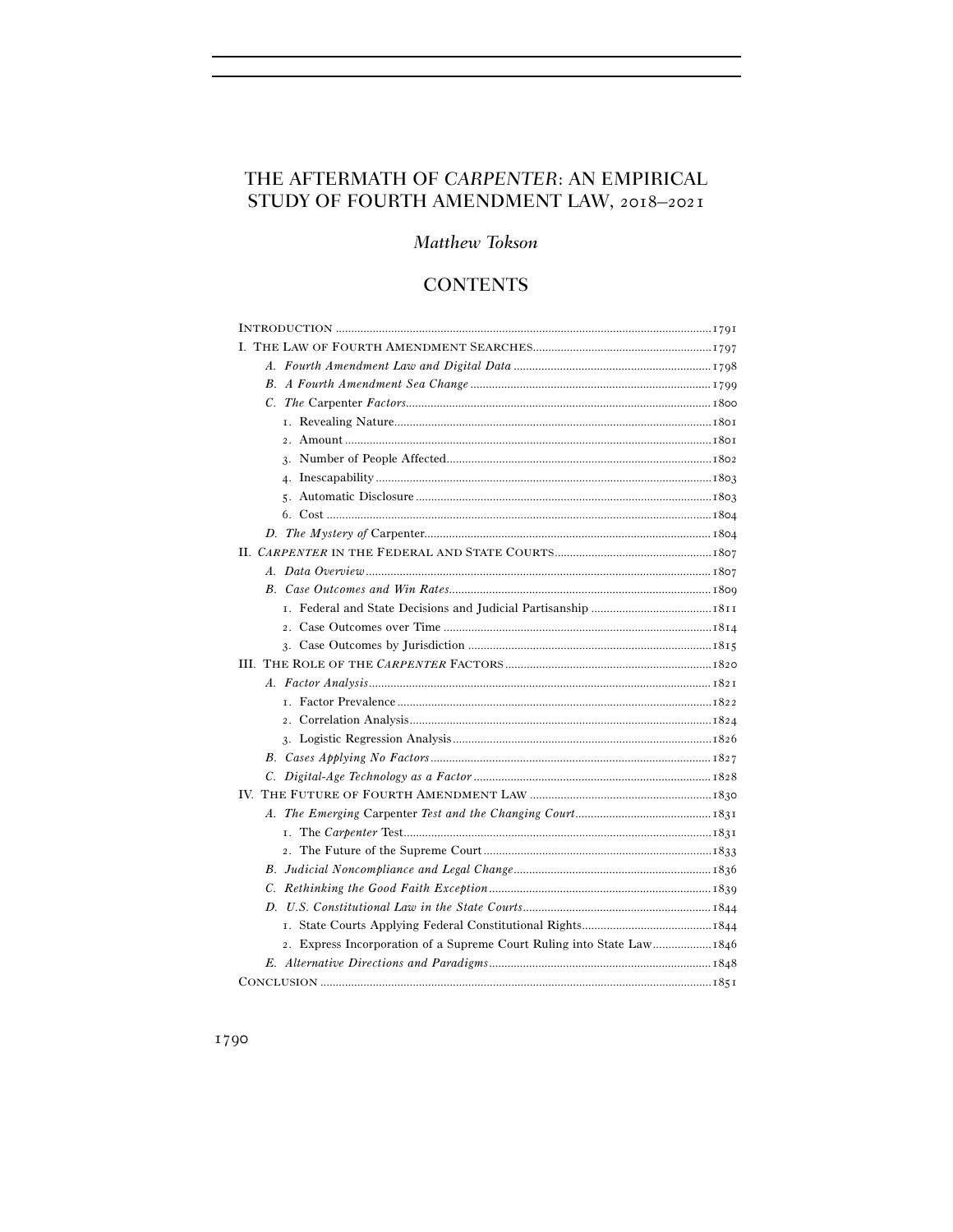# THE AFTERMATH OF *CARPENTER*: AN EMPIRICAL STUDY OF FOURTH AMENDMENT LAW, 2018–2021†

## *Matthew Tokson*<sup>∗</sup>

*Fourth Amendment law is in flux. The Supreme Court recently established, in the landmark case* Carpenter v. United States*, that individuals can retain Fourth Amendment rights in information they disclose to a third party. In the internet era, this ruling has the potential to extend privacy protections to a huge variety of sensitive digital information. But* Carpenter *is also notoriously vague. Scholars and lower courts have tried to guess at what the law of Fourth Amendment searches will be going forward and have reached different, contradictory conclusions.* 

*This Article reports the results of a large-scale empirical study of the impact of a transformative Supreme Court decision in federal and state courts. It analyzes all 857 federal and state judgments applying* Carpenter *from its publication in June* 2018 *through March* 2021*. Relying on this unique, hand-coded database, this Article illuminates both the present and future of Fourth Amendment law.* 

*In doing so, it identifies the factors that drive modern Fourth Amendment search decisions — and those that fail to drive them. It examines disagreements among lower courts about the scope and breadth of* Carpenter*, as some courts apply its concepts expansively while others attempt to narrow* Carpenter *from below. It assesses how state courts apply federal constitutional law, blending federal and state interests in unique ways. And it analyzes the enormous practical impact of the "good faith exception" to the exclusionary rule, which permits the government to use unconstitutionally obtained evidence to convict defendants if such evidence was collected in reliance on prior law. Based on these findings, this Article explores alternative directions that courts may take as they continue to refine Fourth Amendment law and address novel surveillance technologies. In addition to its many contributions to the Fourth Amendment literature, this Article is the most comprehensive empirical study to date of the jurisprudential impact of a Supreme Court case in the years following its publication.* 

#### **INTRODUCTION**

 For much of the twenty-first century, Fourth Amendment law was on a collision course with modern technology. Existing law dictated that information shared with a third party like a bank or telephone company was not protected by the Fourth Amendment.1 But the amount of data exposed

<sup>–––––––––––––––––––––––––––––––––––––––––––––––––––––––––––––</sup> † The *Harvard Law Review* has not independently reviewed the data and analyses described herein.

<sup>∗</sup> Professor of Law, University of Utah S.J. Quinney College of Law. Thanks to Shima Baradaran Baughman, Barton Beebe, Michael Gentithes, Thomas Haley, Cathy Hwang, Ross McPhail, Ric Simmons, Megan Stevenson, Robert Williams, and all participants in the Privacy Law Scholars Conference, Rocky Mountain Junior Scholars Conference, University of Akron School of Law Faculty Workshop, and SEALS Conference for helpful comments and advice. Special thanks to Carolyn Howe, Nathan Hart Jackson, George LaBonty, and Matthew Nepute for excellent research assistance. All statistical analyses and charts were created by the author using R software, and any errors are his. All figures were initially created in R and modified in Excel. 1 *See* Smith v. Maryland, 442 U.S. 735, 745–46 (1979) (dialed phone numbers); United States v.

Miller, 425 U.S. 435, 442–43 (1976) (bank records).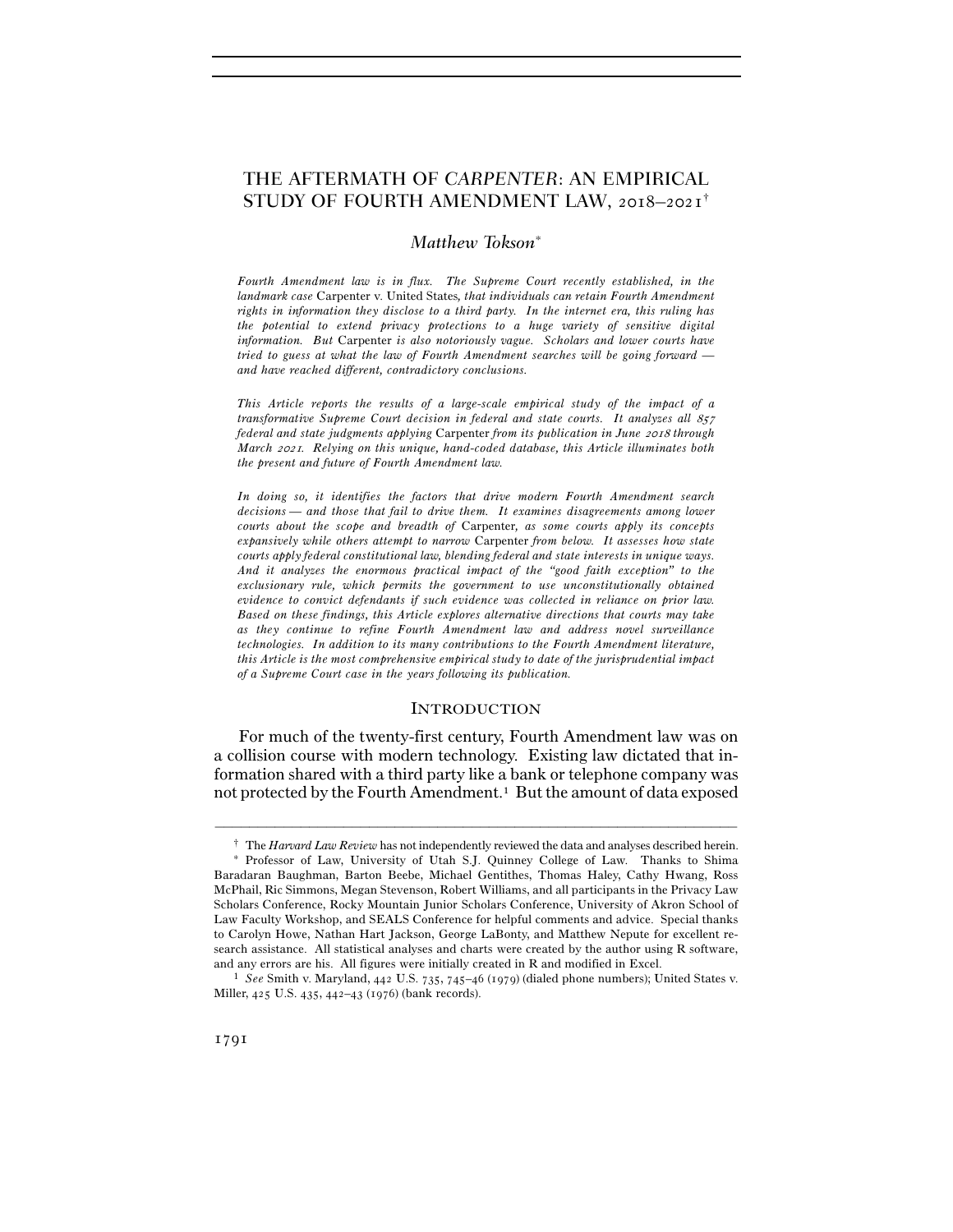to third parties exploded in the internet age, encompassing virtually every kind of digital data generated by internet and cell phone users.2 There was widespread concern among scholars that the Fourth Amendment would offer little protection for modern forms of personal information.3

Then, in 2018, the Supreme Court issued an opinion that "revolutionize[d]" Fourth Amendment law.4 In *Carpenter v. United States*, 5 the Court held that individuals can retain Fourth Amendment rights in information they disclose to third parties.6 Specifically, it held that government agents had to obtain a warrant before collecting cell phone location data that showed virtually everywhere a suspect had travelled over a seven-day period.7 The Court also discussed several factors that may have influenced its decision, including the revealing nature of location data, the amount of data collected, the number of people affected, the inescapable and automatic nature of the data disclosure, and the low cost of tracking people via their cell phones.8

Scholars hailed *Carpenter* as an enormously important, paradigmshifting Fourth Amendment decision.<sup>9</sup> It was a "landmark,"<sup>10</sup>

–––––––––––––––––––––––––––––––––––––––––––––––––––––––––––––

BRENNAN CTR. FOR JUST. (June 22, 2018), https://www.brennancenter.org/our-work/analysisopinion/supreme-court-strengthens-digital-privacy [https://perma.cc/N4EU-V72F].

<sup>2</sup> Forms of information routinely exposed to service providers as they are transmitted or processed include email and text metadata, web-surfing data, app data, search terms, video and audio recordings, location data, subscriber information, credit card information, medical and fitness data, DNA and biometric data, and smart home data, among others. *See, e.g.*, Paul Ohm, *The Many Revolutions of* Carpenter, 32 HARV. J.L. & TECH. 357, 378–85 (2019). These are broad categories of data that may obscure the enormous scale and variety of digital data that users create. For instance, app data encompasses a massive variety of apps and data-collection practices, and many apps collect especially detailed or sensitive information about their users. *See, e.g.*, Matthew Tokson, *Inescapable Surveillance*, 106 CORNELL L. REV. 409, 434–36 (<sup>2021</sup>). 3 *See, e.g.*, Steven M. Bellovin et al., *It's Too Complicated: How the Internet Upends* Katz*,* 

Smith*, and Electronic Surveillance Law*, 30 HARV. J.L. & TECH. 1, 22–31 (2016); Mary Graw Leary, Katz *on a Hot Tin Roof — Saving the Fourth Amendment from Commercial Conditioning by Reviving Voluntariness in Disclosures to Third Parties*, 50 AM. CRIM. L. REV. 341, 379, 385–86 (2013); Jed Rubenfeld, *The End of Privacy*, 61 STAN. L. REV. 101, 113 (2008); Sherry F. Colb, *What Is a Search? Two Conceptual Flaws in Fourth Amendment Doctrine and Some Hints of a Remedy*, 55 STAN. L. REV. 119, 155–59 (2002); Tracey Maclin, Katz*,* Kyllo*, and Technology: Virtual Fourth Amendment Protection in the Twenty-First Century*, 72 MISS. L.J. 51, 136, 139 (2002).<br>
<sup>4</sup> Ohm, *supra* note 2, at 359.<br>
<sup>5</sup> 138 S. Ct. 2206 (2018).<br>
<sup>6</sup> *Id.* at 2223.<br>
<sup>7</sup> *Id.* at 2217 & n.3 (noting that the governmen

provider for seven days, although it ultimately obtained data for only two days). 8 *See id.* at 2217–<sup>20</sup>. 9 *See, e.g.*, Matthew B. Kugler & Meredith Hurley, *Protecting Energy Privacy Across the* 

*Public/Private Divide*, 72 FLA. L. REV. 451, 479–80, 496 (2020); Ohm, *supra* note 2, at 358–61; *see also* Adam Liptak, *Warrant Required for Cellphone Tracking Data*, N.Y. TIMES, June 22, 2018, at A1; Ren LaForme, *The Supreme Court Just Struck a Major Victory for Digital Privacy*, POYNTER (June 25, 2018), https://www.poynter.org/tech-tools/2018/the-supreme-court-just-struck-a-majorvictory-for-digital-privacy [https://perma.cc/ZYZ4-VF<sup>5</sup>N]. 10 Rachel Levinson-Waldman & Alexia Ramirez, *Supreme Court Strengthens Digital Privacy*,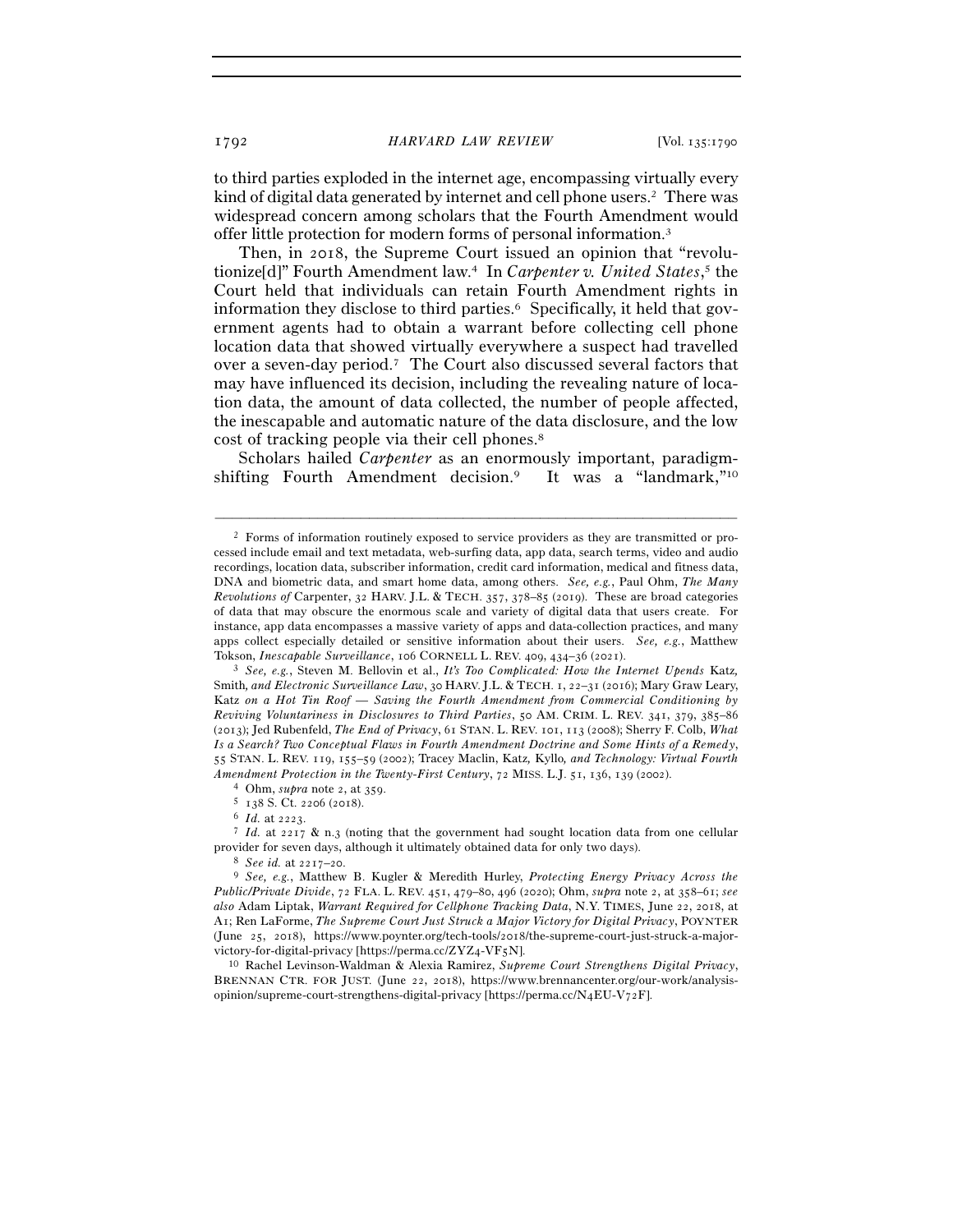a "blockbuster,"11 a "milestone . . . likely to guide the evolution of constitutional privacy in this country for a generation or more."12 Going forward, scholars would "talk[] about what the Fourth Amendment means in pre-*Carpenter* and post-*Carpenter* terms."13

But what is Fourth Amendment law, post-*Carpenter*? The Court did not overtly establish a test that courts should apply in future Fourth Amendment search cases. Scholars disagree sharply about whether *Carpenter* implicitly created such a test, and if so, what that test requires.14 And they dispute whether *Carpenter* is limited to digital technology or if its reach is more universal.15 Others contend that it will take years before *Carpenter*'s impact on Fourth Amendment law becomes clear, and note that its ultimate meaning will be shaped by its application in the lower courts.16 Indeed, the meaning and effect of a new Supreme Court ruling often take several years to manifest.17 Yet

–––––––––––––––––––––––––––––––––––––––––––––––––––––––––––––

that "upsets the apple cart of Fourth Amendment jurisprudence in a fundamental way"). 14 *See* Ohm, *supra* note 2, at 369–70, 385 (contending that *Carpenter* created a test, which largely

supplants the reasonable expectation of privacy test, involving each of the considerations mentioned in the opinion); Orin S. Kerr, *Implementing* Carpenter, *in* THE DIGITAL FOURTH AMENDMENT (forthcoming) (manuscript at 16–26), https://ssrn.com/abstract=3301257 [https://perma.cc/6E3J-874H] (arguing that *Carpenter* reformulated the *Katz* test but should only apply to digital data that users involuntarily disclose to third parties); Matthew Tokson, *The Next Wave of Fourth Amendment Challenges After* Carpenter, 59 WASHBURN L.J. 1, 7–12 (2020) (contending that *Carpenter* was relatively continuous with prior Fourth Amendment law and that the opinion indicates that the intimacy, amount, and cost of surveillance are the primary factors that courts will consider going forward). 15 *Compare* Kerr, *supra* note 14 (manuscript at 16) (positing that *Carpenter* is limited to digital

data only), *with* Ohm, *supra* note 2, at 385 (arguing that *Carpenter* is a wide-ranging decision that essentially replaces the *Katz* test in all Fourth Amendment cases). 16 Evan Caminker, *Location Tracking and Digital Data: Can* Carpenter *Build A Stable Privacy* 

*Doctrine?*, 2018 SUP. CT. REV. 411, 452; Kugler & Hurley, *supra* note 9, at 496. *See generally* Richard M. Re, *Narrowing Supreme Court Precedent from Below*, 104 GEO. L.J. 921, 925–26 (<sup>2016</sup>). 17 For example, most observers expected that *United States v. Booker*, 543 U.S. 220 (2005),

would have a massive immediate impact, when in reality it had very little initial effect, although departures from the federal sentencing guidelines did grow over time. *See, e.g.*, William H. Sloane & Kenneth S. Levine, *"*Booker*" After a Year: New Highs for Sentences, Guidelines Followed*, N.Y. L.J. (Mar 6, 2006, 12:00 AM), https://www.law.com/newyorklawjournal/almID/900005448438 [https://perma.cc/US3A-DS6J] (noting the "surprisingly limited" impact of *Booker*); U.S. SENT'G COMM'N, THE INFLUENCE OF THE GUIDELINES ON FEDERAL SENTENCING: FEDERAL SENTENCING OUTCOMES, 2005–2017, at 22, https://www.ussc.gov/sites/default/files/pdf/ research-and-publications/research-publications/2020/20201214\_Guidelines-Influence-Report.pdf [https://perma.cc/42TP-YC7V] (reporting a gradual increase in the number of departures from sentencing guidelines). Likewise, *eBay Inc. v. MercExchange, L.L.C.*, 547 U.S. 388 (2006), was initially expected to substantially change the law of patent remedies, but lower court behavior remained largely unchanged. *See, e.g.*, Stacy Streur, *The* eBay *Effect: Tougher Standards but Courts Return to the Prior Practice of Granting Injunctions for Patent Infringement*, 8 NW. J. TECH. & INTELL. PROP. 67, 67–69 (2009).

<sup>11</sup> Lior Strahilevitz & Matthew Tokson, *Ten Thoughts on Today's Blockbuster Fourth Amendment Decision —* Carpenter v. United States, CONCURRING OPS. (June 22, 2018), https://perma.cc/Y<sup>94</sup>X-PTXR. 12 Ohm, *supra* note 2, at <sup>358</sup>. 13 *Id.* at 360; *see also* Strahilevitz & Tokson, *supra* note 11 (calling *Carpenter* a "show-stopper"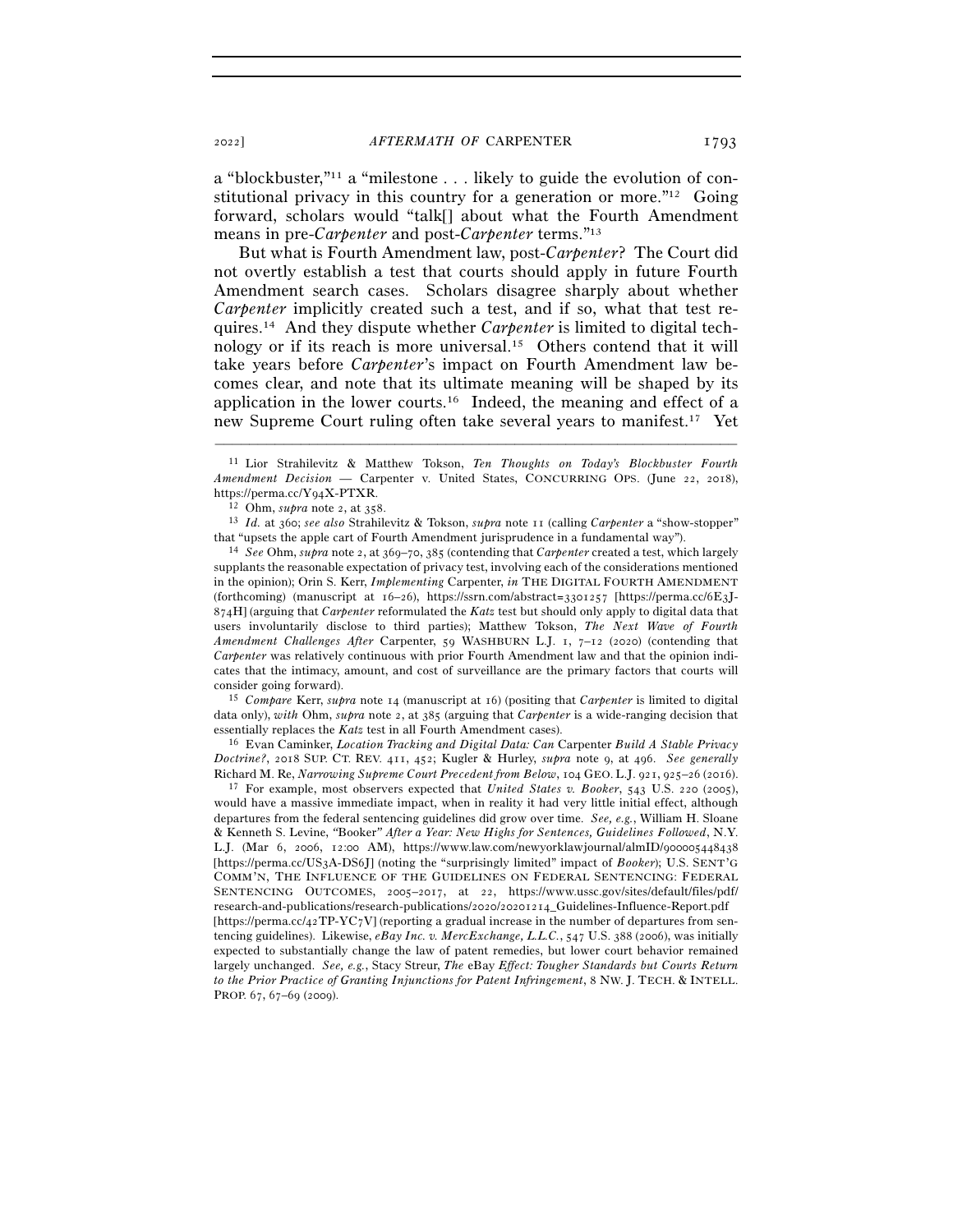lower courts have now applied *Carpenter* in hundreds of cases over the past several years, and we no longer have to guess at how it will shape Fourth Amendment law.

This Article examines all 857 federal and state judgments that cited *Carpenter* from its publication in June 2018 through the end of March 2021. These judgments were gathered from a variety of publicly available and paywalled sources, and then hand-coded and analyzed in detail.18 While this analysis captures only the first few years of post-*Carpenter* law, it reveals clear jurisprudential trends that are likely to shape Fourth Amendment doctrine for years to come. By analyzing these cases and the myriad constitutional and theoretical issues they raise, this Article aims to reveal both the present and likely future of Fourth Amendment law. It identifies an emerging *Carpenter* test for Fourth Amendment searches, one that augments the existing *Katz*19 test without yet fully displacing it.<sup>20</sup>

This Article first describes the cases in the dataset, including their jurisdictions, outcomes, temporal distribution, win rates, and other parameters. It then compares outcomes across federal and state cases, finding, unexpectedly, that state courts were far more likely to regulate surveillance than their federal counterparts.<sup>21</sup> It examines in detail the political affiliations of the judges who decided the cases, ultimately concluding that political affiliation cannot explain the disparity in federal and state outcomes. It addresses other potential explanations, including disparities in judicial competence, varying relationships with the Supreme Court, and differing familiarity with pre-*Carpenter* law. The study then addresses the possibility of lower court noncompliance with *Carpenter*. It finds that lower courts have overwhelmingly refrained from criticizing *Carpenter* and have largely embraced its conceptual framework.22

<sup>&</sup>lt;sup>18</sup> See *infra* section II.A, pp. 1807–08.<br><sup>19</sup> Katz v. United States, 389 U.S. 347 (1967).<br><sup>20</sup> *See infra* pp. 1827–28. The *Katz* test establishes that a search has occurred under the Fourth Amendment when a government action violates a person's "reasonable expectation of privacy." *Katz*, 389 U.S. at 360–62 (Harlan, J., concurring).<br><sup>21</sup> *See infra* section II.B.1, pp. 1811–14.<br><sup>22</sup> *See infra* section IV.B, pp. 1836–39. This Article also examines additional cases beyond its

primary dataset that address Fourth Amendment issues but decline to cite *Carpenter*, and it finds no direct noncompliance in these cases either. *See infra* notes 280–281 and accompanying text. There remains the possibility of "indirect noncompliance," where courts misinterpret a controlling case in order to reach a preferred outcome. Matthew Tokson, *Judicial Resistance and Legal Change*, 82 U. CHI. L. REV. 901, 907 (2015). This Article finds that 13.8% of determinative cases applied a narrow interpretation of *Carpenter* that was technically consistent with the Supreme Court's opinion but likely in tension with its spirit. *See infra* p. 1837. These cases may be the result of judicial preferences for a prior, familiar status quo, and the increased decision costs associated with the new *Carpenter* standard. *See* Tokson, *supra*, at 903–04. Consistent with this account, the proportion of cases employing narrow interpretations of *Carpenter* has decreased over time, as familiarity with the *Carpenter* standard has likely increased. *See infra* Figure 2, p. 1839.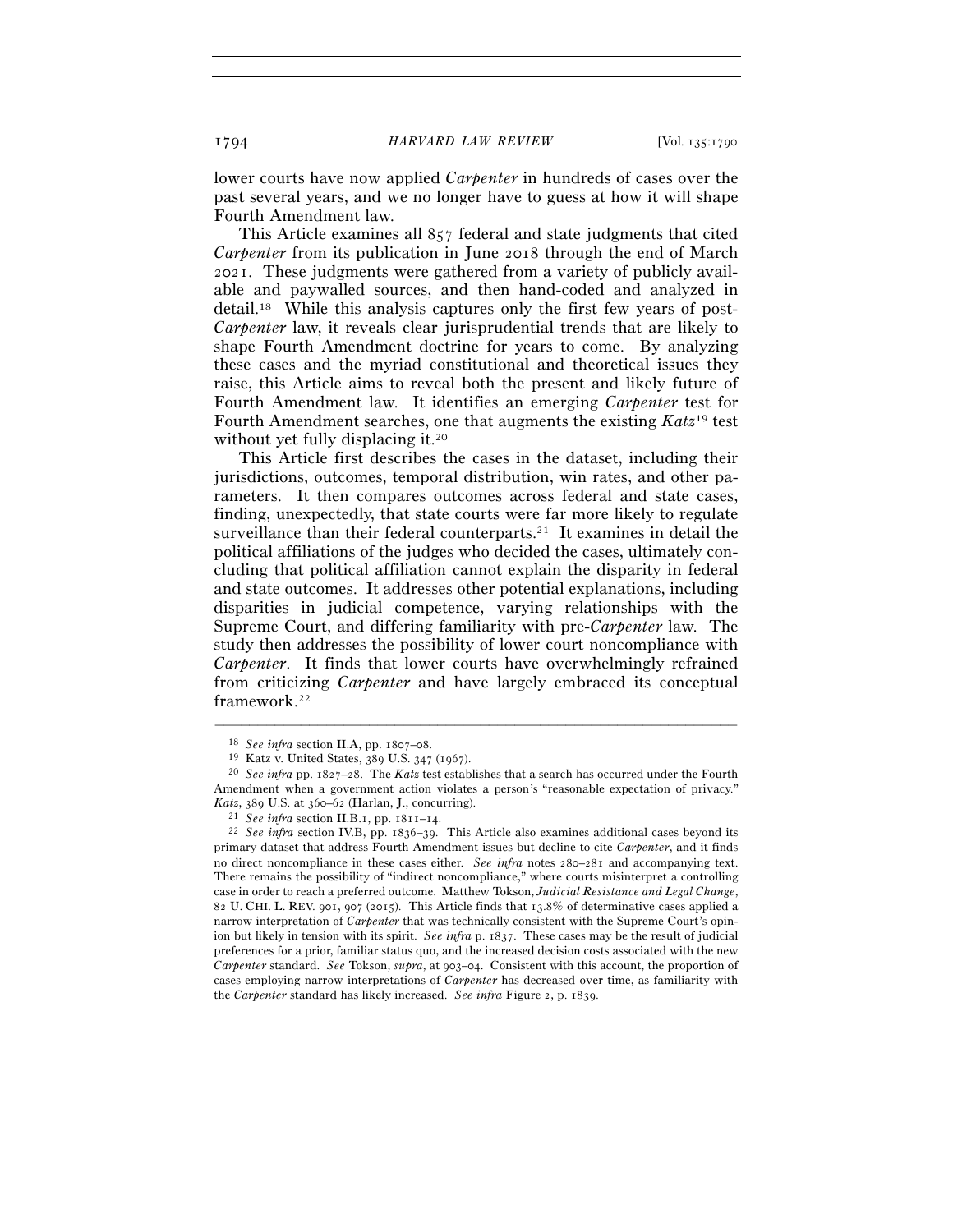This Article analyzes the potential factors identified in the *Carpenter* opinion, with the goal of identifying which factors impact case outcomes and which do not.23 Correlation analysis, logistic regression, and simple descriptive statistics all point to a similar conclusion and an emerging doctrinal test: the revealing nature of the data collected; the amount of data collected; and the automatic nature of disclosure to third parties clearly and powerfully influence case outcomes in post-*Carpenter* law.24 The number of persons affected has little or no influence on case outcomes, and indeed has been overtly rejected by some courts.25 The remaining factors of inescapability and cost are influential when they appear but are rarely discussed by courts in the dataset; their importance going forward is ambiguous.26 The *Carpenter* test emerging from lowercourt decisions was not predicted by any scholar, but it is quite clear from the analysis, and the factors of revealing nature, amount, and automatic disclosure are likely to powerfully influence Fourth Amendment decisions going forward.27

The implications of these findings for the future of Fourth Amendment law are varied, interesting, and potentially of enormous importance. For a start, this Article identifies a *Carpenter* test with the potential to transform or even displace the *Katz* test over time.28 Moreover, the widespread lower court adoption of *Carpenter* and the apparent administrability of its standards may bolster arguments for preserving and extending it, even as its future has become uncertain given recent changes in Supreme Court personnel.29

In addition, this Article's findings should cause courts to reexamine the good faith exception, which allows courts to admit evidence collected in good faith reliance on a warrant or other authority that turns out to be invalid.30 For example, if the police collect location data under a statute that is later ruled unconstitutional, courts can still admit the data

<sup>&</sup>lt;sup>23</sup> It also examines which factors are most likely to correlate with each other, finding notable correlations between revealing nature and amount, amount and cost, and inescapability and automatic disclosure, among others. See infra section III.A.2, pp. 1824–26.<br>
<sup>24</sup> See infra section III.A, pp. 1821–27.<br>
<sup>25</sup> See infra section III.A, pp. 1821–27.<br>
<sup>26</sup> See infra section III.A, pp. 1821–27.<br>
<sup>26</sup> See infra s

the *Carpenter* factors, or having engaged with only one or two such factors. *See infra* Part III, pp.

<sup>1820</sup>–<sup>30</sup>. 28 *See infra* p. 1828; section IV.A.1, pp. 1831–<sup>33</sup>. 29 *See infra* section IV.A.2, pp. 1833–36. Unworkability in the lower courts is an important indication that a case should be overturned despite the interests of stare decisis. *See, e.g.*, Janus v. AFSCME, Council 31, 138 S. Ct. 2448, 2478 (2018); Garcia v. San Antonio Metro. Transit Auth., <sup>469</sup> U.S. 528, 531 (<sup>1985</sup>). 30 *See, e.g.*, Davis v. United States, 564 U.S. 229, 238–39 (2011); Arizona v. Evans, 514 U.S. 1,

<sup>14</sup> (1995).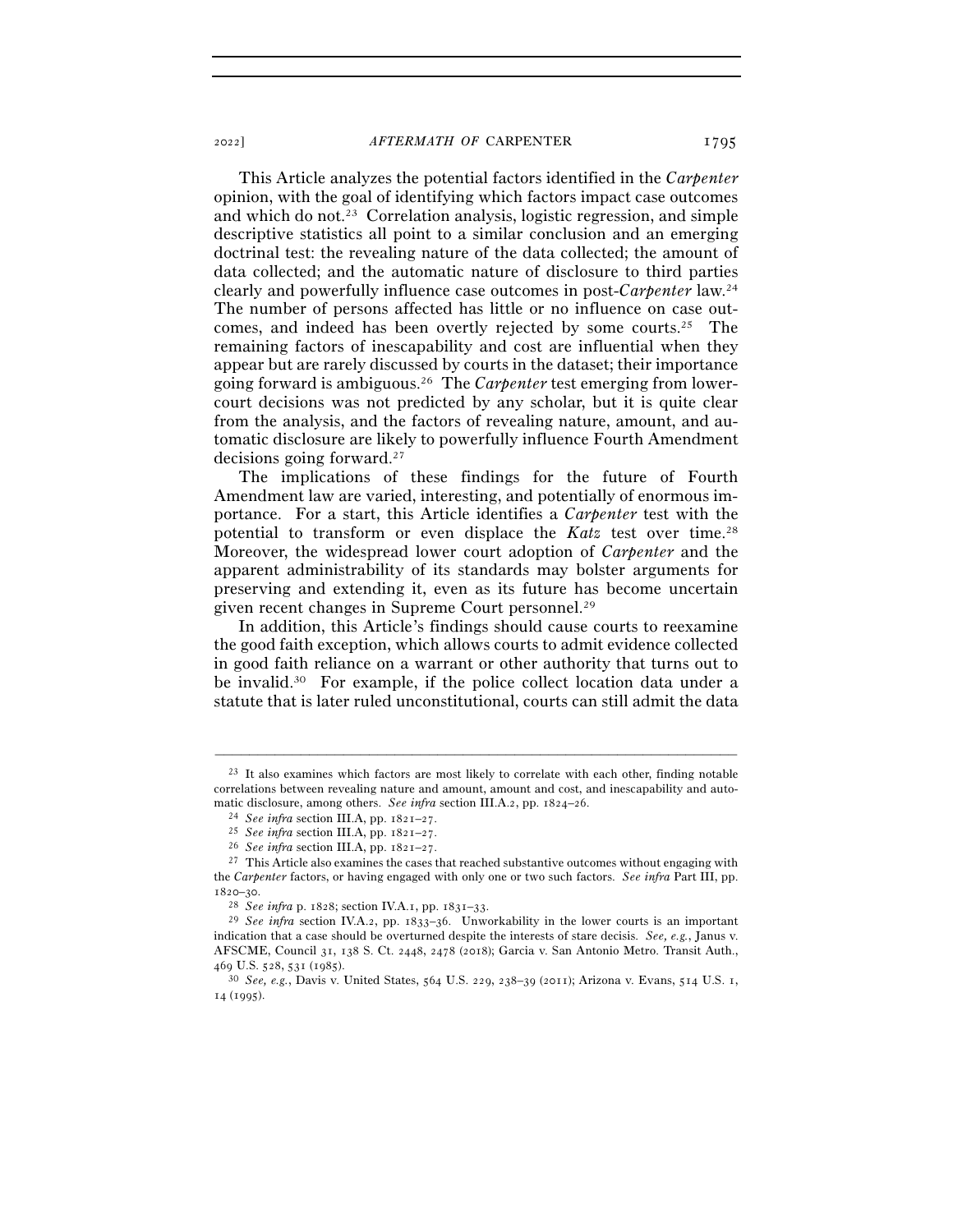at trial.31 This Article demonstrates that good faith exception cases make up a remarkably high proportion of all post-*Carpenter* cases, albeit one that is diminishing over time.32 This raises serious concerns about the incentives this exception creates for law enforcement officials.33 Indeed, the exception may encourage the police to engage in unconstitutional searches in ways that courts have not yet recognized. When the police can rely on old, general laws to obtain new forms of digital information, they are incentivized to aggressively interpret existing law and collect as much data as possible before courts impose a warrant requirement. The good faith exception ensures that any convictions they secure with this evidence will be upheld. Whether intentional or not, this appears to be what has occurred in post-*Carpenter* law — questionable government searches of revealing personal data, eventually ruled unconstitutional, but upheld in numerous cases nevertheless under the good faith exception.34

Over 120 decisions examined in this study involved state courts applying the Fourth Amendment. This dataset can inform ongoing debates about the capacities of state judges to apply federal constitutional law.35 An analysis of these cases indicates, counterintuitively, that state judges may have several advantages over federal judges in applying new constitutional doctrines. State judges have some institutional disadvantages as well, but the possibilities for experimentation and the unique perspectives of state judges in frontier cases reinforce the advantages of the dual-track regime of constitutional adjudication that largely prevails in the United States.36

Finally, based on its analyses of post-*Carpenter* law, this Article offers several prescriptive suggestions for courts and legislators. It advises that courts overtly adopt a clear *Carpenter* test and consistently apply that test in each case, rather than addressing only the factors most influential to their decisions. It defends lower courts' general refusal to consider the number of persons affected when assessing government surveillance under the Fourth Amendment. And it advocates for greater

<sup>31</sup> *See infra* notes 298–<sup>299</sup> and accompanying text. 32 *See infra* Figure 3, p.<sup>1841</sup>. 33 *See infra* section IV.C, pp. 1839–44. 36.1% of all substantive decisions in the dataset were resolved via the good faith exception. See infra note 301 and accompanying text.<br><sup>34</sup> See infra section IV.C, pp. 1839–44.<br><sup>35</sup> See, e.g., Patrick J. Fackrell, Closing the Courthouse Doors to First Amendment Claims

*Seeking Access to State Court Records: Is Abstention Warranted?*, 68 DRAKE L. REV. 445, 481–82 (2020); Justin Weinstein-Tull, *The Structures of Local Courts*, 106 VA. L. REV. 1031, 1037 n.16 (2020); Michael E. Solimine, *The Future of Parity*, 46 WM. & MARY L. REV. 1457, 1458–59 (<sup>2005</sup>). 36 There were also a handful of state cases that overtly incorporated *Carpenter* into state consti-

tutional law, even as that state law continued to evolve independently thereafter. *E.g.*, Commonwealth v. McCarthy, 142 N.E.3d 1090, 1098 (Mass. 2020); Holder v. State, 595 S.W.3d 691, 703 (Tex. Crim. App. 2020). These cases provide interesting examples of state constitutional law development in a federal system. *See infra* section IV.D, pp. 1844–48.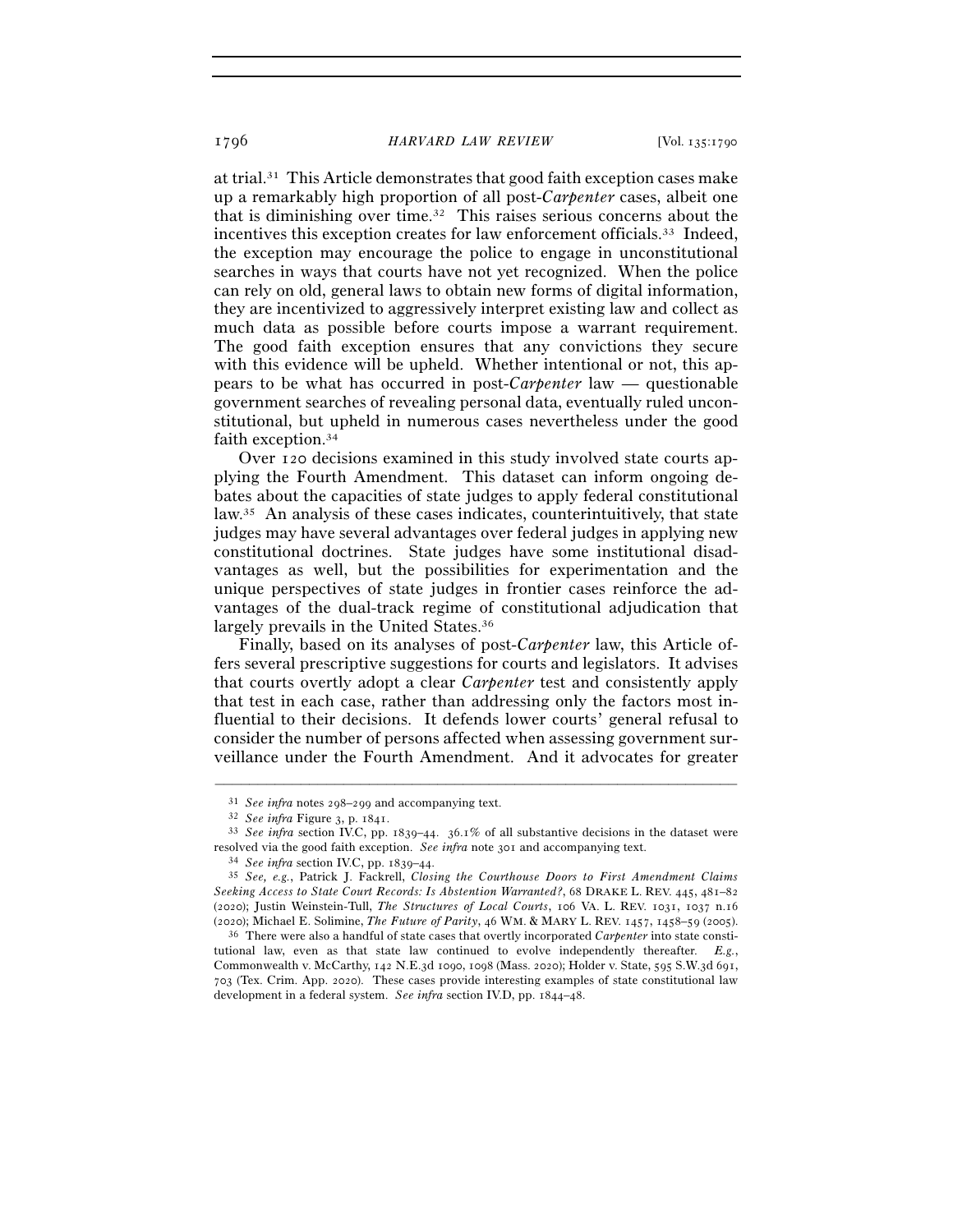consideration of the cost of surveillance, which can help courts address technologies with the potential for large-scale, unregulated government monitoring.37 By contrast, this Article advises courts to be cautious in using the automatic or inescapable nature of data disclosure as factors in their decisions. These factors speak to the voluntariness of a person's data disclosure to third parties. But basing Fourth Amendment protection on whether consumers voluntarily disclose their data may sharply limit constitutional protections for personal data in the digital age.<sup>38</sup>

This Article proceeds in four Parts. Part I provides an overview of Fourth Amendment law. It surveys current understandings of *Carpenter* and discusses several ambiguities regarding its meaning and how it should be applied in the future. Part II provides an overview of how *Carpenter* has been applied in the lower courts since it was decided in June 2018. It describes the primary dataset used in this Article's analyses and examines case outcomes across several spatial and temporal categories. Part III studies courts' use of the *Carpenter* factors, examining their impacts on case outcomes using correlation analysis, logistic regression, and simple descriptive statistics. It also considers cases that do not discuss any factors and evaluates whether courts treat digital information differently. Part IV discusses the future of Fourth Amendment law in light of this Article's findings. It addresses the emerging *Carpenter* test, the Supreme Court's changing composition, judicial inertia in the face of legal change, and the substantial impact of the good faith exception. It also discusses state courts' applications of federal constitutional law and the federalized system of constitutional adjudication. It concludes with a discussion of new directions and paradigms that courts might adopt to more effectively address Fourth Amendment issues in the future.

## I. THE LAW OF FOURTH AMENDMENT SEARCHES

Until recently, courts have struggled to apply the Fourth Amendment to digital-age surveillance practices.39 This Part gives an overview of Fourth Amendment law and describes how *Carpenter* has transformed it by extending constitutional protections to some forms of data shared with third parties. It identifies the potential factors discussed in

<sup>&</sup>lt;sup>37</sup> Low-cost surveillance is particularly concerning because it opens up new forms of data to government surveillance, is more prone to overuse, and is less subject to political scrutiny. *See infra* notes  $101-103$  and accompanying text.<br><sup>38</sup> The disclosure of data to apps, ride-sharing services, and other modern service providers "is

in theory voluntary and avoidable, but in practice a beneficial and important part of modern life." *See* Matthew Tokson, *Government Purchases of Sensitive Private Data*, DORF ON L. (Mar. 29, 2021, 8:00 AM), http://www.dorfonlaw.org/2021/03/government-purchases-of-sensitive.html [https://perma.cc/5CP<sup>9</sup>-DSGQ]. 39 *See* sources cited *supra* note 3 and accompanying text.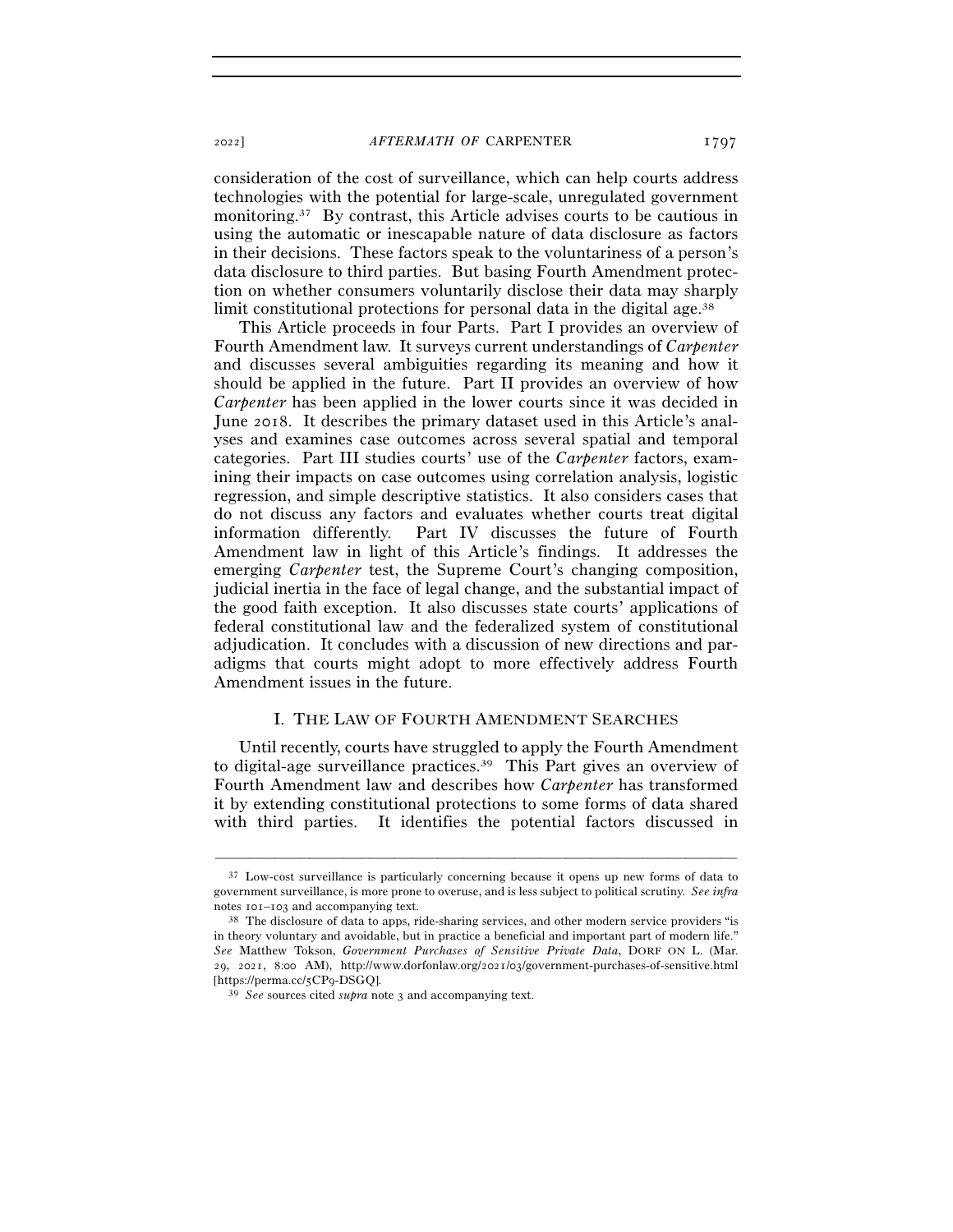*Carpenter* that may determine whether a government action is a search in future cases. It then examines scholars' competing theories of *Carpenter* and the many ambiguities that remain regarding its meaning and the future of Fourth Amendment law.

#### *A. Fourth Amendment Law and Digital Data*

The Fourth Amendment generally requires that the government obtain a warrant (or qualify for a warrant exception) prior to conducting a "search."40 A search occurs when a government official physically  $intudes on certain types of property<sup>41</sup> or violates a person's "reasonable"$ expectation of privacy."42 This latter test is often referred to as the *Katz* test, after the case where it was first proposed.<sup>43</sup>

The Supreme Court has adopted various theories of what makes an expectation of privacy reasonable. In some cases the Court looks to the probability of detection by the police, while in others it looks to policy considerations or positive law.44 Over time, consistent patterns have emerged in the Court's case law, although the precise nature of the reasonable expectation of privacy test remains ambiguous.45

One particularly important area of Fourth Amendment search law involves data that individuals disclose to other parties. Under the "third-party doctrine," a person waives their Fourth Amendment rights in information they voluntarily exposed to a third party.46 For example,

<sup>40</sup> *E.g.*, Weeks v. United States, 232 U.S. 383, 393 (1914). There are several exceptions to the warrant requirement. *See* Chimel v. California, 395 U.S. 752, 762–63 (1969) (searches incident to arrest); Warden v. Hayden, 387 U.S. 294, 298–99 (1967) (exigent circumstances); Carroll v. United States, 267 U.S. 132, 153 (<sup>1925</sup>) (searches of automobiles). 41 *See* Florida v. Jardines, 569 U.S. 1, 7–10 (2013); United States v. Jones, 565 U.S. 400, 404–<sup>06</sup>

<sup>(</sup>2012). The physical intrusion test has so far added little to the reasonable expectation of privacy test, and the Supreme Court cases where it has been used may have come out similarly under *Katz*. *See Jardines*, 569 U.S. at 12–16 (Kagan, J., concurring); *Jones*, 565 U.S. at 422–23 (Alito, J., concur-

ring in the judgment).<br><sup>42</sup> The Court has not fully defined the concept of a reasonable expectation of privacy, and scholars have interpreted the standard in different ways. *See* Matthew Tokson, *The Emerging Principles of Fourth Amendment Privacy*, 88 GEO. WASH. L. REV. 1, 3–4 (2020) (contending that the Court applies an intuitive model of Fourth Amendment searches that looks to the intimacy, amount, and cost of the surveillance practice at issue); Orin S. Kerr, *Four Models of Fourth Amendment Protection*, 60 STAN. L. REV. 503, 508 (2007) (positing that the Court applies multiple, conflicting models of the Fourth Amendment in different cases).<br>  $^{43}$  Katz v. United States, 389 U.S. 347, 360–62 (1967) (Harlan, J., concurring).<br>  $^{44}$  Kerr, *supra* note 42, at 507–22.<br>  $^{45}$  Tokson, *supra* note 42, at 3–5.<br>

numbers was not protected by the Fourth Amendment); United States v. Miller, 425 U.S. 435, 444– 45 (1976) (holding that a bank customer had no reasonable expectation of privacy in his records because they were disclosed to third-party employees); Hoffa v. United States, 385 U.S. 293, 294– 95, 302 (1966) (ruling that testimony regarding statements to a secret government informant was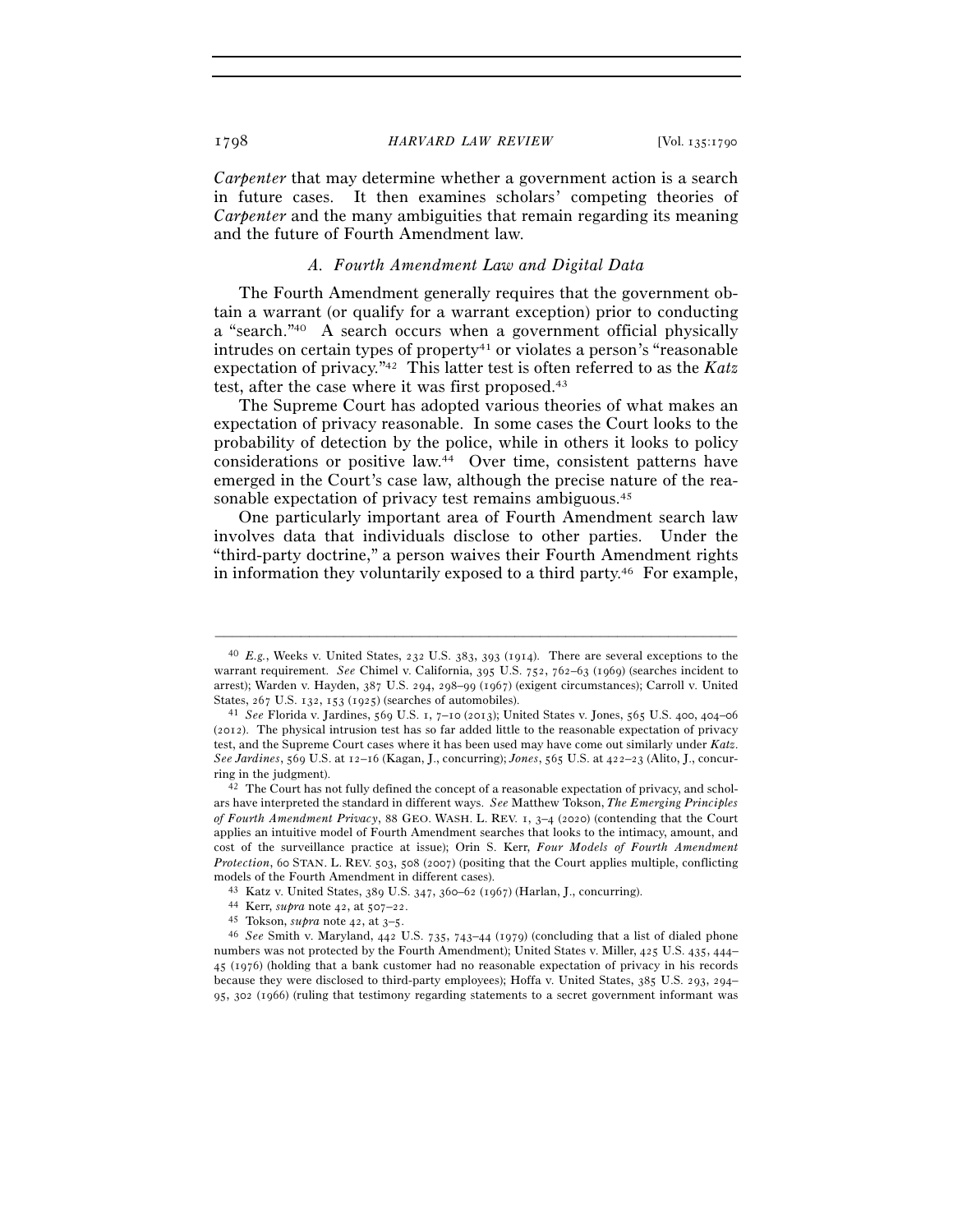the Fourth Amendment does not apply to the phone numbers that a person dials, because that person has disclosed those numbers to the phone company.47 The police can accordingly obtain a list of anyone's dialed numbers without a warrant or probable cause.<sup>48</sup>

Historically, the disclosure of one's personal information beyond a close circle of trusted persons was relatively rare. But in the internet era, data disclosed to internet service providers or other third parties encompasses virtually every type of digital information, including emails and texts, videos and photos, web-surfing data, subscriber information, biometric data, search terms, cloud-stored documents, and more.<sup>49</sup> As a growing proportion of sensitive personal data is generated or stored digitally, the third-party doctrine threatens to erode Fourth Amendment privacy.50 Recently, however, the Supreme Court limited the third-party doctrine in important ways and substantially transformed the law of Fourth Amendment searches.51

## *B. A Fourth Amendment Sea Change*

The Supreme Court decided *Carpenter* in June 2018. 52 FBI agents suspected Timothy Carpenter of robbing a series of electronics stores, so they requested cell phone signal records from Carpenter's wireless providers.53 By examining which cell towers picked up his signal over time, the agents could roughly determine everywhere that Carpenter had traveled over a total of  $129 \text{ days}^{54}$  The Supreme Court ruled, in a  $5-4$ decision, that the government must typically obtain a search warrant before tracking a user's location via their cell phone records, at least for periods of seven days or longer.55

allowable under the Fourth Amendment); Lopez v. United States, 373 U.S. 427, 437–40 (1963) (holding that the use of an electronic recording device that was not unlawfully planted by physical inva-% sion did not violate defendant's Fourth Amendment rights).<br>  $^{47}$  Smith, 442 U.S. at 743–44.<br>  $^{48}$  Id. at 744–46.<br>  $^{49}$  See supra note 2 and accompanying text; Matthew Tokson, Automation and the Fourth

 $A {\it{mendment}}$ , 96 IOWA L. REV. 581, 585 (2011).  $$50\,$  Such data is regularly stored in databases and made available to the government upon request

<sup>%</sup> or subpoena. See Tokson, *supra* note 49, at 585.<br>
<sup>51</sup> Carpenter v. United States, 138 S. Ct. 2206, 2217 (2018).<br>
<sup>52</sup> Id. at 2206.<br>
<sup>53</sup> Id. at 2212. Carpenter's wireless providers were MetroPCS and Sprint. Id.

<sup>54</sup> *Id.* The agents were able to determine Carpenter's location 12,898 times over a total of 129 days, an average of 101 data points per day. *Id.* With this information, they could place Carpenter within a sector ranging from one-eighth to four square miles, depending on cell-tower density. *Id.* at 2218. The Court assessed two separate requests for cell phone records, one for 152 days and another for 7 days, which in total yielded 129 days of records. *See id.* at <sup>2212</sup>. 55 *See id.* at 2211, 2217 n.3, 2223.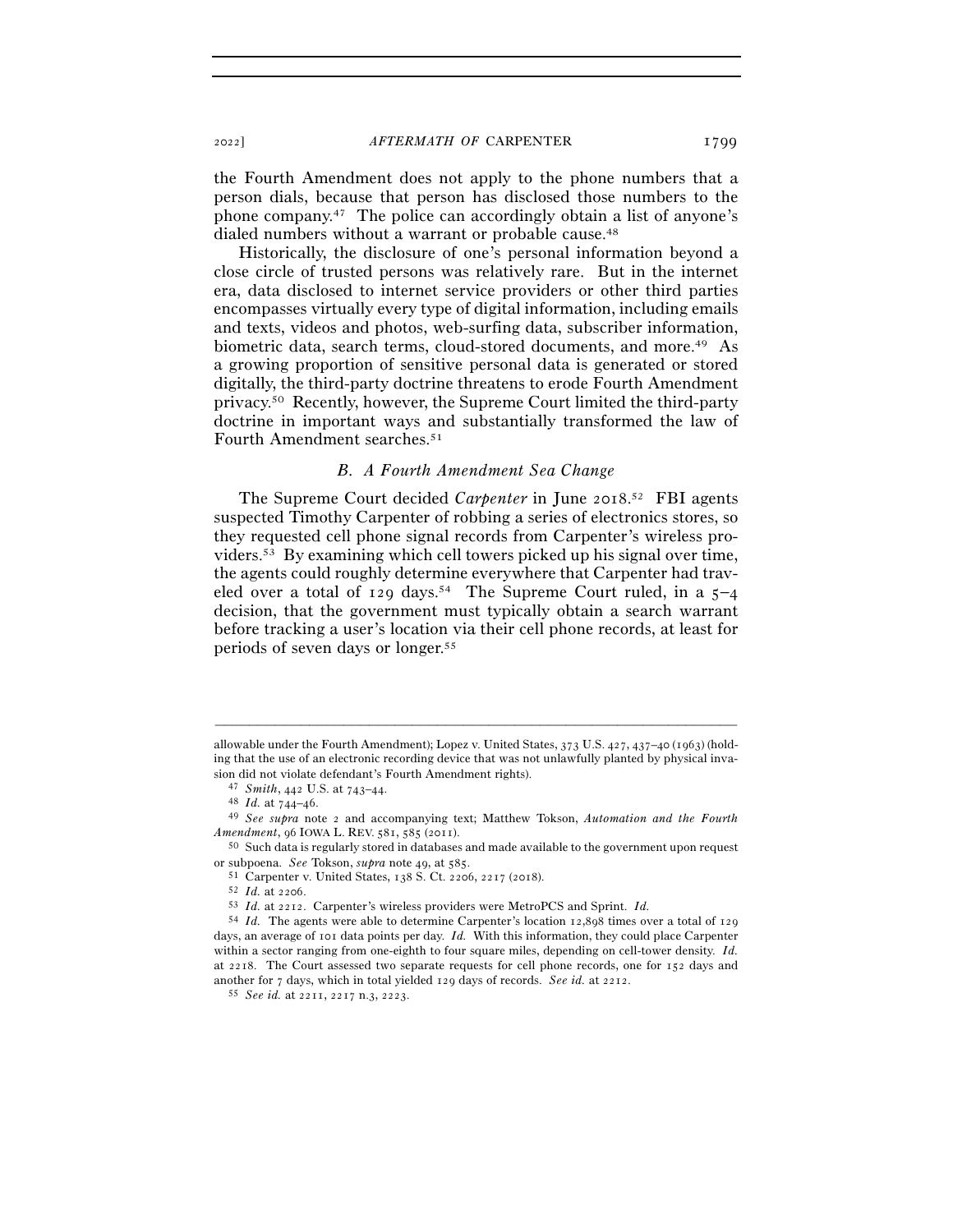The *Carpenter* decision has been widely hailed as a "revolution" in Fourth Amendment law,56 a "landmark privacy case,"57 a "show-stopper [that] upsets the apple cart of Fourth Amendment jurisprudence in a fundamental way,"58 and a "major victory for digital privacy."59 Even its critics consider it to be a substantial break from previous conceptions of the Fourth Amendment, reshaping both the third-party doctrine and the law of Fourth Amendment searches more broadly.60 For the first time, a person's digital information could be protected by the Constitution even though that information was possessed by another party.61 And *Carpenter* opens the door to protecting all kinds of digital information against pervasive government surveillance.62 It is, in short, "an inflection point in the history of the Fourth Amendment."63

At the same time, the *Carpenter* opinion is notably vague about how courts should address future digital technologies,64 leaving numerous important issues "unresolved and uncertain."65 As the Court often does when faced with a broad new area of legal development, it has largely left future issues to be resolved by the lower courts.<sup>66</sup>

#### *C. The* Carpenter *Factors*

Although *Carpenter* does not set out a specific test for when thirdparty data is protected by the Fourth Amendment, the opinion does list several factors that were relevant to the decision.<sup>67</sup> These factors can provide substantial guidance to lower courts addressing novel Fourth

–––––––––––––––––––––––––––––––––––––––––––––––––––––––––––––

- 
- 
- 
- 

*Doctrine*, TEACH PRIV. (July 1, 2018), https://teachprivacy.com/carpenter-v-united-states-cellphone-location-records-and-the-third-party-doctrine [https://perma.cc/PFQ9-VBBP]; *see* Kugler & Hurley, *supra* note 9, at <sup>496</sup>. 66 *See infra* Part IV, pp. 1830–<sup>51</sup>. 67 Carpenter v. United States, 138 S. Ct. 2206, 2223 (2018).

<sup>56</sup> Ohm, *supra* note 2, at 358 ("*Carpenter* works a series of revolutions in Fourth Amendment law, which are likely to guide the evolution of constitutional privacy in this country for a generation or more."). 57 Levinson-Waldman & Ramirez, *supra* note 10; *see also* Kugler & Hurley, *supra* note 9, at <sup>480</sup>

<sup>(</sup>referring to Carpenter as a "sharp break from prior third-party doctrine jurisprudence").<br>
<sup>58</sup> Strahilevitz & Tokson, *supra* note 11.<br>
<sup>59</sup> LaForme, *supra* note 9.<br>
<sup>60</sup> See Kerr, *supra* note 14 (manuscript at i).<br>
<sup></sup>

*for Protecting Data Generated on Personal Technology, or a Mere Caveat?*, 20 N.C. J.L. & TECH. ONLINE 1, 23 (2018); Laura K. Donohue, *Functional Equivalence and Residual Rights Post-*Carpenter*: Framing a Test Consistent with Precedent and Original Meaning*, 2018 SUP. CT. REV. 347, 371; *see* Orin S. Kerr, *First Thoughts on* Carpenter v. United States, REASON: VOLOKH CONSPIRACY (June 22, 2018, 12:20 PM), https://reason.com/volokh/2018/06/22/first-thoughts-oncarpenter-v-united-sta [https://perma.cc/G2DW-VFH8] (discussing the many important questions left open by the *Carpenter* opinion). 65 Daniel Solove, Carpenter v. United States*, Cell Phone Location Records, and the Third Party*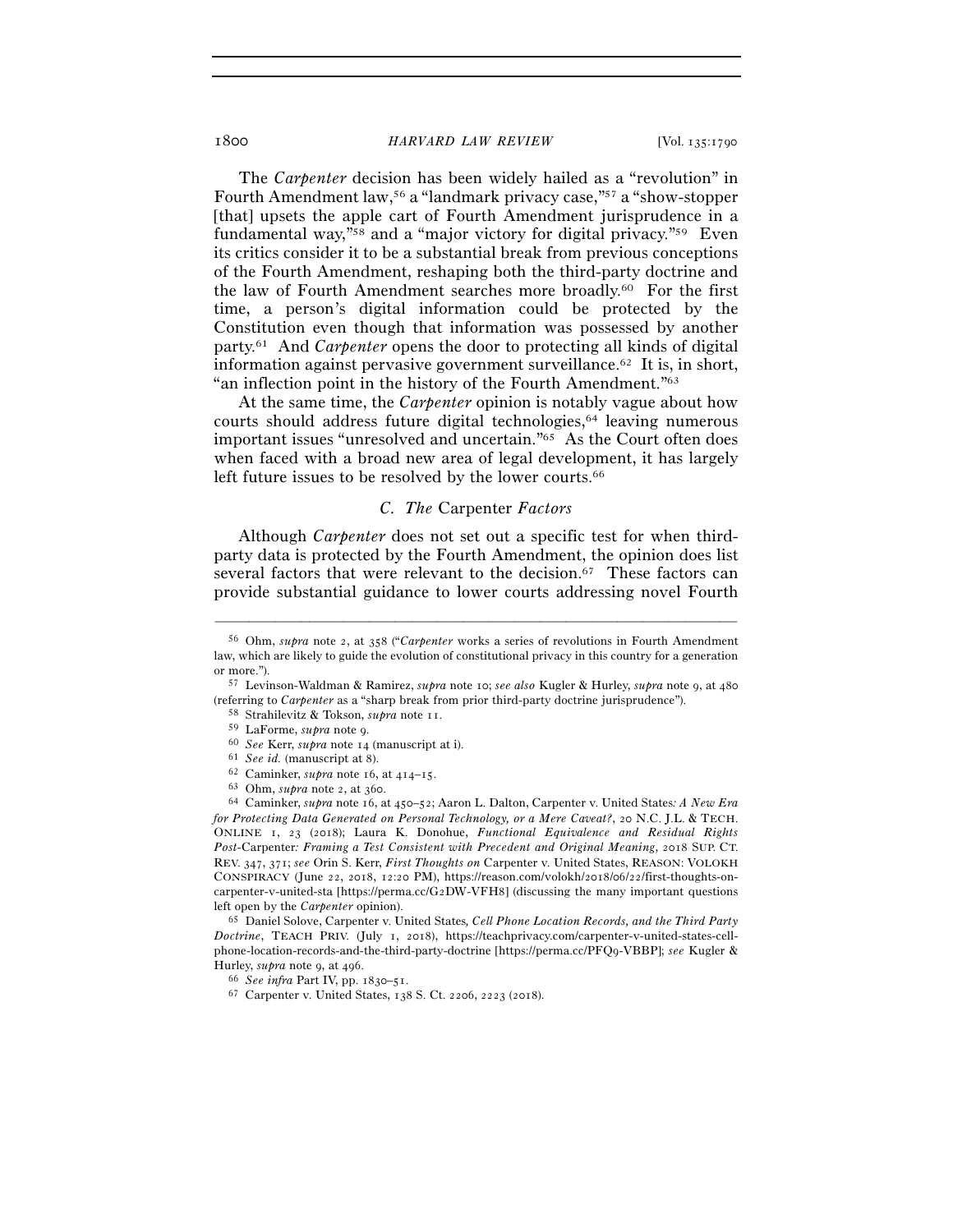Amendment surveillance questions. This section gives an overview of the principles that may drive Fourth Amendment law going forward.

The key doctrinal language from *Carpenter*, according to most scholars, is this: "In light of the deeply revealing nature of [cell phone location data], its depth, breadth, and comprehensive reach, and the inescapable and automatic nature of its collection, the fact that such information is gathered by a third party does not make it any less deserving of Fourth Amendment protection."68 Scholars analyzing *Carpenter* have drawn out several potential factors from this sentence and the lengthy opinion that precedes it.69 The following subsections describe these potential factors.

1*. Revealing Nature. —* The revealing nature of the information collected refers to its tendency to disclose sensitive or intimate details about an individual's life.70 Under this factor, the more that a type of information reveals about its subject, the more likely its collection is a Fourth Amendment search.<sup>71</sup> The Supreme Court considered cell phone location data to be deeply revealing because it could "provide[] an intimate window into a person's life, revealing not only his particular movements, but through them his 'familial, political, professional, religious, and sexual associations.'"72 This echoed language in previous cases expressing concern that the government could learn sensitive details about a person's medical, social, and sexual practices via internet browsing histories or other forms of digital data.73 Such sensitive or intimate details are arguably at the very core of the concept of Fourth Amendment privacy.74

<sup>2</sup>*. Amount. —* The amount of data at issue refers to the quantity of the information sought by the government.75 Under this factor, the more data that the government seeks, the more likely that a Fourth Amendment search has occurred. The Supreme Court determined that cell phone location records generally capture a large amount of personal data, even over the relatively short seven-day period at issue in

<sup>68</sup> *Id.* 69 Kerr, *supra* note 14 (manuscript at 3); Ohm, *supra* note 2, at 370; Tokson, *supra* note 42, at <sup>13</sup>–<sup>27</sup>. 70 Ohm, *supra* note 2, at <sup>371</sup>. 71 *See id.*

<sup>72</sup> *Carpenter*, 138 S. Ct. at 2217 (quoting United States v. Jones, 565 U.S. 400, 415 (2012) (Sotomayor, J., concurring)). 73 Kerr, *supra* note 14 (manuscript at 23–24). 74 Tokson, *supra* note 42, at 16; *see Carpenter*, 138 S. Ct. at 2217 (noting that these types of

information, as potentially exposed by location tracking, "hold for many Americans the 'privacies of life'" (quoting Riley v. California, 573 U.S. 373, 403 (<sup>2014</sup>))). 75 *Carpenter*, 138 S. Ct. at 2217–18. In practice, the amount of information sought will generally

<sup>&</sup>quot;be measured by the extent and duration of a surveillance practice, or how much information about a suspect is ultimately obtained." Tokson, *supra* note 42, at 18. Note, however, that the *Carpenter* Court assessed the duration of surveillance in *Carpenter* based on the seven days of location information the government requested, rather than the two days of information it was ultimately able to obtain. *Carpenter*, 138 S. Ct. at 2217 n.3.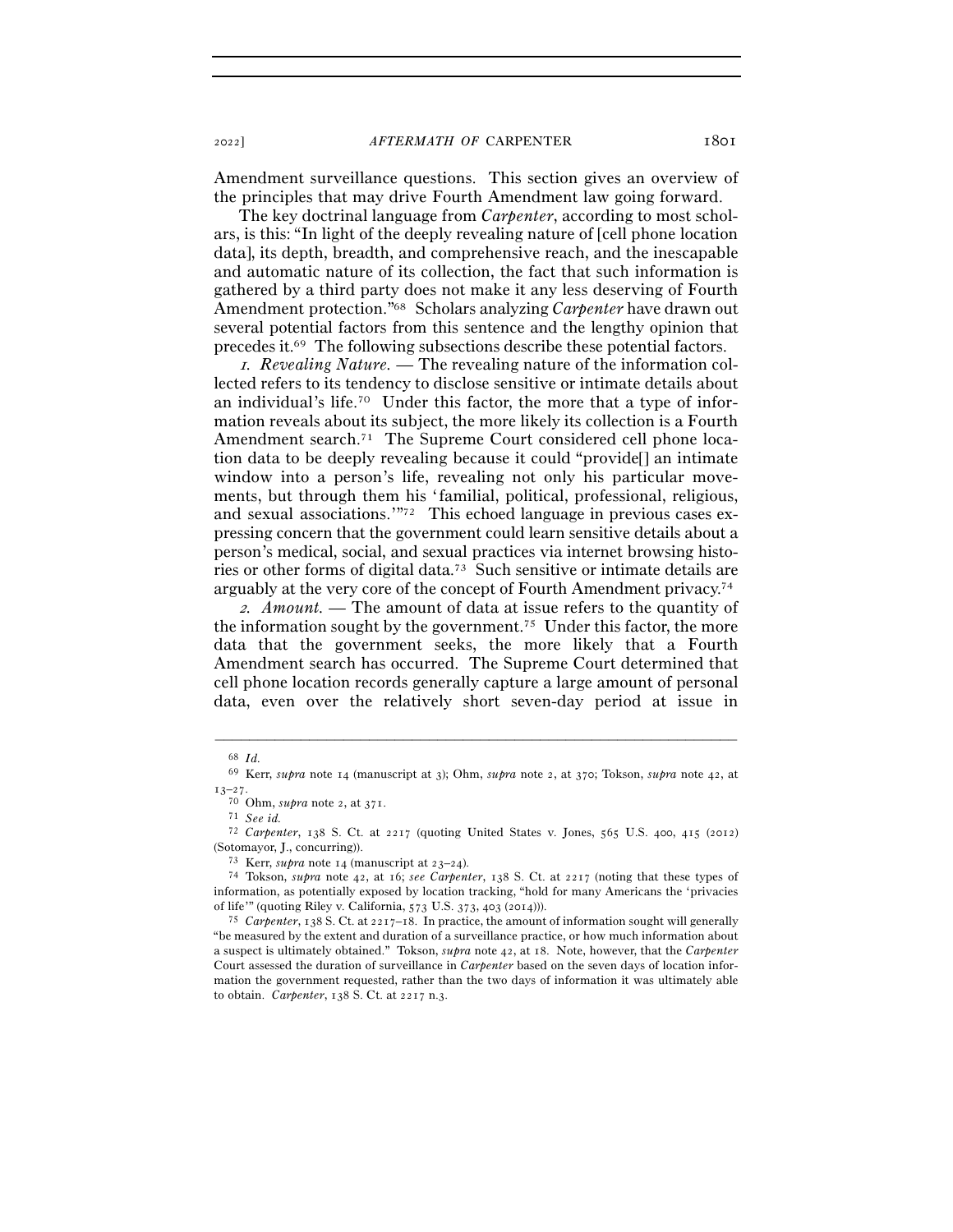*Carpenter*. 76 In other words, cell phone surveillance was both deep and broad — it collected detailed information, frequently, for a substantial period of time.77 The Court emphasized that people carry cell phones with them virtually everywhere, creating detailed records of their locations.78 In addition, cell phone location records are generally stored for five years after collection, permitting the government to essentially travel back in time to retrace a person's whereabouts over this entire period.79 This is concerning because such massive quantities of data substantially increase the potential for intrusion on an individual's privacy.80

<sup>3</sup>*. Number of People Affected. —* This factor refers to the number of people affected by a given surveillance program or practice.81 Under this factor, surveillance programs that target a large number of people are more likely to be searches than are those that target fewer people. Professor Paul Ohm has convincingly argued that this is what the Supreme Court meant when it referred to "the comprehensive reach" of surveillance.<sup>82</sup> The Court stated: "Critically, because location information is continually logged for all of the 400 million [cellular] devices in the United States . . . this newfound tracking capacity runs against everyone."83 The widespread nature of a surveillance program increases its potential for harm and the likelihood that it will be used against innocent persons.84 Broad surveillance goes beyond individuals reasonably suspected of committing crimes to encompass people for whom the government lacks any particularized suspicion.85 It may allow the

<sup>–––––––––––––––––––––––––––––––––––––––––––––––––––––––––––––</sup> <sup>76</sup> *Carpenter*, 138 S. Ct. at 2212, 2217 n.3. The Court noted that the government had obtained an average of 101 data points per day about Carpenter's movements. *Id.* at <sup>2212</sup>. 77 *Id.* at 2218–20; Ohm, *supra* note 2, at 372 (noting that the Supreme Court's concepts of

<sup>&</sup>quot;depth" and "breadth" relate to the quantity of information stored). The depth and breadth of a surveillance practice are subconcepts that relate to the total amount of data captured — the more detailed the surveillance and the more extensive the data collection, the greater the amount of data that will ultimately be captured. This study will refer to total amount because courts virtually mever separate out these closely related concepts in applying *Carpenter*.<br><sup>78</sup> *Carpenter*, 138 S. Ct. at 2218.<br><sup>79</sup> *Id.* (noting that an individual subject to such surveillance "has effectively been tailed every

moment of every day for five years").<br><sup>80</sup> *See id.* at 2220 (noting the dangers to privacy of "a detailed chronicle of a person's physical

presence compiled every day, every moment, over several years [because s]uch a chronicle implicates privacy concerns far beyond those considered in [previous third-party doctrine cases]"); Tokson, *supra* note 42, at <sup>18</sup>. 81 Ohm, *supra* note 2, at <sup>373</sup>. 82 *Id.*

<sup>83</sup> *Carpenter*, 138 S. Ct. at 2218 (noting that the government's ability to surveil any cell phone user was not limited to "persons who might happen to come under investigation" as "[u]nlike with the GPS device . . . police need not even know in advance whether they want to follow a particular individual, or when"). 84 *Cf.* Tokson, *supra* note 42, at 22–24 (discussing the potential for abuse associated with broad

surveillance programs). 85 *Id.*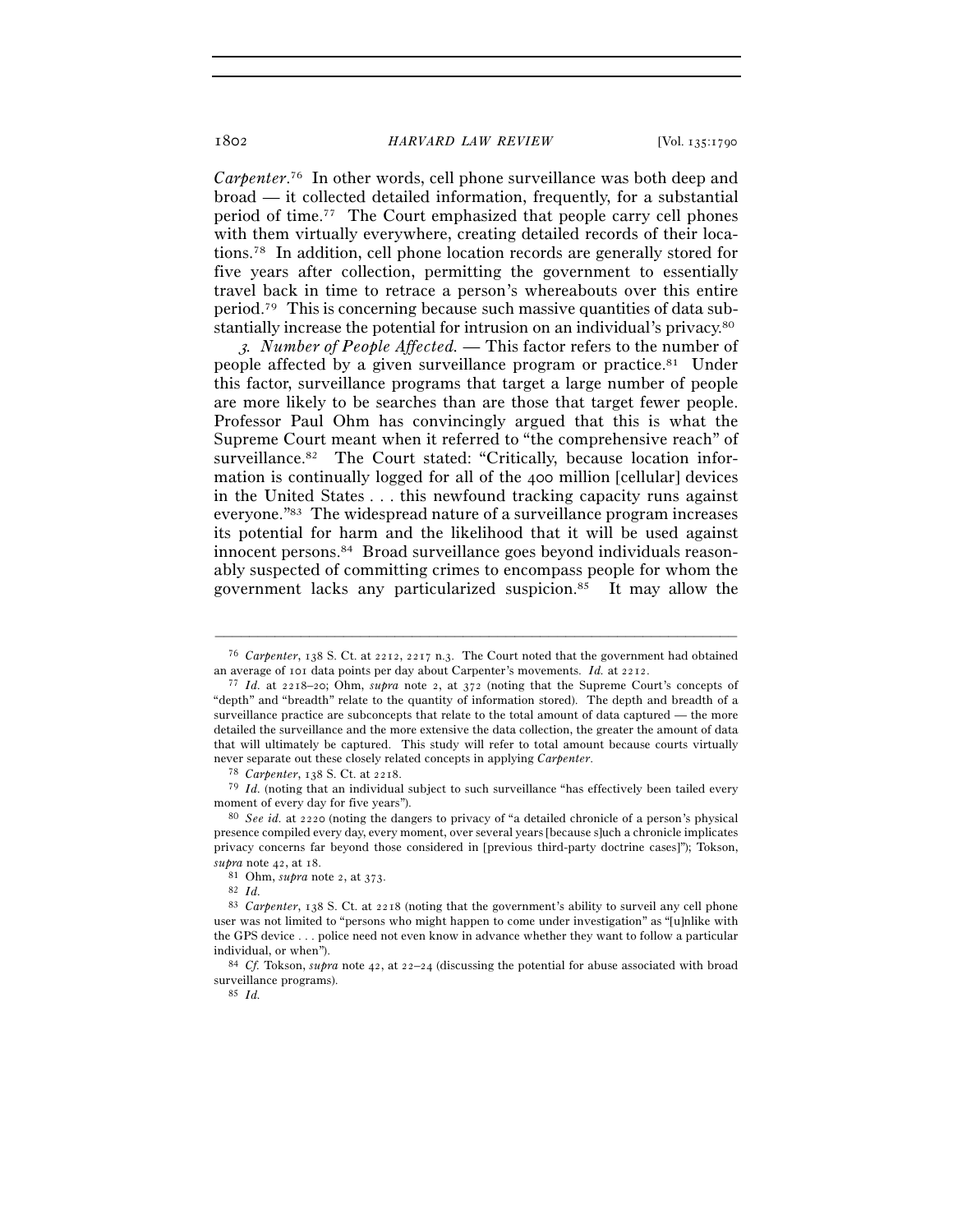government to monitor the behaviors of a growing proportion of the population, for reasons unconnected to legitimate law enforcement purposes.86

<sup>4</sup>*. Inescapability. —* The inescapable nature of surveillance refers to the inability of an individual to avoid the collection of their personal data.87 A person might escape collection of their data by not using a certain technology, at least where that technology is not essential to modern life.88 Under this factor, data collection associated with unavoidable technologies is more likely to be a Fourth Amendment search.89 The Supreme Court distinguished cell phone location tracking from earlier third-party doctrine scenarios partly on the ground that "cell phones and the services they provide are 'such a pervasive and insistent part of daily life' that carrying one is indispensable to participation in modern society."90 In other words, most people have little choice but to carry cell phones with them, given the current role of cell phones in society.91 Conversely, where an individual voluntarily chooses to use a less essential information-gathering technology, courts may be less likely to find that they retain a Fourth Amendment right in their personal data.92

5*. Automatic Disclosure. —* The automatic disclosure of data occurs when an individual's data is transmitted to a third party by an automated process, rather than a voluntary act of the individual.<sup>93</sup> Under this factor, government collection of data that has been automatically disclosed to a third party is more likely to be a search.<sup>94</sup> For instance, because the user of a cell phone transmits data to third parties "without any affirmative act on the part of the user beyond powering up," the user cannot be said to have voluntarily disclosed their data to a third party.95 Further, studies indicate that most cell phone users are unaware that they are transmitting detailed location data via their cell phone signals.96 By contrast, when the user of a technology does take voluntary

<sup>86</sup> *Id.* 

<sup>87</sup> Tokson, *supra* note 2, at 419–<sup>20</sup>. 88 *Id.* at <sup>422</sup>. 89 *See id.*

<sup>90</sup> Carpenter v. United States, 138 S. Ct. 2206, 2220 (2018) (quoting Riley v. California, 573 U.S.

<sup>373</sup>, 385 (<sup>2014</sup>)). 91 *Id.* at <sup>2218</sup>. 92 *See* Tokson, *supra* note 2, at 423–24 (citing lower court cases examining the inescapability of the technology at issue).<br><sup>93</sup> *Id.* at 420.<br><sup>94</sup> *See id.* at 419–20.<br><sup>95</sup> *Carpenter*, 138 S. Ct. at 2220. The Court went on to note: "Apart from disconnecting the

phone from the network, there is no way to avoid leaving behind a trail of location data. As a result, in no meaningful sense does the user voluntarily 'assume[] the risk' of turning over a comprehensive dossier of his physical movements." *Id.* (alteration in original) (quoting Smith v. Maryland, 442 U.S. 735, 745 (<sup>1979</sup>)). 96 Matthew Tokson, *Knowledge and Fourth Amendment Privacy*, 111 NW. U. L. REV. <sup>139</sup>, 175–

<sup>79</sup> (2016).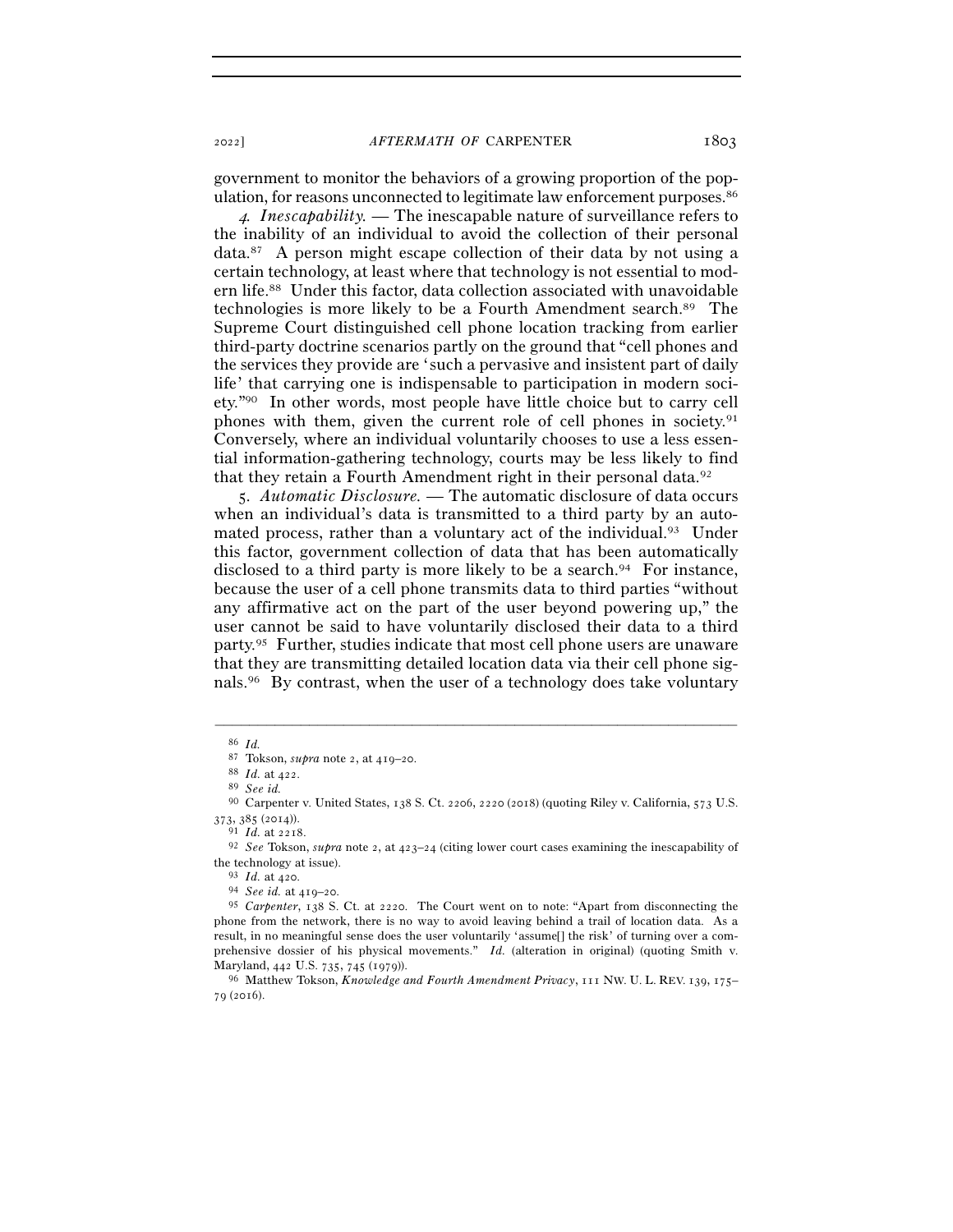action to transmit their data to a third party, courts may be less likely to hold that their data is protected by the Fourth Amendment.97

<sup>6</sup>*. Cost. —* The cost of surveillance refers to the expense or difficulty incurred by government officials in conducting an act of surveillance.98 Courts assessing cost may consider the time and effort required for police officers to surveil a suspect, the expense of operating or renting a vehicle or device for surveillance, or the unpleasantness or risk to officers of a surveillance procedure.99 Under this factor, the lower the cost of a type of surveillance, the more likely it is to be a search. In a series of cases involving location privacy, the Supreme Court recognized that the decreasing cost of surveillance raises substantial concerns about privacy.100 Prior to the digital age, pervasive location tracking "for any extended period of time was difficult and costly and therefore rarely undertaken."101 But new surveillance technologies change this calculus, making pervasive and detailed monitoring of citizens more feasible.102 When surveillance is "remarkably easy, cheap, and efficient compared to traditional investigative tools," it is more prone to abuse and overuse, and less subject to administrative or political scrutiny.103 By contrast, high-cost surveillance is likely to be narrowly applied, is more visible, and is less subject to abuse.104

### *D. The Mystery of* Carpenter

While we can identify factors that may influence Fourth Amendment decisions going forward, what we know about surveillance law post-

<sup>–––––––––––––––––––––––––––––––––––––––––––––––––––––––––––––</sup> <sup>97</sup> *See Smith*, 442 U.S. at 745; Tokson, *supra* note 2, at 423–24 (citing lower court cases applying this principle).<br><sup>98</sup> Tokson, *supra* note 42, at 22.<br><sup>99</sup> *Id.* at 22–23 ("Forms of surveillance that are scalable and easily applied to large groups of

citizens are of particular concern." *Id.* at <sup>23</sup>.). 100 *See Carpenter*, 138 S. Ct. at 2216–18; United States v. Jones, 565 U.S. 400, 416 (2012)

<sup>(</sup>Sotomayor, J., concurring); *id.* at 429 (Alito, J., concurring in the judgment); U.S. Dep't of Just. v. Reps. Comm. for Freedom of the Press, 489 U.S. 749, 764 (<sup>1989</sup>). 101 *Carpenter*, 138 S. Ct. at 2217 (quoting *Jones*, 565 U.S. at 429 (Alito, J., concurring in the

judgment)). Accordingly, "society's expectation has been that law enforcement agents and others would not — and indeed, in the main, simply could not — secretly monitor and catalogue every single movement of an individual's car for a very long period." *Id.* (quoting *Jones*, 565 U.S. at 430 (Alito, J., concurring in the judgment)).

<sup>102</sup> *See id.* at 2217–18; *see also id.* at 2216 (noting that cell phone location information is "effortlessly compiled").

<sup>103</sup> *Id.* at 2218; Tokson, *supra* note 42, at 24; *see also Jones*, 565 U.S. at 415–16 (Sotomayor, J., concurring) (expressing concern that GPS tracking was so "cheap in comparison to conventional surveillance techniques" that it would evade "the ordinary checks that constrain abusive law enforcement practices: 'limited police resources and community hostility,'" *id.* at 416 (quoting Illinois v. Lidster, 540 U.S. 419, 426 (<sup>2004</sup>))). 104 Tokson, *supra* note 42, at 24. Note that low-cost surveillance can have benefits as well, al-

lowing the police to prevent crimes efficiently, without necessarily increasing privacy harms to individuals. *See* RIC SIMMONS, SMART SURVEILLANCE: HOW TO INTERPRET THE FOURTH AMENDMENT IN THE TWENTY-FIRST CENTURY 18-20 (2019).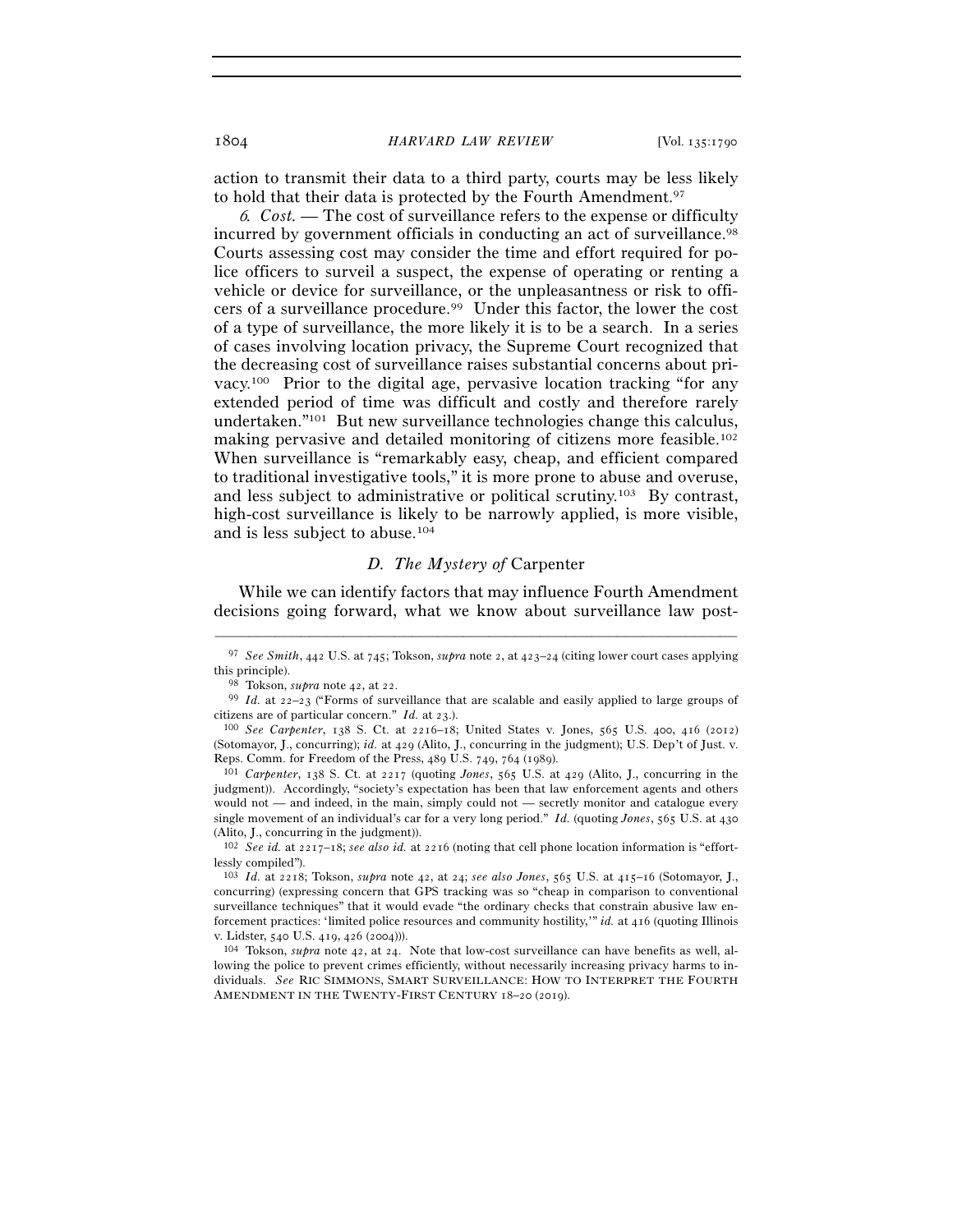*Carpenter* is dwarfed by what we do not know. The Supreme Court gave no concrete test to guide future decisions; it simply discussed several principles that appeared important in the context of cell phone location tracking.105 There is also significant uncertainty because the composition of the Court has changed since *Carpenter*, raising the possibility that the doctrine might be substantially altered in the next major Supreme Court Fourth Amendment case.106 What does *Carpenter* mean, and what will it mean in the future?

Several scholars have conjectured about the meaning of *Carpenter* going forward, but they have reached sharply different conclusions. Some have argued that *Carpenter* sets out a concrete test involving five of the factors discussed above: deeply revealing nature, amount, number of people affected, inescapability, and automatic disclosure.107 They further argue that this test is meant to essentially replace the *Katz* test in most cases.108 Others agree that *Carpenter* is a major "reformulation of the *Katz* test" but contend that its scope is relatively narrow.109 They view *Carpenter* as protecting only digital information that is deeply revealing and involuntarily disclosed.110 Other scholars have argued that *Carpenter* is enormously important and far-reaching, even though it is relatively continuous with Fourth Amendment law from prior decades.111 They posit that the three most important factors in *Carpenter* and other Fourth Amendment search cases are the deeply revealing nature of the information (that is, its "intimacy"), the amount of data sought, and the cost of the surveillance.<sup>112</sup>

Finally, some scholars have argued that the meaning of *Carpenter* may be impossible to discern at first, as it represents the Supreme Court's first step onto an "undertheorized new doctrinal path."113 They point out that, in such situations, the future direction of the law will

<sup>&</sup>lt;sup>105</sup> Carpenter, 138 S. Ct. at 2212–23.<br>
<sup>106</sup> See Tokson, supra note 38.<br>
<sup>107</sup> See Ohm, supra note 2, at 369–78.<br>
<sup>107</sup> *See* Ohm, supra note 2, at 369–78.<br>
<sup>108</sup> *Id.* at 386 ("[Carpenter's] changes do more than apply supplant that venerable opinion. The [reasonable expectation of privacy] test has been replaced by *Carpenter*'s multi-factor test and the rule of technological equivalence. Time will reveal that the *Katz* era has ended."). 109 Kerr, *supra* note 14 (manuscript at 8); *see id.* (manuscript at 8–10) (contending that *Carpenter*

applies only to involuntarily disclosed, digital-age, sensitive data).

<sup>110</sup> *Id.* (manuscript at 20, 22); *see also* Kugler & Hurley, *supra* note 9, at 486–87 (adopting Professor Orin Kerr's framework with respect to revealing data and involuntary disclosure, but not digital data).

<sup>111</sup> Tokson, *supra* note 14, at <sup>6</sup>. 112 Tokson, *supra* note 42, at 15–27. These analyses of *Carpenter* mix descriptive and prescriptive accounts of the case, but all are intended to be descriptive and based largely in the opinion itself. 113 Caminker, *supra* note 16, at 452; *see also* Kugler & Hurley, *supra* note 9, at <sup>496</sup>

<sup>(&</sup>quot;*Carpenter* . . . raised questions about dozens of issues and it may be years before courts give clear answers to any of them.").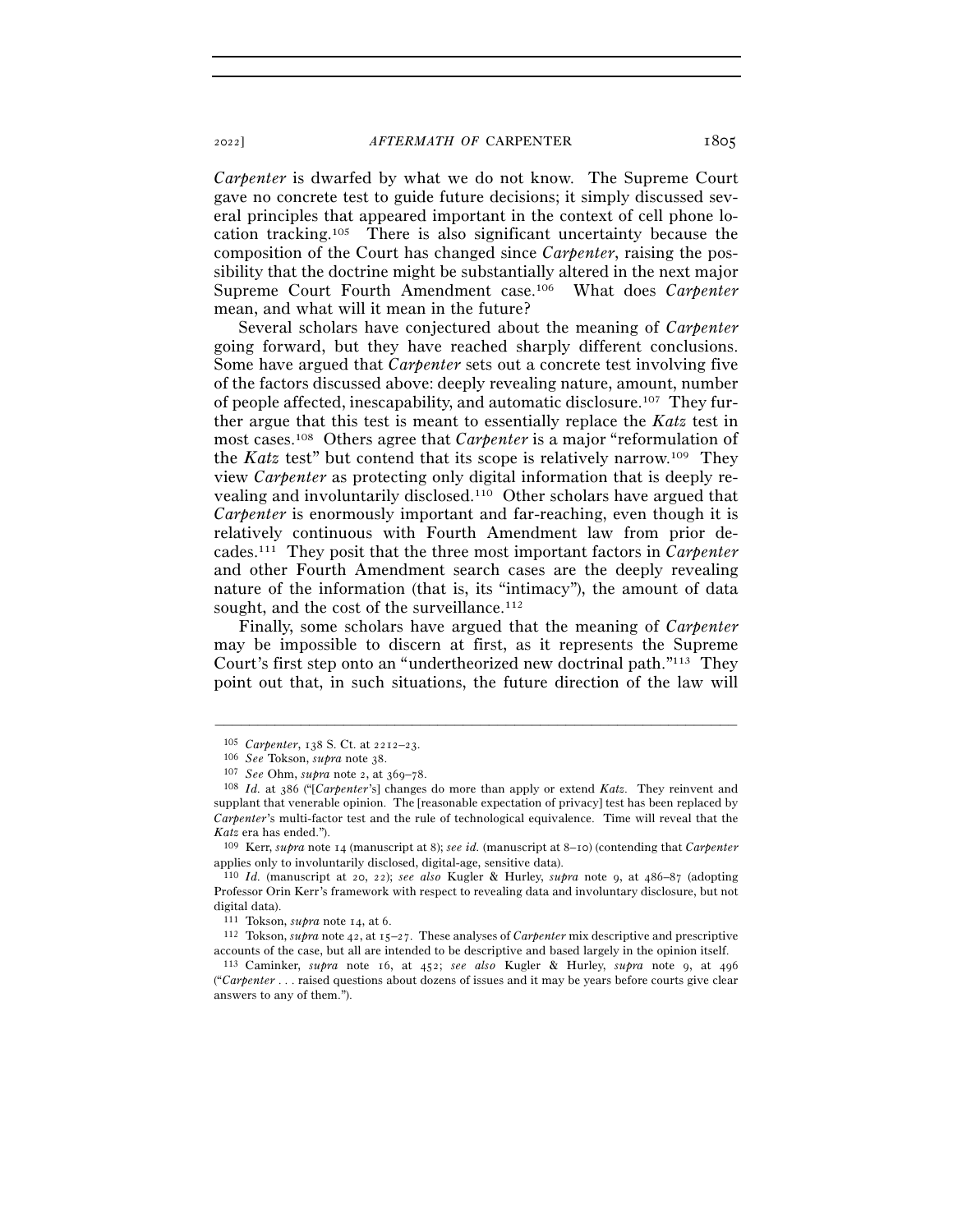largely be shaped by the lower courts.<sup>114</sup> Indeed, important Supreme Court precedents often require further interpretation and elaboration by lower courts.115 In many contexts, the Supreme Court then incorporates lower court rationales into its own subsequent decisions.116 This "precedential dialogue" allows the Supreme Court to assess the various interpretations of its rulings and observe their practical consequences.117 Broad Supreme Court opinions can be viewed as a kind of delegation to lower courts, providing them with "space for interpretive flexibility."<sup>118</sup>

*Carpenter* is the quintessential major Supreme Court case that calls for further development and interpretation.119 *Carpenter*'s amorphous opinion "gives judges license, if not permission, to deviate, to innovate, and even to anticipate technological change."120 And the Court itself will likely pay close attention to how the lower courts address novel Fourth Amendment questions, as they face a "blizzard" of post-*Carpenter* litigation.<sup>121</sup> This is especially true given the uncertainty created by the changing composition of the Court, as lower court reliance may loom large in a stare decisis analysis.122 The Supreme Court has noted that it may be appropriate to overturn a prior decision if it has proved unworkable in the lower courts.123

It is to the many hundreds of lower court cases applying *Carpenter* that this Article now turns. While the meaning of *Carpenter* may have been uncertain or even unknowable in 2018,<sup>124</sup> we no longer have to wonder how it will affect Fourth Amendment law. The next sections use empirical analysis to develop new insights about the meaning and scope of Fourth Amendment law after *Carpenter*.

<sup>114</sup> *See* Caminker, *supra* note 16, at 460; *see also* Re, *supra* note 16, at 947 ("[T]he existence of ambiguity in a higher court precedent can itself be regarded as a meaningful message to lower courts . . . . [D]isuniformity can sometimes be helpful in fostering 'percolation' — that is, experimentation and reflection on what might otherwise be stale legal rules.").<br><sup>115</sup> Re, *supra* note 16, at 925–26. Supreme Court opinions frequently interpret and apply past

opinions while providing material for future courts to interpret, in an ongoing process of precedential interpretation. Tokson, *supra* note 2, at 443.<br><sup>116</sup> *See, e.g.*, Pearson v. Callahan, 555 U.S. 223, 234–35 (2009) (overturning Saucier v. Katz, 533

U.S. 194 (2001)).<br><sup>117</sup> Re, *supra* note 16, at 927.<br><sup>118</sup> *Id.* at 926.<br><sup>119</sup> *See* Caminker, *supra* note 16, at 460; Michael Gentithes, *Rulifying Reasonable Expectations:* 

*Why Judicial Tests, Not Originalism, Create a More Determinate Fourth Amendment*, 59 HOUS. L. REV. 1, 5 (2021) (discussing the transformation of broad Fourth Amendment standards into determinative rules by lower courts).

<sup>120</sup> Caminker, *supra* note 16, at <sup>460</sup>. 121 *Id.* at 415–16 (quoting Carpenter v. United States, 138 S. Ct. 2206, 2247 (2018) (Alito, J., dissenting)).

<sup>122</sup> *See* Aaron-Andrew P. Bruhl, *Following Lower-Court Precedent*, 81 U.CHI.L.REV. 851, 879 (<sup>2014</sup>). 123 *See, e.g.*, Janus v. AFSCME, Council 31, 138 S. Ct. 2448, 2478 (2018); Montejo v. Louisiana,

<sup>124</sup> Caminker, *supra* note 16, at 460.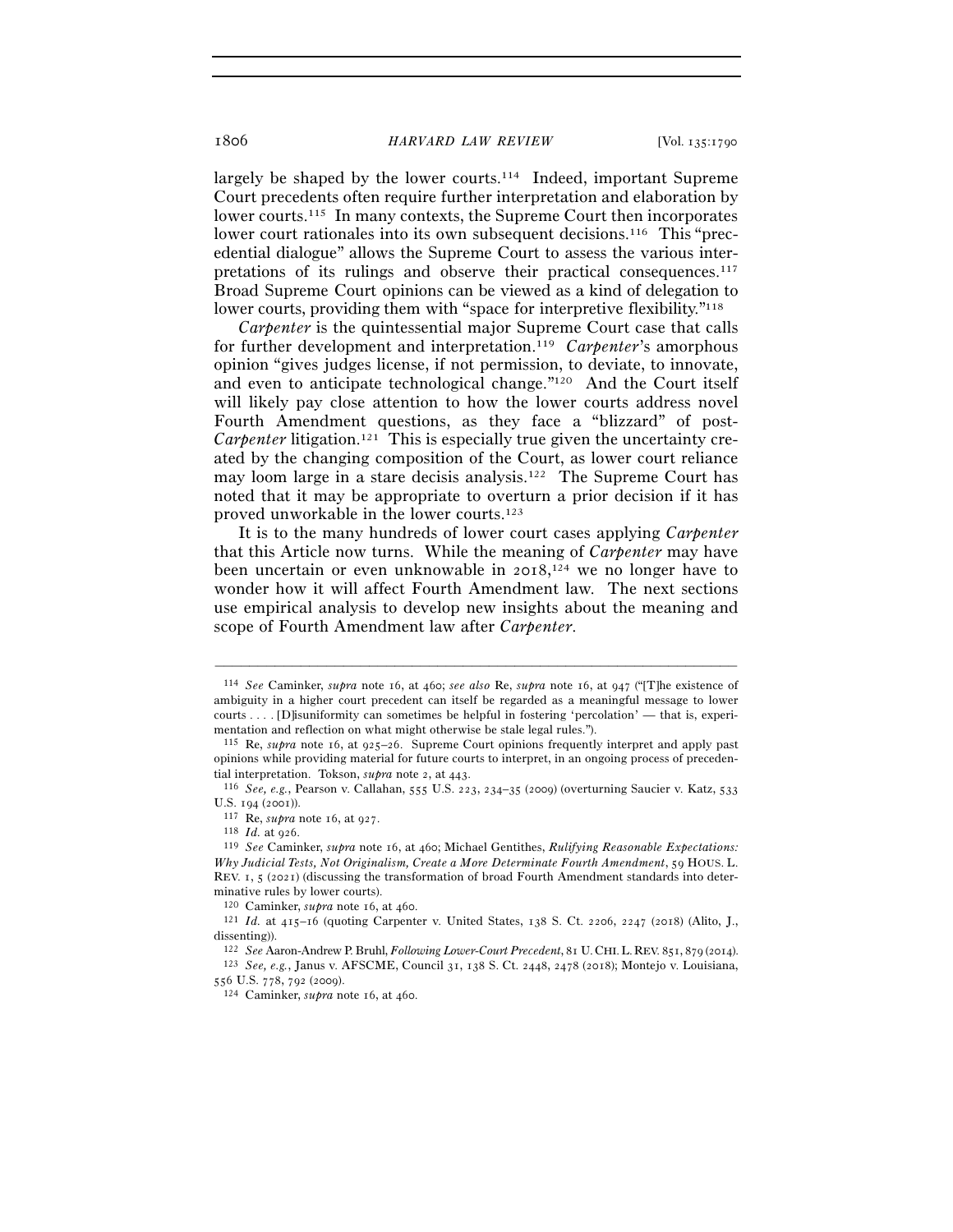#### II. *CARPENTER* IN THE FEDERAL AND STATE COURTS

This Part presents the results of a detailed empirical study of all federal and state judgments citing *Carpenter* from its publication in June 2018 through March 2021. It gives an overview of the dataset and the case outcomes and then compares outcomes in federal and state courts. It examines the political affiliations of federal and state judges in the dataset. It assesses how case outcomes have changed over time, and surveys the distribution of cases across jurisdictions, identifying jurisdictions that are outliers in terms of cases resolved or litigant win rates.

### *A. Data Overview*

Between June 22, 2018, when *Carpenter* was decided, and March 31, 2021, federal and state courts issued 857 opinions or other judgments citing the case.125 This dataset was compiled from published and unpublished opinions available on Westlaw and Lexis, as well as nonpublic judgments available only on PACER or other docket services.<sup>126</sup> The cases were coded by the author with the assistance of a team of research assistants who coded case names, dates, citations, jurisdictions, and other nondoctrinal case characteristics.127 In total, there were 567 federal and 290 state opinions or other judgments in this period. This averages out to roughly 26 cases per month and 312 cases per year.128

<sup>–––––––––––––––––––––––––––––––––––––––––––––––––––––––––––––</sup> <sup>125</sup> This count excludes *Burns v. Martuscello*, 890 F.3d 77 (2d Cir. 2018), which cited *Carpenter*'s oral argument before the *Carpenter* decision was issued. *See id.* at <sup>90</sup>. 126 *See generally* Merritt E. McAlister, *Missing Decisions*, 169 U. PA. L. REV. 1101, 1105–<sup>06</sup>

<sup>(</sup>2021) (noting the presence of numerous federal merits decisions labeled "judgments," which, unlike decisions labeled "opinions of the court," are not publicly available and are generally accessible only on PACER or a derivative service thereof). "Judgments" are often not substantive, but occasionally do go into as much detail as opinions of the court do. *Id.* Relevant judgments were located using Bloomberg Law's docket access service, searching all federal and state court dockets from June 22, 2018, to March 31, 2021, for references to *Carpenter v. United States*, *Carpenter v. US*, *Carpenter*, and similar permutations. Opinions were gathered by searching Westlaw and Lexis for opinions citing or referring to *Carpenter v. United States* (or other permutations of the *Carpenter* name) from June 22, 2018, to March 31, 2021. There were 789 opinions citing *Carpenter* available on Westlaw. An additional 23 opinions not found on Westlaw were available on Lexis. An additional 45 opinions or judgments were found via a Bloomberg docket and opinion search. To Westlaw's credit, some judgments obtained via Lexis and Bloomberg were later added by Westlaw to the Westlaw database. There were no state judgments in Bloomberg's docket database that referenced *Carpenter*, although there were several litigant briefs that did so. This dataset necessarily excludes judgments that do not mention *Carpenter*. There may be judgments handed down with no written explanation

in an opinion or on the docket that were nonetheless influenced by *Carpenter*. 127 Additional methodological details are discussed *infra* alongside the relevant results. *See infra* notes 130, 134, 136, 157, 163, 201 and accompanying text.<br><sup>128</sup> There were 54 opinions citing *Carpenter* in the first quarter of 2021, 293 opinions in 2020, 313

opinions in 2019, and 197 opinions in the portion of 2018 that followed *Carpenter*'s publication. The COVID-19 pandemic may have reduced the total number of opinions issued in 2020 and 2021, but the prevalence of citations to *Carpenter* has largely remained steady.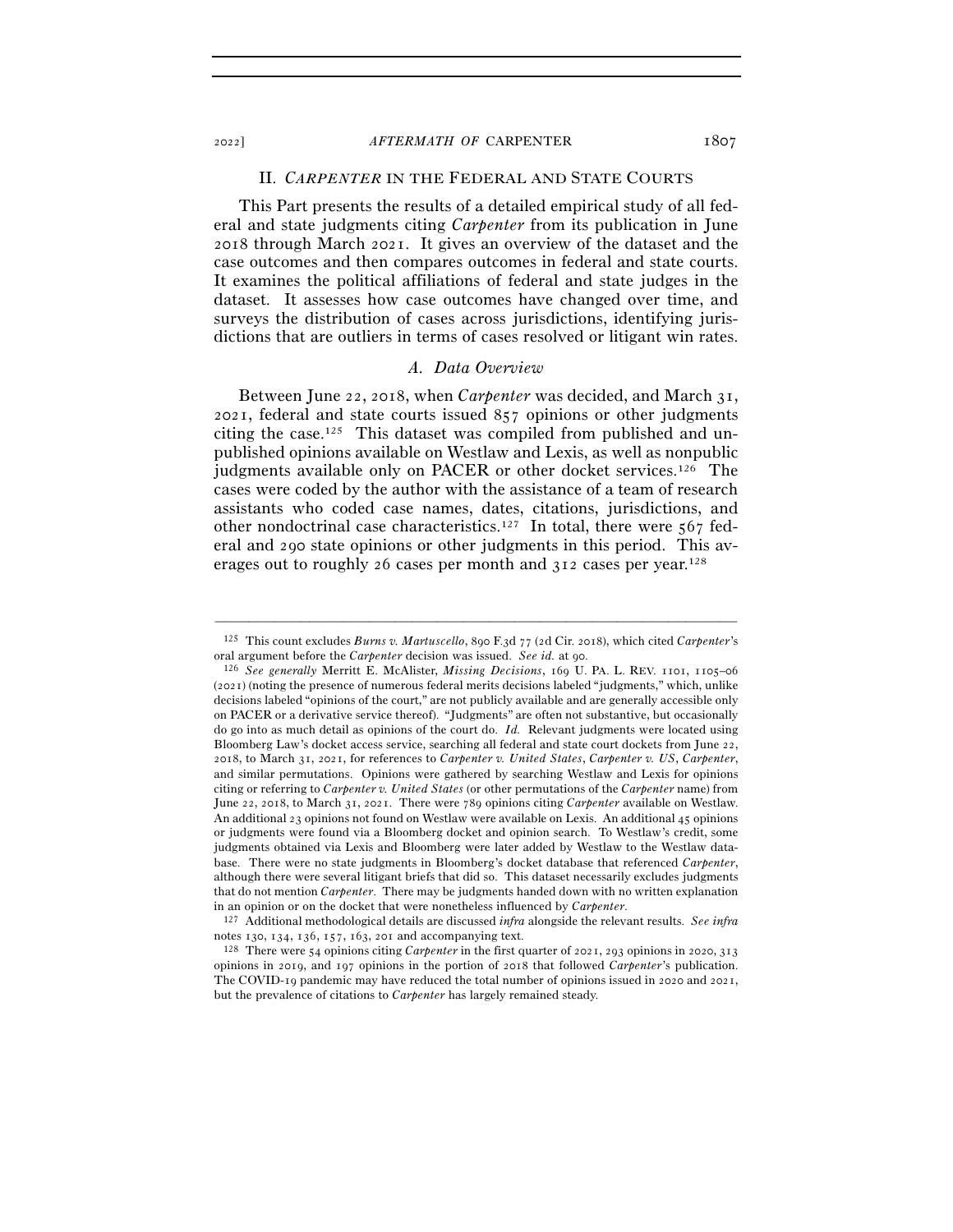The high number of citations per year reflects the enormous impact of *Carpenter* on Fourth Amendment law. But only a subset of these cases apply *Carpenter* substantively in the course of determining whether a government action is a Fourth Amendment search. Others merely cite *Carpenter* for general propositions or quote its discussions of broad Fourth Amendment principles.129 Of the 857 opinions or judgments in the dataset, there were 399 rulings in which a court applied *Carpenter* to resolve a Fourth Amendment search issue.<sup>130</sup> This includes  $277$  federal rulings<sup>131</sup> and 122 state rulings.<sup>132</sup>

 In eight other cases, courts decided two separate Fourth Amendment issues under the *Carpenter* standard. United States v. Morel, 922 F.3d 1, 8–9 (1st Cir. 2019); Cooper v. United States, No. 19-cv-01007, 2021 WL 354084, at \*1, \*3 (M.D. Tenn. Feb. 2, 2021); United States v. Armstrong, No. 19-cr-031, 2020 WL 1921125, at \*1–2 (D.N.D. Apr. 20, 2020); United States v. Robinson, No. 18-CR-00103, 2020 US Dist. LEXIS 59385, at \*1, \*13 (E.D.N.C. Mar. 5, 2020); United States v. Tolbert, No. 14-03761, 2019 WL 2006464, at \*1, \*3, \*5 (D.N.M. May 7, 2019); United States v. McCutchin, No. CR-17-01517, 2019 WL 1075544, at \*1–3 (D. Ariz. Mar. 7, 2019); United States v. Loera, 333 F. Supp. 3d 172, 180–81, 186 (E.D.N.Y. 2018); United States v. Lightfoot, No. 17-00274, 2018 WL 4376509, at \*4–6 (W.D. La. Aug. 30, 2018).

 Five cases included in this total number of federal rulings citing *Carpenter* involved private actors and applied *Carpenter* to determine whether an action would have violated the Fourth Amendment if performed by the government — in other words, whether an action violated a person's reasonable expectation of privacy. Patel v. Facebook, Inc., 932 F.3d 1264, 1271–74 (9th Cir. 2019) (holding that plaintiffs had standing to sue Facebook for violating their reasonable expectations of privacy); *In re* Google Location Hist. Litig., 514 F. Supp. 3d 1147, 1157 (N.D. Cal. 2021) (finding that plaintiffs plausibly alleged a violation of their reasonable expectations of privacy in their location data); Heeger v. Facebook, Inc., 509 F. Supp. 3d 1182, 1189–90 (N.D. Cal. 2020) (finding no constitutional or privacy tort violations related to Facebook's collection of IP addresses); *In re* Google Location Hist. Litig., 428 F. Supp. 3d 185, 198–99 (N.D. Cal. 2019) (dismissing the original complaint for failure to allege facts that would constitute a violation of a reasonable expectation of privacy); Demo v. Kirksey, No. 18-cv-00716, 2018 WL 5994995, at \*1, \*6 (D. Md. Nov. 15, 2018) (finding a reasonable expectation of privacy in a case involving the GPS tracking of the plaintiff's vehicle and diaper bag).

<sup>132</sup> There were 296 total state rulings citing *Carpenter* in any capacity. In six cases, the court decided two separate Fourth Amendment issues under the *Carpenter* standard. State v. Martin, 287 So. 3d 645, 647–49 (Fla. Dist. Ct. App. 2019); State v. Sylvestre, 254 So. 3d 986, 989, 991–92

<sup>–––––––––––––––––––––––––––––––––––––––––––––––––––––––––––––</sup> <sup>129</sup> *See, e.g.*, United States v. Mills, 372 F. Supp. 3d 517, 539 (E.D. Mich. 2019); State v. Smith,  $475$  P.3d  $558, 569–70$  (Ariz. 2020).  $130$  This number includes all cases that reached a determinative, yes-or-no result, those resolved

under the good faith exception, and those involving Fourth Amendment claims resolved on other

grounds. *See infra* notes 150, <sup>152</sup>. 131 There were 576 total federal rulings citing *Carpenter* in any capacity. In one case, *United States v. Yang*, 958 F.3d 851 (9th Cir. 2020), the majority found a lack of standing, *id.* at 861–62, and the *Carpenter* analysis was confined to the concurring opinion by Judge Bea, *id.* at 862–64 (Bea, J., concurring in the judgment). This was included in the database as a *Carpenter*-applying decision because the concurrence's analysis was detailed and thorough and may have influenced the majority's related decision to find that the defendant lacked a reasonable expectation of privacy in a rental truck. This is especially likely because the majority referred to *Carpenter* without directly citing it. *See id.* at 161 (majority opinion) (discussing the "expectation of privacy on the whole of one's movements that is at issue in this case," a concept that appears to come directly from *Carpenter v. United States*, 138 S. Ct. 2206, 2217 (2018) ("[I]ndividuals have a reasonable expectation of privacy in the whole of their physical movements." (citing United States v. Jones, 565 U.S. 400, 430 (2012) (Alito, J., concurring in the judgment); *id.* at 415 (Sotomayor, J., concurring)))).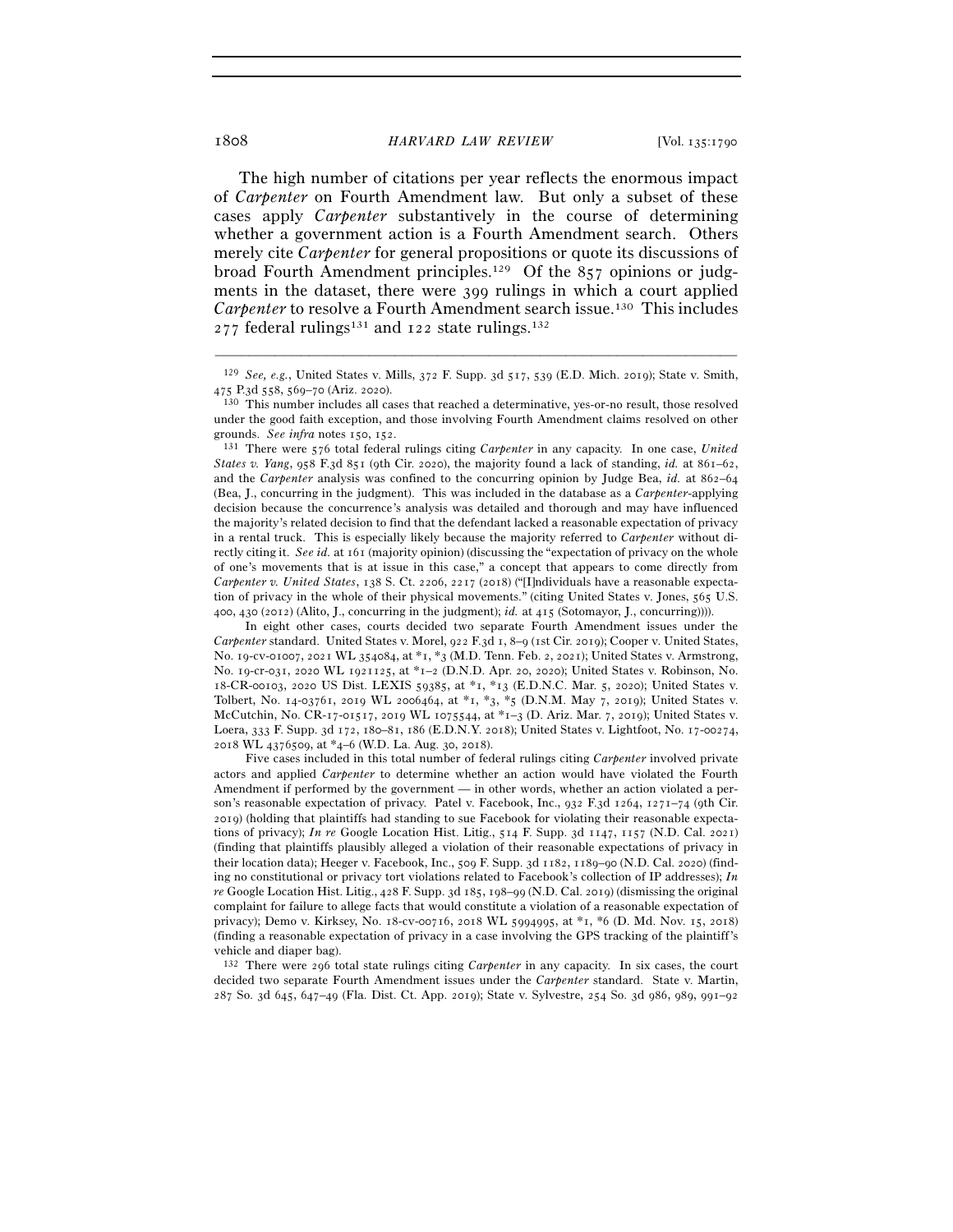#### *B. Case Outcomes and Win Rates*

Overall, of the 399 decisions that applied *Carpenter* substantively, 74 found a Fourth Amendment search, 143 found no search, 144 were resolved based on the good faith exception without directly resolving the search issue, and 38 were resolved on other grounds such as harmless error.<sup>133</sup> Excluding the good faith exception<sup>134</sup> and other grounds cases, courts applying *Carpenter* to Fourth Amendment questions found a search in  $34.1\%$  of rulings and no search in 65.9% of rulings.<sup>135</sup>

Caution should be used in drawing conclusions from this win rate for defendants,136 as numerous variables may affect the selection of cases brought and the quality of representation for defendants seeking to suppress evidence in Fourth Amendment cases.137 The set of suppression motions and other Fourth Amendment litigation that we observe is itself affected by changes in law, as attorneys respond to new laws by bringing or declining to bring certain legal challenges.<sup>138</sup>

The Priest-Klein selection hypothesis predicts that defendants would win roughly 50% of all litigated decisions, because they will likely "settle" especially weak or strong cases.139 However, that hypothesis

–––––––––––––––––––––––––––––––––––––––––––––––––––––––––––––

in a one-proportion *<sup>z</sup>*-test. 136 "Win rate" refers only to a litigant winning on the issue of whether something is a Fourth

Amendment search. Defendants may still ultimately lose their challenge on a variety of grounds, including that the search was constitutionally reasonable or supported by probable cause and exigency, or on other grounds, although such outcomes were rare in the dataset. *E.g.*, United States v. Banks, No. 13-40060-01, 2019 WL 3412305, at \*1 (D. Kan. July 29, 2019) (finding a Fourth Amendment violation in admitting location-data evidence but ruling that any error was harmless beyond a reasonable doubt); State v. Muhammad, 451 P.3d 1060, 1074–75 (Wash. 2019) (finding a warrantless search but deeming the search lawful due to exigent circumstances).

137 Daniel Kessler et al., *Explaining Deviations from the Fifty-Percent Rule: A Multimodal Approach to the Selection of Cases for Litigation*, 25 J. LEGAL STUD. 233, 237, 242–48 (<sup>1996</sup>). 138 *See* George L. Priest & Benjamin Klein, *The Selection of Disputes for Litigation*, 13 J. LEGAL

<sup>(</sup>Fla. Dist. Ct. App. 2018); Commonwealth v. Mora, 150 N.E.3d 297, 307–09 (Mass. 2020); Commonwealth v. Johnson, 119 N.E.3d 669, 679, 686 (Mass. 2019); People v. Root, No. 346164, 2020 WL 1816009, at \*6 (Mich. Ct. App. Apr. 9, 2020) (per curiam); Olivas v. State, No. 02-14-

<sup>00412-</sup>CR, 2020 WL 827144, at  $*_1$ ,  $*_4$  (Tex. Crim. App. Feb. 20, 2020).<br><sup>133</sup> *See infra* notes 150, 152.<br><sup>134</sup> Good faith exception cases might be counted as defendant wins on the search issue for purposes of this analysis because such cases implicitly assume that a surveillance practice is a search before declining to provide a remedy in the instant case. These cases were excluded from the winrate analysis for two reasons. First, the vast majority of the good faith cases involved searches that were virtually identical to those conducted in *Carpenter*, and thus the search question was largely a foregone conclusion. Second, none of the cases coded as good faith included any express ruling that the government action at issue was a search. The rare cases in which the court expressly found a search and then engaged in a separate good faith analysis were coded as finding a search in the dataset. *E.g.*, State v. Snowden, 140 N.E.3d 1112, 1126–28 (Ohio Ct. App. 2019) (holding that real-time tracking of cell site location information for two days was a search, and then opining that the good faith exception would apply even if exigent circumstances were not present).<br><sup>135</sup> This difference in win rates was statistically significant at the .001 level compared to chance,

STUD. 1, 24–29 (<sup>1984</sup>). 139 *See id.* at 4–5, 16.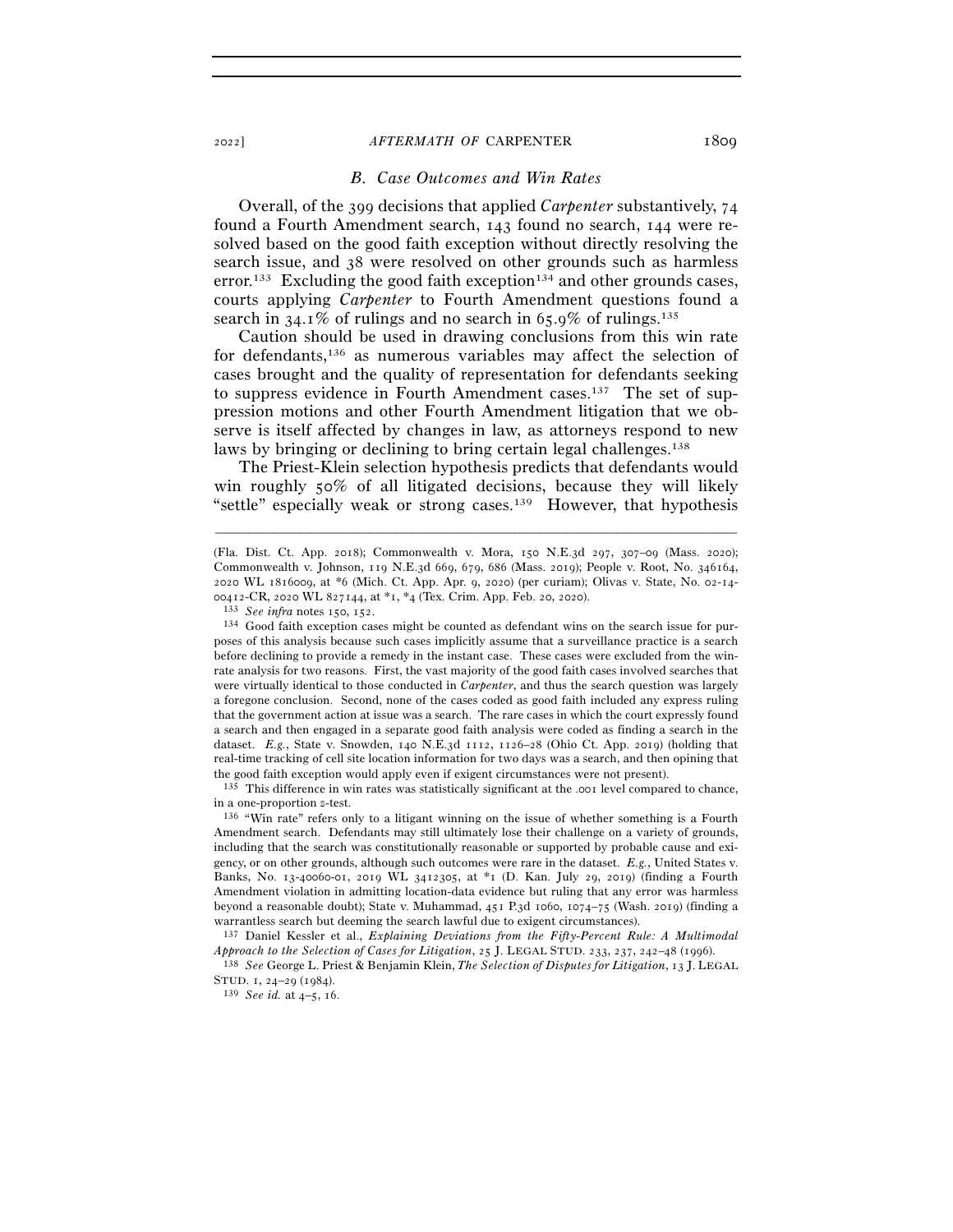depends on premises that may not apply in the Fourth Amendment context. Defendants with weak arguments for suppressing evidence may have little incentive to plead guilty prior to filing a suppression motion. They may wish to take their chances on suppression before deciding to plead, on the assumption that busy prosecutors will be motivated to accept pleas even after they defeat a suppression motion.140 The quality of representation, resources, and time devoted to suppression motions may also favor the government in these cases.141

Indeed, while defendants lose most litigated cases involving *Carpenter*, win rates for defendants on suppression motions tend to be low in general.142 This Article makes no empirical claim regarding the effect of *Carpenter* on overall suppression motion–success rates.<sup>143</sup>

–––––––––––––––––––––––––––––––––––––––––––––––––––––––––––––

<sup>143</sup> Such a comparison could be confounded by selection effects. Moreover, win rates in cases with judgments mentioning a new Supreme Court case cannot squarely be compared to overall win

<sup>140</sup> *See* Stephanos Bibas, *Plea Bargaining Outside the Shadow of Trial*, 117 HARV. L. REV. 2464, 2469–72 (2004) (describing the incentives prosecutors face to plead out uncertain cases). Defendants with publicly funded defense attorneys or appearing pro se may also perceive fewer direct (as opposed to strategic) costs of litigation. *See* Kessler et al., *supra* note 137, at 247. Put in theoretical terms, the cost of pleading guilty might be especially high relative to the cost of litigating a suppression motion, leading defendants to litigate more often than expected, and driving down win rates. *Id.* at 245. Defendants may also be motivated to appeal denied suppression motions, even if their appeal has little chance of succeeding. *See* Cassandra Burke Robertson, *The Right to Appeal*, 91 N.C. L. REV. 1219, 1226–27 (2013). Likewise, defendants already convicted and in prison cannot plead guilty, and are strongly motivated to petition for postconviction relief even with very weak claims to relief under *Carpenter*. *See* Margo Schlanger, *Inmate Litigation*, 116 HARV. L. REV. 1555, 1558, 1633–34 (2003) (discussing the volume of weak inmate cases filed in federal court that led to the passage of the Prison Litigation Reform Act of 1995). These cases make up a very small portion of the relevant dataset, however, and petitioners' claims are often resolved on procedural rather than substantive grounds.

<sup>141</sup> Fred C. Zacharias, *Structuring the Ethics of Prosecutorial Trial Practice: Can Prosecutors Do Justice?*, 44 VAND. L. REV. 45, 66–85 (1991). Even given potential selection effects, a low rate of winning litigated Fourth Amendment issues may indicate that the governing legal standard favors one side over the other. Kessler et al., *supra* note 137, at 244–45. This conclusion is also consistent with Professor Alan Rozenshtein's observations after reviewing roughly 200 cases citing *Carpenter* in 2019. Alan Z. Rozenshtein, *Fourth Amendment Reasonableness After* Carpenter, 128 YALE L.J.F. 943, 950–52, 950 n.33 (2019) (proposing a reasonableness-balancing approach to Fourth Amendment protections for data exposed to third parties). Rozenshtein emphasized and expressed concern about several cases where courts declined to extend Fourth Amendment protection to new categories of data. *Id.* at 950–<sup>51</sup>. 142 *See* Peter F. Nardulli, *The Societal Cost of the Exclusionary Rule: An Empirical Assessment*,

<sup>1983</sup> AM. BAR FOUND. RSCH. J. 585, 606 (reporting the results of a large examination of case files revealing that roughly 17% of motions to suppress physical evidence and roughly 5% of both motions to suppress identifications and confessions were successful); *see also* Stephen G. Valdes, Comment, *Frequency and Success: An Empirical Study of Criminal Law Defenses, Federal Constitutional Evidentiary Claims, and Plea Negotiations*, 153 U. PA. L. REV. 1709, 1728 (2005) (finding a roughly 12% success rate in a study based on a survey with dubious question wording). Acquittals at criminal trials are likewise rare, occurring in roughly 22% of state court and 16% of federal court cases involving defendants represented by attorneys, according to one study. Erica J. Hashimoto, *Defending the Right of Self-Representation: An Empirical Look at the Pro Se Felony*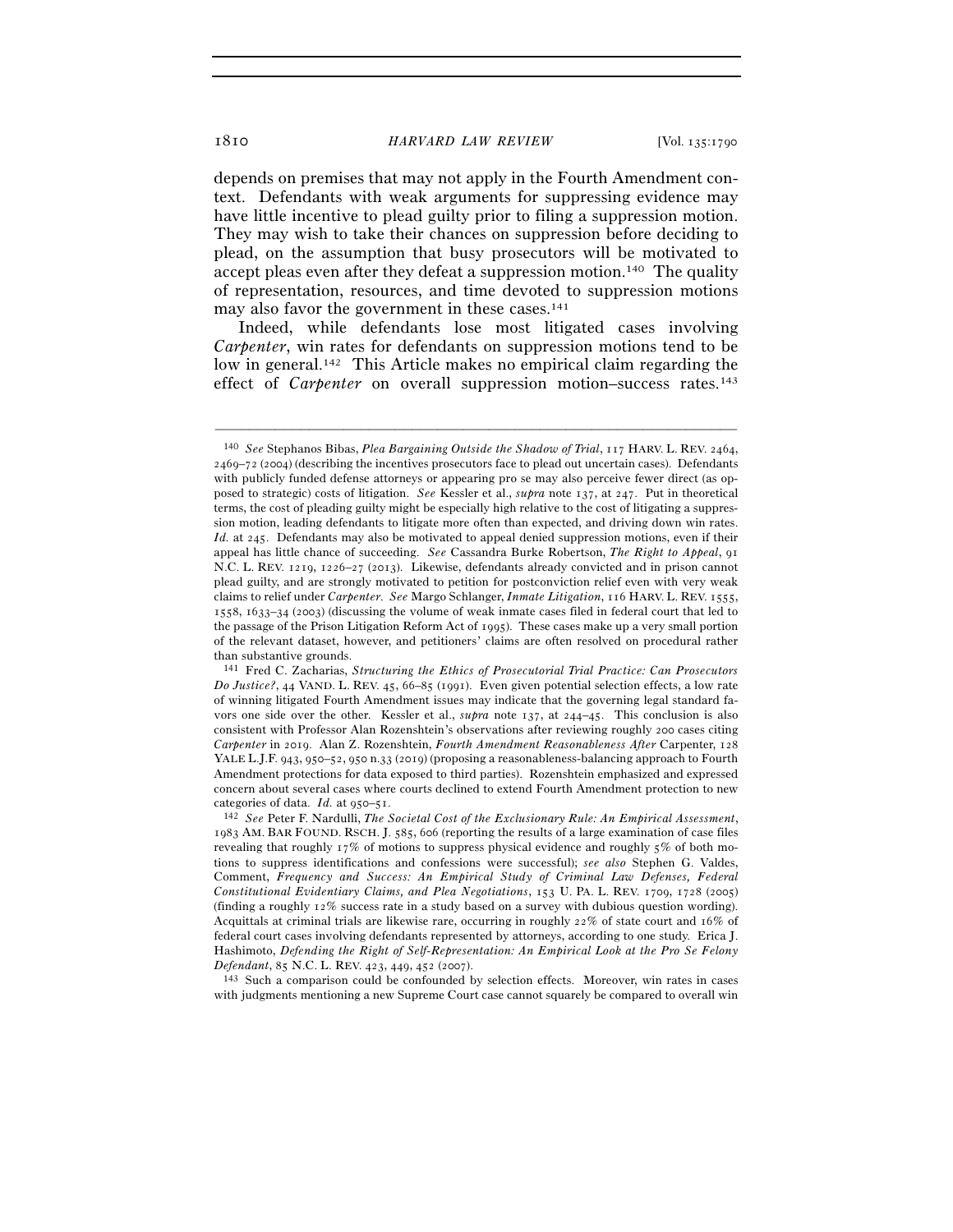However, *any* case in which a court extends Fourth Amendment protections to third-party data represents a substantial change from the prior paradigm, under which virtually all such data was unprotected.144 That courts are finding searches in numerous cases involving third-party data likely reflects the transformative doctrinal effects of *Carpenter*. To date, lower courts have applied the Fourth Amendment's protections to novel surveillance practices in cases involving pole cameras, real-time location tracking, drones, smart utility meters, medical data, social media surveillance, cell site simulators, and more.145 Finally, it is notable that defendant win rates appear to be increasing slightly over time.146 Cases finding no search were especially common in the first year after *Carpenter*, and win rates have increased somewhat since then.147 As courts and litigants gain familiarity with the *Carpenter* standard, win rates may increase further.148

<sup>1</sup>*. Federal and State Decisions and Judicial Partisanship. —*  Interestingly, win rates differed significantly between federal and state cases.<sup>149</sup> In the set of 277 substantive federal decisions, 31 found a Fourth Amendment search, 115 found no search, 117 were resolved based on the good faith exception, and 14 were resolved on other grounds.150 Excluding good faith and other grounds cases, federal

<sup>147</sup> See infra Figure 1, p. 1815.<br><sup>148</sup> This might in part reflect selection effects driven by defense attorneys' increasing familiarity with the emerging *Carpenter* standard. In other words, litigants with claims that are especially meritless may decline to bring those claims, as it becomes clearer that courts are not interpreting *Carpenter* expansively. 149 The difference in win rates between federal and state courts was statistically significant at

the .001 level, in a two-proportion *z*-test.<br><sup>150</sup> Of the cases decided on other grounds, three found that an attorney was not ineffective for

failing to challenge the admission of cell site location information, Pollard-El v. Payne, No. 18-CV-590, 2021 WL 735731, at \*11 (E.D. Mo. Feb. 25, 2021); Sharpe v. Shinn, No. CV-19-04847-PHX, 2020 WL 4059895, at \*1, \*6 (D. Ariz. June 22, 2020); Vega v. United States, No. CV-17-9022, 2018 WL 10128077, at \*3 (C.D. Cal. July 17, 2018), one made a similar ruling but added that any error was harmless, Michel v. Kirkpatrick, No. 18-CV-2469, 2020 WL 5802314, at \*1, \*11 (E.D.N.Y.

<sup>–––––––––––––––––––––––––––––––––––––––––––––––––––––––––––––</sup> rates in all cases involving suppression motion judgments, especially win rates reported in studies conducted decades prior to 2018. *See* sources cited *supra* note <sup>142</sup>. 144 *See, e.g.*, *In re* Application of the U.S. for Hist. Cell Site Data, 724 F.3d 600, 611–12 (5th Cir.

<sup>2013</sup>) (finding cell phone location data to be a business record that the government can access without a warrant); United States v. Forrester, 512 F.3d 500, 510 (9th Cir. 2008) (finding no Fourth Amendment protection for email or IP addresses). *But see* Ferguson v. City of Charleston, 532 U.S. 67, 84–85 (2001) (declining to allow the government to obtain data disclosed to state hospital employees, albeit in a case where the third-party doctrine issue was not expressly before the Court).

<sup>145</sup> *E.g.*, Naperville Smart Meter Awareness v. City of Naperville, 900 F.3d 521, 527 (7th Cir. 2018) (smart meter surveillance); United States v. Chavez, 423 F. Supp. 3d 194, 205 (W.D.N.C. 2019) (social media surveillance); People v. Tafoya, 490 P.3d 532, 540–42 (Colo. App. 2019) (pole camera surveillance); Long Lake Township v. Maxon, No. 349230, 2021 WL 1047366, at \*7 (Mich. Ct. App. Mar. 18, 2021) (drone surveillance); State v. Eads, 154 N.E.3d 538, 548 (Ohio Ct. App. 2020) (medical data); Commonwealth v. Pacheco, 227 A.3d 358, 370 (Pa. Super. Ct. 2020) (real-time cell site location information).<br> $146$  See infra section II.B.2, pp.  $1814-15$ , and Figure 1, p.  $1815$ .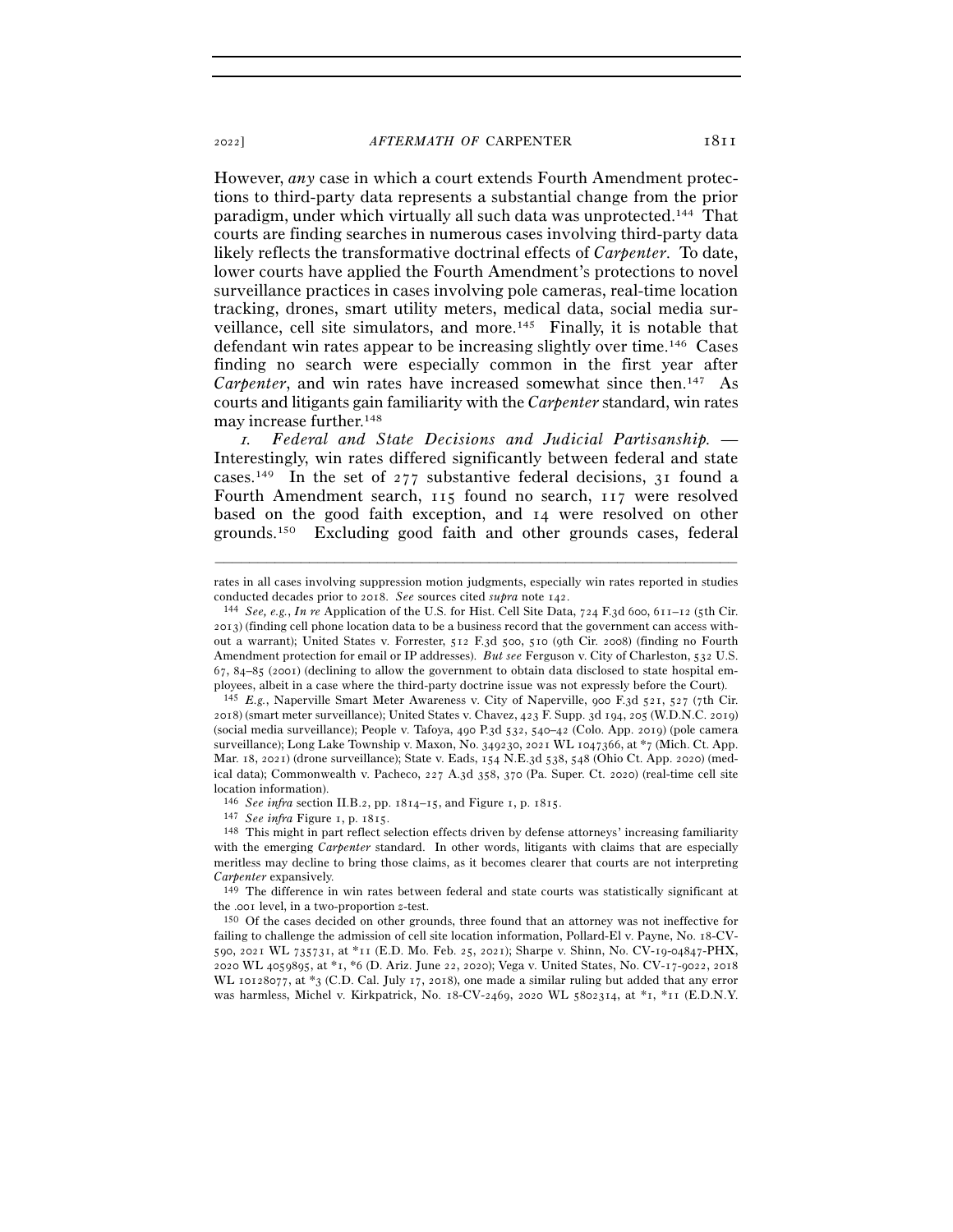courts applying *Carpenter* to Fourth Amendment questions found a search in only  $21.2\%$  of rulings.<sup>151</sup>

State court applications of *Carpenter* tell a different story. Of the 122 state rulings that applied *Carpenter* substantively, 43 found a Fourth Amendment search, 28 found no search, 27 were resolved based on the good faith exception, and 24 were resolved on other grounds.152 Excluding good faith and other grounds cases, state courts applying *Carpenter* to Fourth Amendment questions found a search in 60.6% of rulings.153 This is a far higher win rate than was observed in federal cases.

There are several possible explanations for the higher defendant win rates observed in state courts. The political alignment of state judges may differ on average from that of federal judges. If federal judges are more conservative or pro–law enforcement than state judges, that may be reflected in the difference in federal and state win rates.154 Yet there is little in the data to support this explanation. A plurality of the federal judges in the relevant dataset were appointed by Democratic Presidents,<sup>155</sup> while a majority of the state judges were appointed by

Sept. 29, 2020), one held that the law was not clearly established for the purposes of a habeas petition under 28 U.S.C. § 2254, Mackey v. Hanson, No. 19-cv-01062, 2019 WL 5894306, at \*1, \*6 (D. Colo. Nov. 12, 2019), five ruled that *Carpenter* was not retroactive and thus could not provide a basis for vacating a conviction, *In re* Symonette, No. 19-12232-F, 2019 BL 253500, at \*2–3 (11th Cir. July 9, 2019); *In re* Baker, No. 18-15095-C, 2019 WL 3822305, at \*1 (11th Cir. Jan. 9, 2019); United States v. Stamat, No. 13-306(7), 2021 WL 252424, at \*1–2 (D. Minn. Jan. 26, 2021); United States v. Sandoval, 435 F. Supp. 3d 393, 397–98 (D.R.I. 2020); United States v. Davis, No. 13-cr-28, 2019 WL 1584634, at \*1–2 (M.D. Pa. Apr. 12, 2019), and one ruled that *Carpenter* was not retroactive and also held that the petitioner's attorney had not given ineffective assistance, Cutts v. Miller, No. 19-cv-10721, 2021 WL 242891, at \*1, \*6, \*8 (S.D.N.Y. Jan. 25, 2021). Additionally, one opinion remanded its case for more factfinding after discussing *Carpenter* and its meaning, United States v. Hasbajrami, 945 F.3d 641, 671–73 (2d Cir. 2019), one assumed a Fourth Amendment search without deciding the issue, *In re* Search of Info. Stored at Premises Controlled by Google, 481 F. Supp. 3d 730, 740 (N.D. Ill. 2020), and one found harmless error and declined to rule, while implicitly endorsing, the petitioner's claims of a Fourth Amendment violation, United States v. Moalin, 973 F.3d 977, 992–93 (9th Cir. 2020). 151 Federal courts found a search in 31 out of 146 determinative, yes-or-no decisions.<br><sup>152</sup> State cases resolved on other grounds reach outcomes similar to those of the federal cases

decided on other grounds, *see supra* note 150, although two outcomes predominate in the state cases. These predominant outcomes were findings of no ineffective assistance of counsel, *e.g.*, People v. Ruiz, No. 1-17-1439, 2020 WL 3271370, at  $*_1$  (Ill. App. Ct. June 17, 2020), and findings of harmless error, e.g., Dixon v. State, 595 S.W.3d 216, 216 (Tex. Crim. App. 2020).<br><sup>153</sup> State courts found a search in 43 out of 71 determinative, yes-or-no decisions.<br><sup>154</sup> At least anecdotally, liberal and conservative judges di

Amendment law. *See, e.g.*, Guido Calabresi, *The Exclusionary Rule*, 26 HARV. J.L. & PUB. POL'Y

<sup>111, 111–12 (2003). 155</sup> There were 146 determinative federal rulings on whether a government action was a Fourth Amendment search. Of these, 67 (45.9%) were decided by judges or panels appointed by Democratic Presidents, 49 (33.6%) were decided by Republican-appointed judges or panels, and 30 (20.5%) were decided by magistrate judges. For the purposes of this analysis, panels of multiple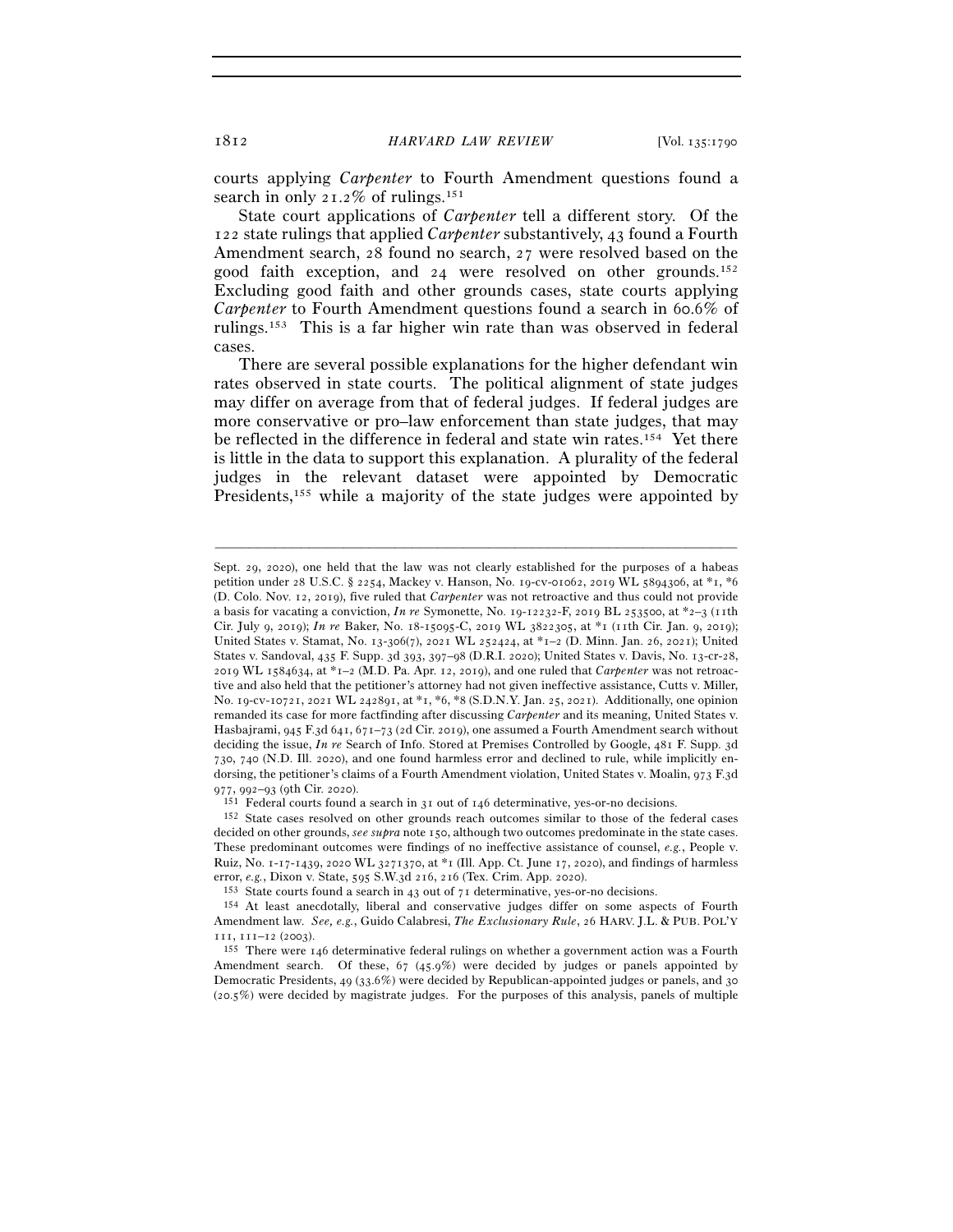Republican officials or elected on a Republican ticket.156 Contrary to the political-alignment theory, Republican-aligned judges (or panels) were slightly *more* likely to rule in favor of finding a Fourth Amendment search than Democratic-aligned judges (or panels).157 Ultimately, there was no statistically significant correlation between the party alignment of a judge (or panel) and the outcome of the *Carpenter* question.158 This suggests both that *Carpenter* issues are not especially partisan and that the win-rate disparities between federal and state courts cannot be explained by reference to partisanship.

Another potential explanation is that the cases brought in state courts in the wake of *Carpenter* might differ in some material way from those brought in federal courts. Such variation is not apparent from an examination of the facts in substantive state and federal post-*Carpenter* cases, but the merits or the contexts of the cases might vary in ways that are difficult to detect. It is also possible that state judges are applying *Carpenter* more (or less) faithfully than federal judges. State judges might feel less confident about "narrowing from below" or otherwise diverging from *Carpenter* relative to federal judges.<sup>159</sup> They might also be more inclined to vindicate the rights of criminal defendants, with whom they likely interact more frequently than federal judges.<sup>160</sup> Alternatively, state judges may be less capable than their federal counterparts and might be misinterpreting *Carpenter* in some substantial way.161

Finally, state judges likely have had less experience than federal judges with applying the robust third-party doctrine that prevailed in

ical alignment. The correlation coefficient for Democratic alignment and case outcome was -.118, which was not statistically significant at any level.

<sup>–––––––––––––––––––––––––––––––––––––––––––––––––––––––––––––</sup> judges were treated as Democratic-appointed panels if they were majority Democratic-appointed and as Republican-appointed panels if they were majority Republican-appointed.<br><sup>156</sup> Of the 71 state judgments where judges issued a determinative ruling on whether a govern-

ment action was a Fourth Amendment search, 17 (23.9%) were decided by Democratic-appointed judges or panels, 41 (57.7%) were decided by Republican-appointed judges or panels, 10 (14.1%) were unaligned, and 3 (4.2%) involved balanced two-judge panels.<br><sup>157</sup> Twenty-five of 84 (29.8%) cases decided by Democratic-appointed judges or panels found a

search, compared to 37 of 90 (41.1%) cases decided by Republican-appointed judges or panels.<br><sup>158</sup> There were 174 total determinative cases involving a judge or panel with a discernable polit-

<sup>159</sup> Re, *supra* note 16, at <sup>925</sup>. 160 *Cf.* William B. Rubenstein, *The Myth of Superiority*, 16 CONST. COMMENT. 599, 612, <sup>617</sup> (1999) (arguing that state court judges are better suited to vindicate the rights of gay litigants because of their greater familiarity with such litigants in family court). *See generally* Alexandra Natapoff, *Criminal Municipal Courts*, 134 HARV. L. REV. 964 (2021) (discussing the massive scale of the state-level misdemeanor justice system).

<sup>161</sup> *Cf.* Burt Neuborne, *The Myth of Parity*, 90 HARV. L. REV. 1105, 1121–23 (1977) (discussing potential differences in technical competence between federal and state judges, largely based on the selectivity and smaller size of the federal bench). Professor William Rubenstein challenged some of Professor Burt Neuborne's premises, contending that in some contexts state judges are more likely to vindicate the constitutional rights of minority groups. Rubenstein, *supra* note 160, at 612–14.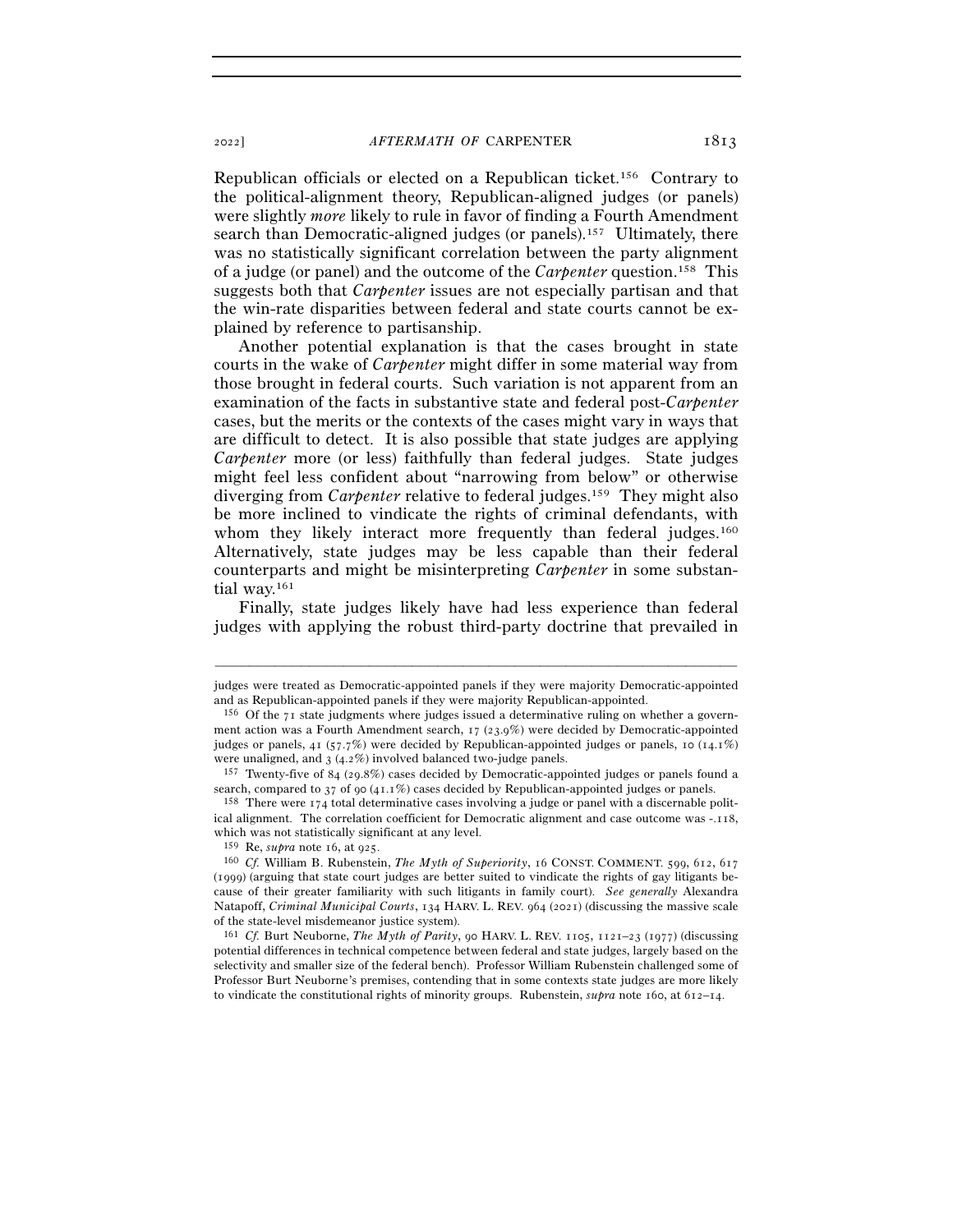the lower federal courts prior to *Carpenter*. Accordingly, state judges may be less biased in favor of the pre-*Carpenter* status quo. Studies indicate that judges can be resistant to doctrinal changes, in part due to habituation and status quo bias.<sup>162</sup> It is plausible that federal judges might be more inclined to apply *Carpenter* narrowly and to preserve the familiar third-party doctrine. There is substantial evidence for this theory in the data. In federal cases reaching a determinative decision regarding a Fourth Amendment search, 25 of 146 (17.1%) endorsed a strong version of the third-party doctrine, one that would likely limit the reach of *Carpenter* to its specific facts.163 For example, in *United*  States v. Barnes,<sup>164</sup> the district court stated that "[i]t is well-settled that 'a person has no legitimate expectation of privacy in information he voluntarily turns over to third parties'" and characterized *Carpenter* as leaving the third-party doctrine in place.165 In the set of determinative state cases, only  $\zeta$  of  $\zeta$  (7.0%) cases endorsed an especially strong thirdparty doctrine. On average, state judges may be more open than federal judges to the idea that *Carpenter* transformed and substantially limited the third-party doctrine.166

<sup>2</sup>*. Case Outcomes over Time. —* Figure 1 depicts the substantive outcomes of cases in the dataset applying *Carpenter* over time. It includes the three main outcomes: cases finding a search, cases finding no search, and cases resolved on the basis of the good faith exception.167 As mentioned above, many of the cases finding no Fourth Amendment search were decided in the first year after *Carpenter*. Cases finding no search have become less common over time, while the number of cases finding a search has held relatively steady.

<sup>&</sup>lt;sup>162</sup> Tokson, *supra* note 22, at  $911-12$ .<br><sup>163</sup> Cases were coded as employing a strong version of the third-party doctrine if they described that doctrine without addressing *Carpenter*'s potential limitations of it, or if they otherwise applied an exceptionally narrow version of *Carpenter* while citing it cursorily. *See* cases cited *infra* note 165. Cases adopting a narrow but plausible interpretation of *Carpenter* after a discussion of its reasoning were not considered to have applied an unusually strong version of the third-party doctrine. See, e.g., State v. Adame, 476 P.3d 872, 880 (N.M. 2020).<br><sup>164</sup> No. CR18-5141, 2019 WL 2515317 (W.D. Wash. June 18, 2019).<br><sup>165</sup> Id. at \*4 (quoting Smith v. Maryland, 442 U.S. 735, 743–44 (1979)); *id.* at \*5; see a

United States v. Brooks, 841 F. App'x 346, 350 (3d Cir. 2020) ("The Fourth Amendment does not prohibit the obtaining of information revealed to a third party and conveyed by him to Government authorities . . . ." (internal quotation marks omitted) (quoting United States v. Miller, 425 U.S. 435, 443 (1976))); Standing Akimbo, LLC v. United States, 955 F.3d 1146, 1164–65 (10th Cir. 2020) ("[A] person has no legitimate expectation of privacy in information he voluntarily turns over to third parties." *Id.* at 1164 (quoting *Smith*, 442 U.S. at 743–44)).<br><sup>166</sup> *See* discussion *infra* section IV.D.1, pp. 1844–46.<br><sup>167</sup> Figure 1 omits cases decided on other miscellaneous grounds. *See supra* notes 150, 152.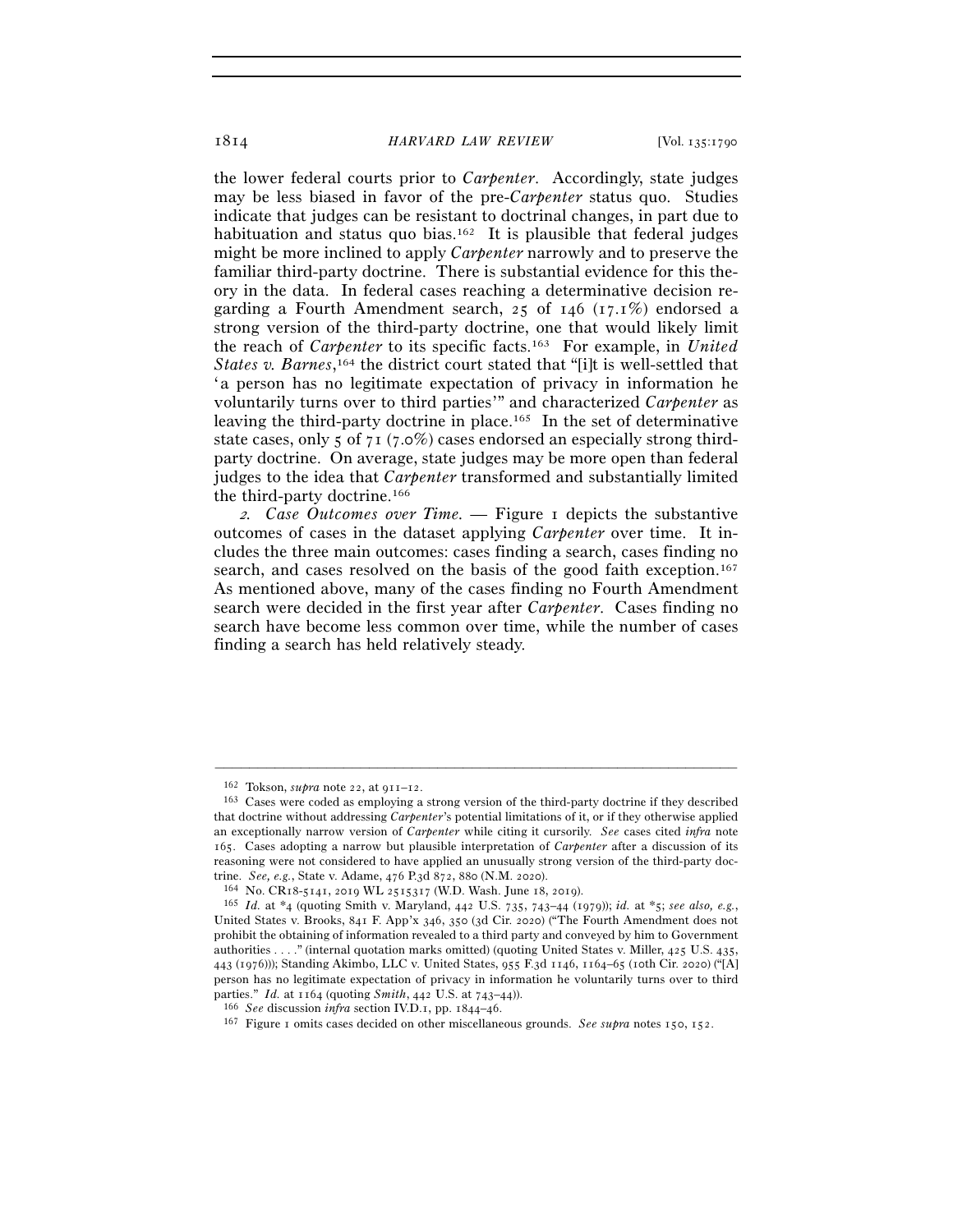## Figure 1: Substantive Outcomes of Cases Applying *Carpenter*, By Quarter



As expected, cases applying the good faith exception were numerous immediately after *Carpenter*. In this period, courts resolved many cases involving the warrantless collection of cell phone location data under pre-*Carpenter* law.168 The incidence of good faith exception rulings has diminished somewhat over time, as cell phone location data cases become less common.169

3*. Case Outcomes by Jurisdiction. —* This section examines the distribution of cases across various jurisdictions. It begins with the federal courts of appeals. Most of the sixty-seven circuit court cases involved appeals from pre-*Carpenter* decisions or decisions that did not mention *Carpenter*, and only seven involved appeals from another case in the dataset.170 Of these seven, two cases reversed a lower court decision,

<sup>–––––––––––––––––––––––––––––––––––––––––––––––––––––––––––––</sup> <sup>168</sup> *See, e.g.*, United States v. Woods, 336 F. Supp. 3d 817, 820–21 (E.D. Mich. 2018); United States v. Walton,  $403$  F. Supp. 3d 839, 851–52 (C.D. Cal. 2018).<br><sup>169</sup> The implications of the large, albeit decreasing, number of good faith cases in the dataset are

discussed further *infra* section IV.C, pp. 1839–44.<br><sup>170</sup> Five of these seven cases affirmed the lower court decision. Davis v. United States, No. 20-11149-E, 2021 BL 26088, at \*1, \*11 (11th Cir. Jan. 26, 2021); United States v. Thompson, 976 F.3d 815, 824 (8th Cir. 2020); United States v. Reed, 978 F.3d 538, 545 (8th Cir. 2020); Leaders of a Beautiful Struggle v. Balt. Police Dep't, 979 F.3d 219, 234 (4th Cir. 2020), *rev'd en banc and remanded*, 2 F.4th 330 (4th Cir. 2021); Stamps v. Capalupo, 780 F. App'x 45, 46 (4th Cir. 2019), *cert. denied*, 141 S. Ct. 276 (2020) (mem.). The other two are discussed *infra* note 171 and accompanying text.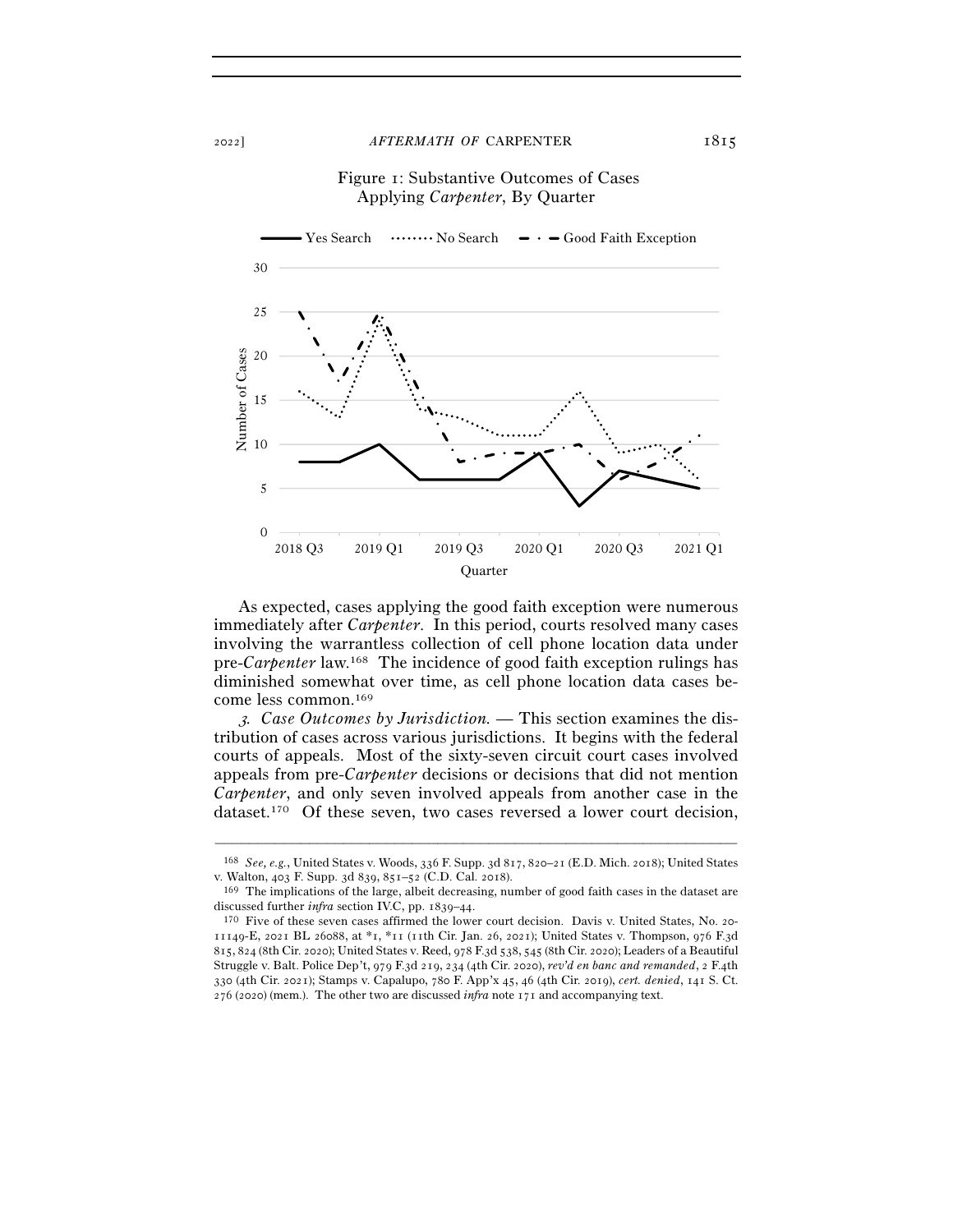and one of those two cases was itself vacated pending en banc review.171

Table 1 reports the outcomes of all federal courts of appeals opinions applying *Carpenter*, as well as the number and defendant win rate of cases that reached a determinative, yes-or-no ruling on whether a government action was a Fourth Amendment search. The First Circuit was notable for issuing a relatively high number of determinative rulings, none of which found a Fourth Amendment search. Overall, only 10.7% of circuit court cases reaching a determinative decision found a search.

| ${\it CIRCUIT}$  | <b>TOTAL</b><br><b>SUBSTANTIVE</b><br><b>DECISIONS</b> | <b>DETERMINATIVE</b><br><b>RULINGS</b> | <b>WIN RATES</b> | <b>GOOD FAITH</b><br><b>EXCEPTION</b><br>$\mathrm{RULINGS}^{172}$ |
|------------------|--------------------------------------------------------|----------------------------------------|------------------|-------------------------------------------------------------------|
| 1st              | $\sqrt{5}$                                             | 5                                      | $0\%$            | $\mathbf{0}$                                                      |
| 2nd              | $\overline{7}$                                         | $\mathbf 0$                            |                  | 6                                                                 |
| 3rd              | $\overline{7}$                                         | 3                                      | $0\%$            | $\overline{4}$                                                    |
| 4th              | 6                                                      | $\overline{c}$                         | $0\%$            | $\overline{4}$                                                    |
| 5th              | $\overline{4}$                                         | $\mathfrak{Z}$                         | $0\%$            | $\mathbf{1}$                                                      |
| 6th              | 9                                                      | 3                                      | $0\%$            | 6                                                                 |
| 7th              | $\overline{4}$                                         | $\mathbf{1}$                           | 100%             | 3                                                                 |
| 8th              | $\mathfrak{Z}$                                         | $\mathbf 1$                            | $0\%$            | $\overline{c}$                                                    |
| 9th              | 10                                                     | $\overline{4}$                         | 50%              | 5                                                                 |
| 10th             | $\overline{2}$                                         | $\overline{c}$                         | $0\%$            | $\mathbf{0}$                                                      |
| 11th             | 9                                                      | 3                                      | $0\%$            | $\overline{4}$                                                    |
| $_{\mathrm{DC}}$ | $1\,$                                                  | $\mathbf{1}$                           | $0\%$            | $\overline{0}$                                                    |
| <b>TOTAL</b>     | 67                                                     | 28                                     | 10.7%            | 35                                                                |

Table 1: Circuit Court Decisions and Defendant Win Rates, By Circuit

Table 2 reports the outcomes of all federal district court opinions applying *Carpenter* and the number and defendant win rate of cases that reached a determinative, yes-or-no ruling on whether a government

<sup>171</sup> United States v. Moore-Bush, 963 F.3d 29, 47 (1st Cir. 2020), *reh'g en banc granted*, *vacated*, 982 F.3d 50 (1st Cir. 2020); United States v. Beverly, 943 F.3d 225, 239 (5th Cir. 2019), *cert. denied*, <sup>140</sup> S. Ct. 2550 (<sup>2020</sup>) (mem.). 172 These refer to rulings where no determinative ruling was reached and the case was resolved

on good faith exception grounds. There were four total rulings that were neither determinative nor good faith exception rulings, which were resolved on other procedural grounds. *See supra* note 150.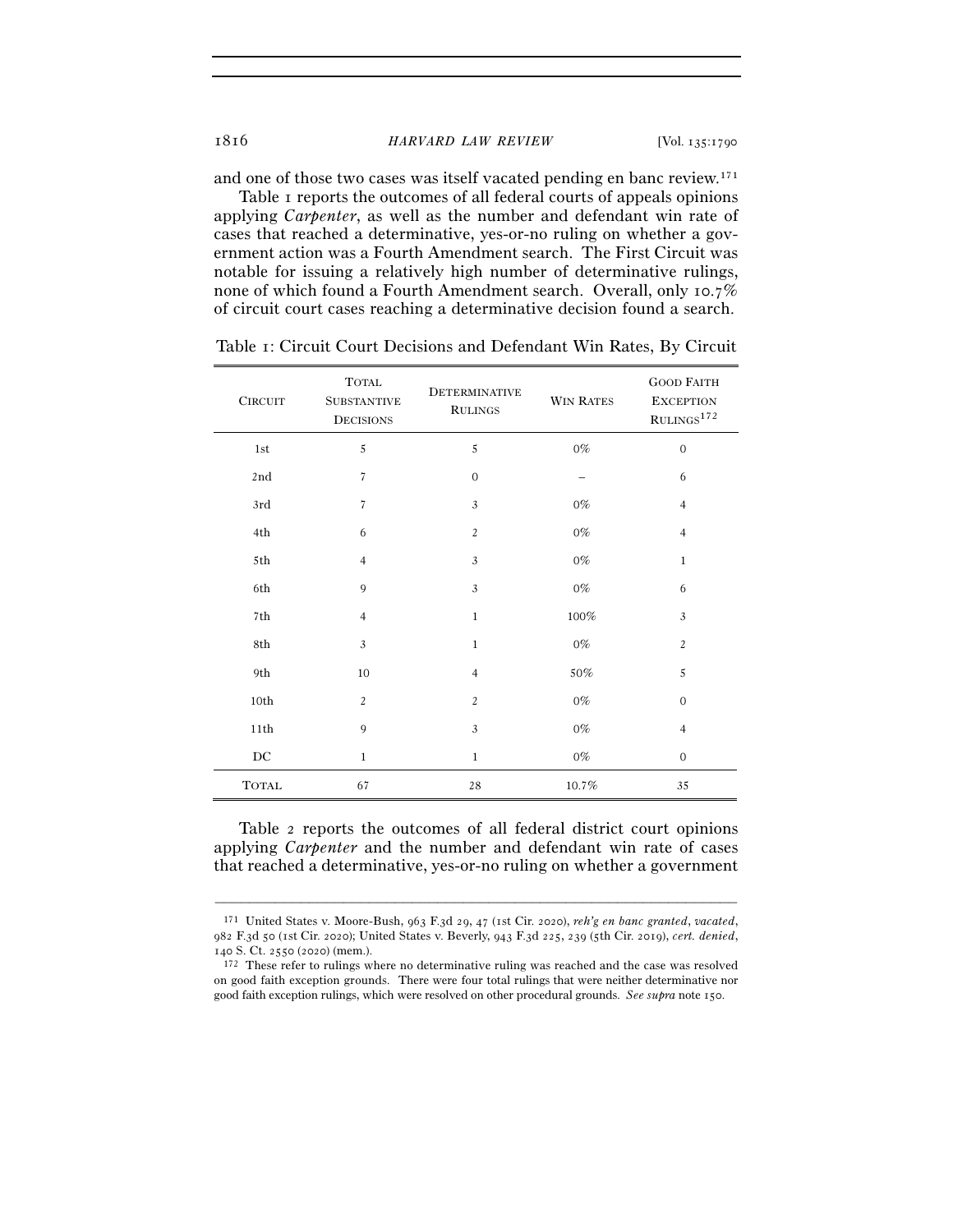action was a Fourth Amendment search. District courts in the Eleventh Circuit, and specifically in the Northern District of Georgia, were notable for hearing a disproportionate number of cases involving *Carpenter* and disposing of most of them based on the good faith exception. (This might reflect especially aggressive use of cell site location tracking by Atlanta-area law enforcement prior to the *Carpenter* ruling, as these good faith cases typically involved such tracking.173) District courts in the Eighth Circuit stood out for issuing a relatively large number of determinative rulings and finding a Fourth Amendment search in more than half of such rulings.

| <b>CIRCUIT</b> | <b>TOTAL</b><br><b>SUBSTANTIVE</b><br><b>DECISIONS</b> | <b>DETERMINATIVE</b><br><b>RULINGS</b> | <b>WIN RATES</b> | <b>GOOD FAITH</b><br><b>EXCEPTION</b><br>$\mathrm{RULINGS}^{1\,74}$ |
|----------------|--------------------------------------------------------|----------------------------------------|------------------|---------------------------------------------------------------------|
| 1st            | 13                                                     | 10                                     | 20%              | $\overline{c}$                                                      |
| 2nd            | 26                                                     | 13                                     | 31%              | 11                                                                  |
| 3rd            | 8                                                      | $\overline{c}$                         | $0\%$            | 5                                                                   |
| 4th            | 18                                                     | 11                                     | 27%              | $\overline{7}$                                                      |
| 5th            | $\overline{7}$                                         | 3                                      | 33%              | $\mathfrak{Z}$                                                      |
| 6th            | 17                                                     | 5                                      | $0\%$            | 12                                                                  |
| 7th            | 21                                                     | 14                                     | 29%              | 6                                                                   |
| 8th            | 26                                                     | 17                                     | 53%              | $\overline{7}$                                                      |
| 9th            | 31                                                     | 22                                     | 14%              | 7                                                                   |
| 10th           | 8                                                      | 6                                      | 17%              | $\mathbf{1}$                                                        |
| 11th           | 33                                                     | 13                                     | $0\%$            | 21                                                                  |
| DC             | $\mathbf{1}$                                           | $\mathbf{1}$                           | $100\%$          | $\mathbf{0}$                                                        |
|                |                                                        |                                        |                  |                                                                     |

Table 2: District Court Decisions and Defendant Win Rates, By Circuit of District Court

173 *Cf.* Brendan Keefe, *The Investigators: Police Could Be Secretly Tracking Your Phone*, 11 ALIVE (Nov. 5, 2014, 10:02 AM), https://www.11alive.com/article/news/local/investigations/theinvestigators-police-could-be-secretly-tracking-your-phone/253276136 [https://perma.cc/X7XX-KSR4] (reporting on an Atlanta-area police department's aggressive use of Stingray cell phone

–––––––––––––––––––––––––––––––––––––––––––––––––––––––––––––

tracking devices prior to 2018).  $174$  These refer to rulings where no determinative ruling was reached and the case was resolved on good faith exception grounds. There were ten total rulings by district courts that were neither determinative nor good faith exception rulings, which were resolved on other procedural grounds. *See supra* note 150.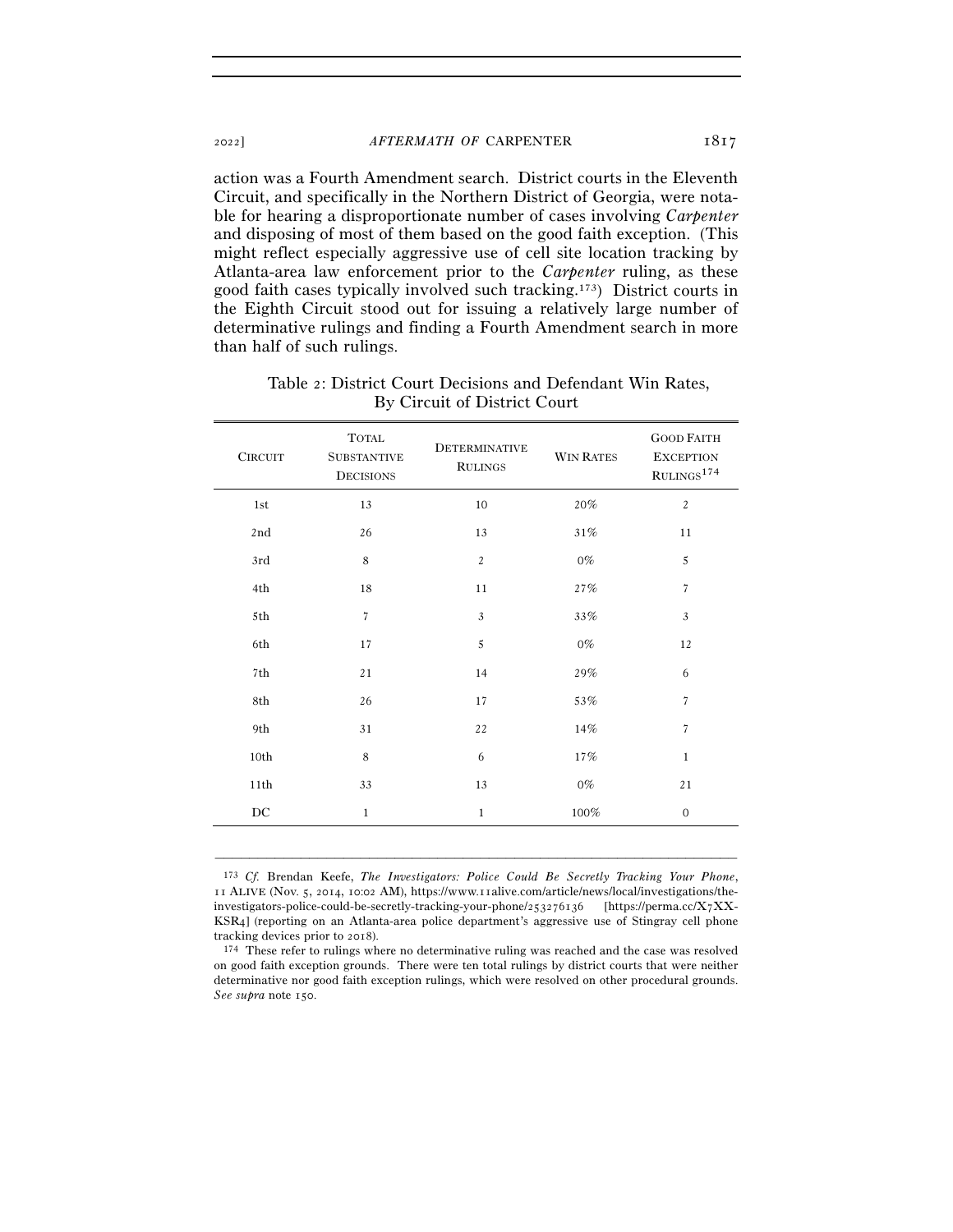| 1010                | HANYAND LAW NEVIEW                                     | $1 \text{VOL}$ . 135.1790              |                  |                                                                |
|---------------------|--------------------------------------------------------|----------------------------------------|------------------|----------------------------------------------------------------|
| <b>CIRCUIT</b>      | <b>TOTAL</b><br><b>SUBSTANTIVE</b><br><b>DECISIONS</b> | <b>DETERMINATIVE</b><br><b>RULINGS</b> | <b>WIN RATES</b> | <b>GOOD FAITH</b><br><b>EXCEPTION</b><br>RUINGS <sup>174</sup> |
| FISC <sup>175</sup> |                                                        |                                        | $0\%$            |                                                                |
| <b>TOTAL</b>        | 210                                                    | 118                                    | 23.7%            | 82                                                             |

Overall, 23.7% of district court cases reaching a determinative decision found a search. This is a low win rate, but it is notably higher than the 10.7% rate observed in circuit court cases. However, the number of determinative appellate cases is relatively small, and the observed differences in win rates may represent statistical noise or variations in case fact patterns.176 Another explanation might be that criminal defendants and habeas petitioners are incentivized to appeal on frivolous grounds because the cost of doing so is low and the reward for success (overturning a conviction) is substantial.<sup>177</sup> Moreover, the low costs of appealing decisions and the high burden for reversing a lower court often lead to low win rates for appellants in a variety of contexts.<sup>178</sup>

Table 3 reports the outcomes of all state cases applying *Carpenter* and the number and defendant win rate of cases that reached a determinative, yes-or-no ruling on whether a government action was a Fourth Amendment search.179 Notably, Massachusetts courts resolved a somewhat disproportionate number of *Carpenter* cases, and

<sup>175</sup> The Foreign Intelligence Surveillance Court rules on government applications for approval of electronic surveillance, physical search, and other investigative actions for foreign intelligence purposes. *United States Foreign Intelligence Surveillance Court*, FOREIGN INTEL. SURVEILLANCE CT., https://www.fisc.uscourts.gov [https://perma.cc/D8HL-<sup>2</sup>EHQ]. 176 *See, e.g.*, United States v. Graham, 824 F.3d 421, 425 (4th Cir. 2016) (en banc); United States

v. Davis, 785 F.3d 498, 511 (11th Cir. 2015) (en banc); *In re* Application of U.S. for Hist. Cell Site Data, 724 F.3d 600, 602–03, 612 (5th Cir. 2013); *In re* Application of U.S. for an Ord. Directing a Provider of Elec. Commc'n Serv. to Disclose Recs. to the Gov't, 620 F.3d 304, 317 (3d Cir. 2010).<br><sup>177</sup> See Kessler et al., *supra* note 137, at 245–46.<br><sup>178</sup> Id. An alternative explanation for the rate disparity is that,

uniformly that cell phone location tracking was not a Fourth Amendment search, *see, e.g.*, *Graham*, 824 F.3d at 424; *Davis*, 785 F.3d at 513, while district courts had been split on the issue, *compare In re* Application of U.S. for an Ord. Pursuant to 18 U.S.C. §§ 2703(c)–(d), 42 F. Supp. 3d 511, 519 (S.D.N.Y. 2014), *with In re* Application of U.S. for Hist. Cell Site Data, 747 F. Supp. 2d 827, 846 (S.D. Tex. 2010). The circuit courts might be relatively hostile toward *Carpenter* and especially likely to interpret it narrowly.

<sup>179</sup> Overall, state cases demonstrated a far higher defendant win rate than did federal cases. *See supra* notes 149–153 and accompanying text. In addition, a substantially smaller proportion of state cases (22.1%) than federal cases (42.2%) were resolved based on the good faith exception. *See supra* note 150 and accompanying text (discussing federal case outcomes) and note 152 and accompanying text (discussing state case outcomes). This latter disparity is likely the result of there being more pending cases in the federal system involving the collection of cell phone location data at the time *Carpenter* was decided. For additional discussion of the issues raised by the large number of good faith exception cases in the dataset, see *infra* section IV.C, pp. 1839–44.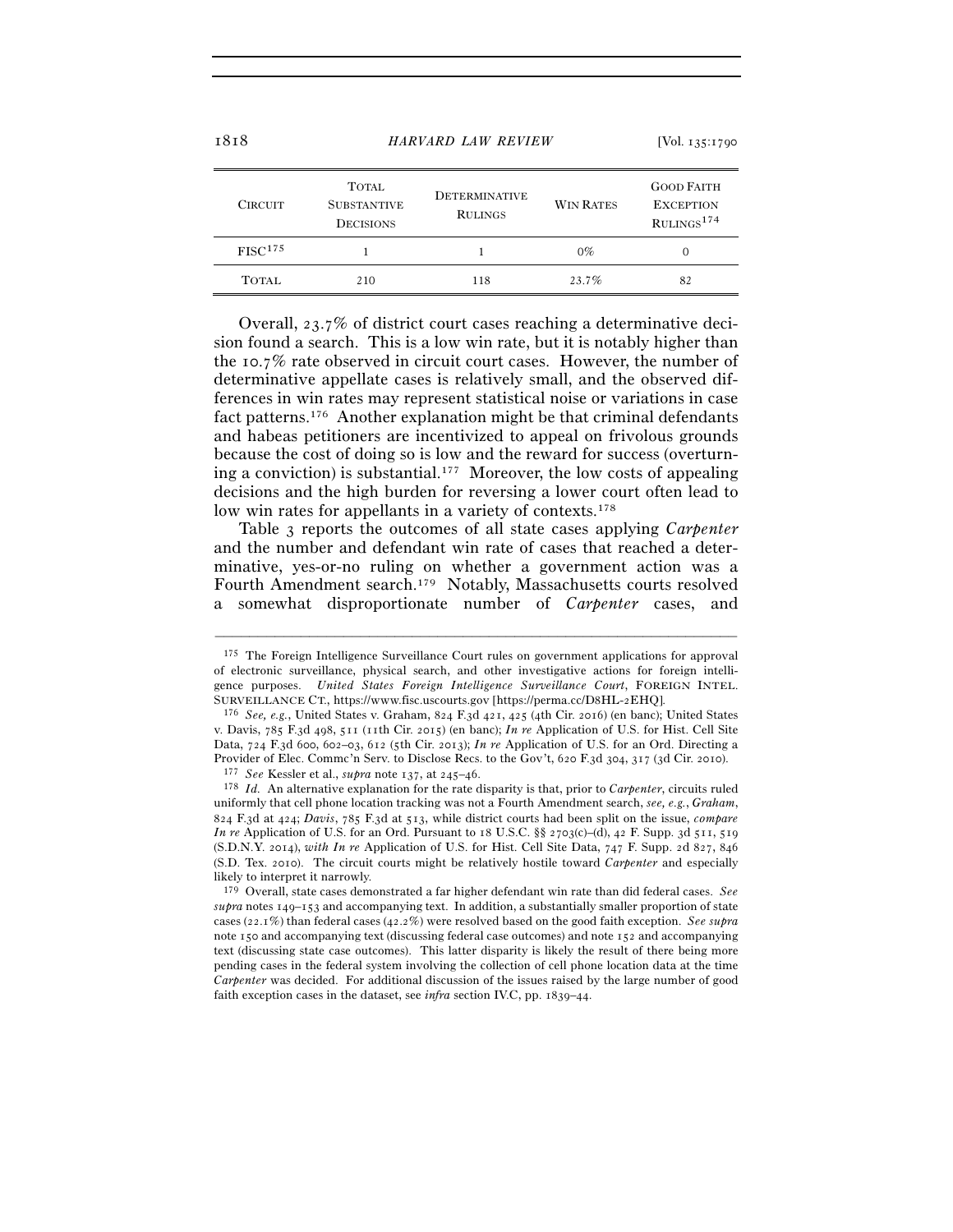Massachusetts could be fairly characterized as a leader in state court applications of *Carpenter*. Its cases often addressed important new surveillance technologies, and its opinions typically reflect a balanced and nuanced approach to these issues.<sup>180</sup> Pennsylvania and Texas state courts have likewise played important roles in applying and interpreting *Carpenter*. 181

| STATE <sup>182</sup> | <b>TOTAL</b><br><b>DETERMINATIVE</b><br><b>SUBSTANTIVE</b><br><b>RULINGS</b><br><b>DECISIONS</b> |                | <b>WIN RATES</b> | <b>GOOD FAITH</b><br><b>EXCEPTION</b><br>$\mathrm{RULINGS}^{183}$ |
|----------------------|--------------------------------------------------------------------------------------------------|----------------|------------------|-------------------------------------------------------------------|
| Alabama              | $\mathbf{1}$                                                                                     | $\overline{0}$ |                  | $\mathbf{1}$                                                      |
| Arizona              | 8                                                                                                | 3              | 33%              | $\overline{4}$                                                    |
| California           | 6                                                                                                | $\overline{4}$ | 25%              | $\mathbf{1}$                                                      |
| Colorado             | $\mathbf{1}$                                                                                     | $\mathbf{1}$   | $100\%$          | $\overline{0}$                                                    |
| Connecticut          | $\overline{c}$                                                                                   | $\mathbf{1}$   | 100%             | $\mathbf{0}$                                                      |
| Delaware             | $\overline{c}$                                                                                   | $1\,$          | 100%             | $\mathbf{0}$                                                      |
| Florida              | $\overline{7}$                                                                                   | 6              | 67%              | $\mathbf{1}$                                                      |
| Georgia              | 5                                                                                                | $\mathbf{1}$   | $0\%$            | $\mathfrak{Z}$                                                    |
| Illinois             | 10                                                                                               | 3              | 67%              | $\mathbf{1}$                                                      |
| Indiana              | $\overline{c}$                                                                                   | $\mathbf{1}$   | $0\%$            | $\mathbf{1}$                                                      |
| Kansas               | $\mathbf{1}$                                                                                     | $\mathbf{1}$   | 100%             | $\overline{0}$                                                    |
| Kentucky             | $\mathbf{1}$                                                                                     | $\mathbf{1}$   | 100%             | $\mathbf{0}$                                                      |
| Louisiana            | $\mathbf{1}$                                                                                     | $\mathbf{0}$   |                  | $\mathbf{1}$                                                      |
| Maryland             | $\mathbf{1}$                                                                                     | $\mathbf{0}$   |                  | $\mathbf{1}$                                                      |

Table 3: State Court Decisions and Defendant Win Rates, By State

<sup>180</sup> *See, e.g.*, Commonwealth v. McCarthy, 142 N.E.3d 1090, 1106 (Mass. 2020) (applying *Carpenter* in case addressing automatic license plate cameras); Commonwealth v. Norman, 142 N.E.3d 1, 3, 6 (Mass. 2020) (applying *Carpenter* to evaluate GPS device imposed as a pretrial condition of release).

<sup>181</sup> *See, e.g.*, Commonwealth v. Pacheco, 227 A.3d 358, 369–70 (Pa. Super. Ct. 2020) (applying *Carpenter* in case involving real-time location data); State v. Martinez, 570 S.W.3d 278, 288 (Tex. Crim. App. 2019) (applying *Carpenter* to address the analysis of defendant's blood sample originally taken for medical purposes).  $$^{182}$$  States without relevant decisions are omitted from the table.

 $^{183}\,$  These refer to rulings where no determinative ruling was reached and the case was resolved on good faith exception grounds. There were twenty-four total rulings that were neither determinative nor good faith exception rulings, which were resolved on other procedural grounds. *See supra* note 152 and accompanying text.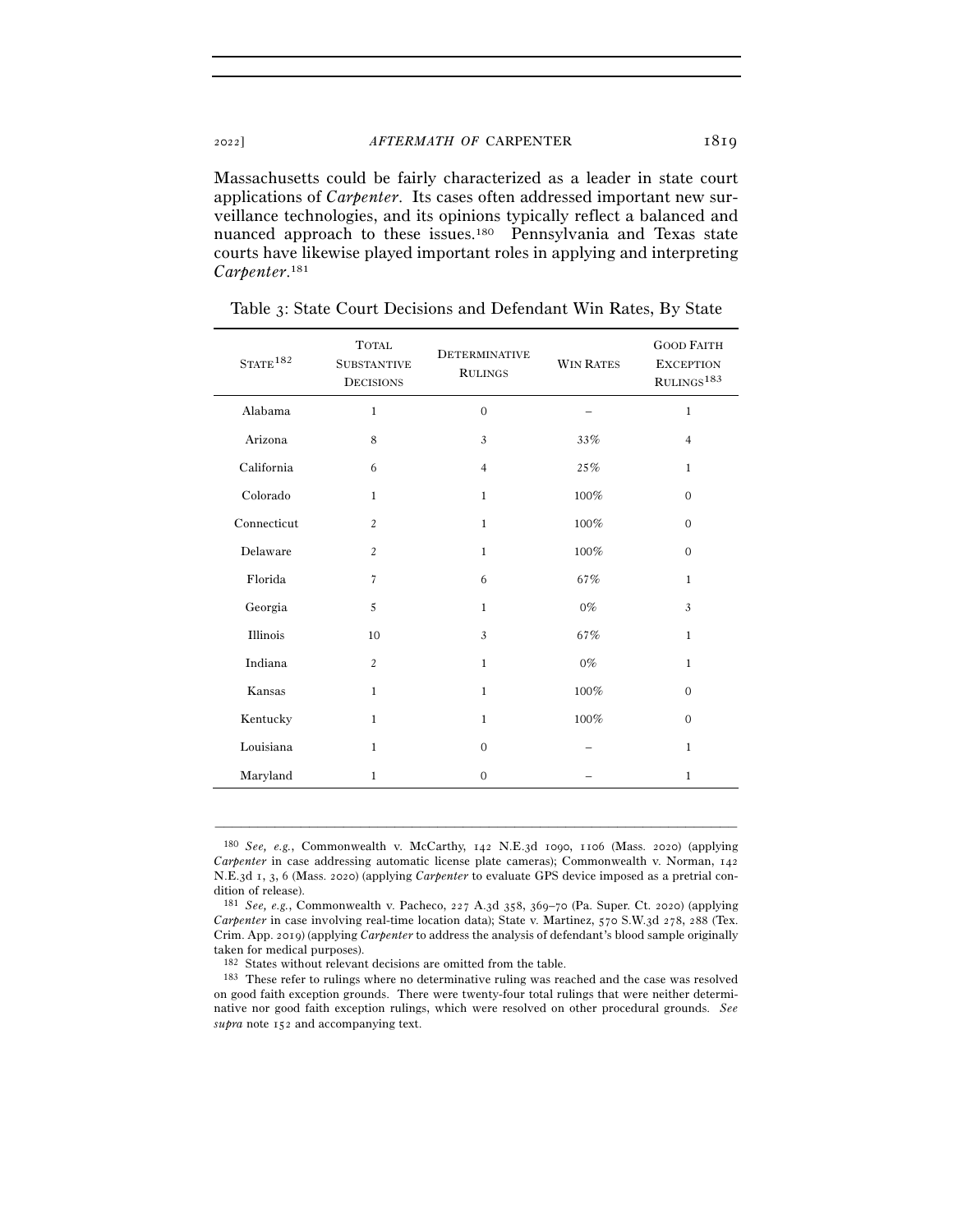| STATE <sup>182</sup>           | <b>TOTAL</b><br><b>SUBSTANTIVE</b><br><b>DECISIONS</b> | <b>DETERMINATIVE</b><br><b>RULINGS</b> | <b>WIN RATES</b> | <b>GOOD FAITH</b><br><b>EXCEPTION</b><br>RULINGS <sup>183</sup> |
|--------------------------------|--------------------------------------------------------|----------------------------------------|------------------|-----------------------------------------------------------------|
| Massachusetts                  | 11                                                     | 11                                     | 55%              | $\overline{0}$                                                  |
| Michigan                       | 5                                                      | $\overline{2}$                         | 50%              | 3                                                               |
| Minnesota                      | $\overline{c}$                                         | $\overline{2}$                         | 50%              | $\overline{0}$                                                  |
| Nebraska                       | $\overline{c}$                                         | $\overline{0}$                         |                  | $\overline{c}$                                                  |
| Nevada                         | $\overline{c}$                                         | $\mathbf{1}$                           | 100%             | $\overline{0}$                                                  |
| New Mexico                     | $\mathbf{1}$                                           | $\mathbf{1}$                           | $0\%$            | $\overline{0}$                                                  |
| New York<br>9                  |                                                        | 6                                      | 50%              | $\overline{0}$                                                  |
| North Carolina<br>$\mathbf{1}$ |                                                        | $\mathbf{0}$                           |                  | $\mathbf{1}$                                                    |
| Ohio                           | 8                                                      | $\overline{4}$                         | 75%              | 3                                                               |
| Oklahoma                       | $\mathbf{1}$                                           | $\overline{0}$                         |                  | $\mathbf{1}$                                                    |
| Pennsylvania                   | 10                                                     | 8                                      | 75%              | $\overline{0}$                                                  |
| Puerto Rico                    | $\mathbf{1}$                                           | $\mathbf{1}$                           | 100%             | $\overline{0}$                                                  |
| South Carolina                 | $\overline{c}$                                         | $\mathbf{1}$                           | 100%             | $\mathbf{1}$                                                    |
| Tennessee                      | 3                                                      |                                        |                  | $\overline{0}$                                                  |
| <b>Texas</b>                   | 12                                                     | 9                                      | 56%              | $\overline{0}$                                                  |
| Virginia                       | $\overline{c}$                                         | $\mathbf{0}$                           |                  | $\overline{c}$                                                  |
| Washington                     | $\overline{c}$                                         | $\overline{2}$                         | $100\%$          | $\overline{0}$                                                  |
| <b>TOTAL</b>                   | 122                                                    | 71                                     | 60.6%            | 27                                                              |

## III. THE ROLE OF THE *CARPENTER* FACTORS

This Part addresses the potential *Carpenter* factors discussed above. It examines how courts use the factors in reaching Fourth Amendment decisions and attempts to discern which factors drive decisions and which do not. There were 399 rulings substantively applying *Carpenter* in the dataset. In 182 of these decisions, courts resolved the case based on the good faith exception or on other grounds such as harmless error.<sup>184</sup> Only a handful of these cases mention any of the *Carpenter* factors, and they generally do not address them in depth.185 Let us set those good faith and other grounds cases aside for now.

<sup>184</sup> *See supra* notes 150, <sup>152</sup> and accompanying text. 185 *See, e.g.*, United States v. James, No. 18-cr-216, 2018 WL 6566000, at \*4 (D. Minn. Nov. 26, 2018).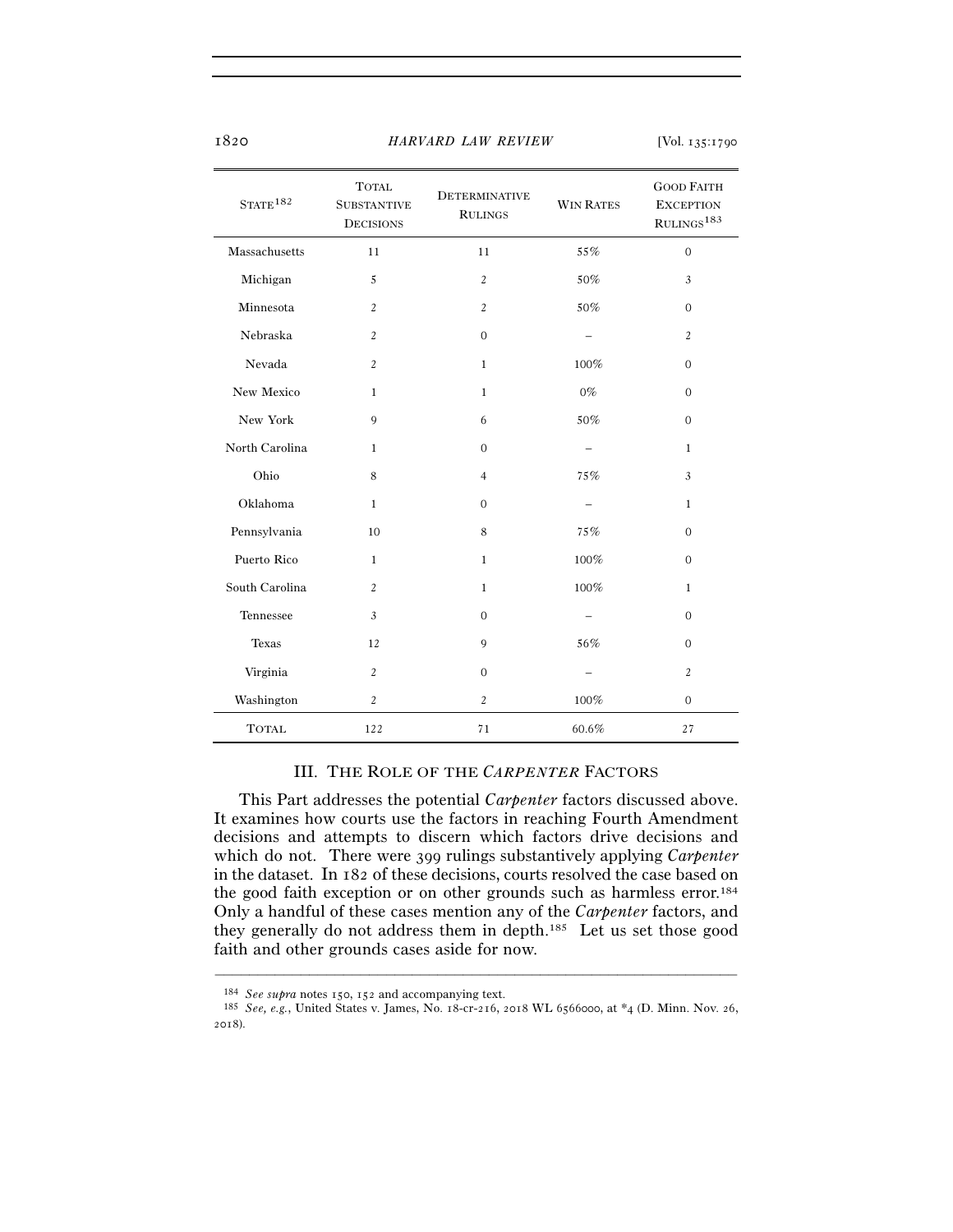There were 217 decisions that reached a determinative, yes-or-no ruling on a Fourth Amendment search under *Carpenter*. Of these, 129 decisions mentioned at least one of the *Carpenter* factors in reaching a judgment.186 In 112 of these decisions, the court made clear that one or more factors favored or disfavored the party seeking to establish a Fourth Amendment violation.187 For example, in *United States v. Trice*, 188 the Sixth Circuit found that the amount factor disfavored the defendant.189 In *Trice*, police officers installed a hidden camera near a suspect's apartment door and recorded four short clips of footage over a six-hour period.190 The court noted that this brief use of a camera captured far less data than the detailed, prolonged cell phone tracking at issue in *Carpenter*. 191 The court also considered the revealing nature of the data gathered, concluding that the hallway video revealed little or nothing about Trice's personal life.192 Ultimately, the court ruled that the use of the camera was not a Fourth Amendment search.193

Cases like *Trice* are particularly important, as they involve courts using their interpretations of *Carpenter* to determine whether a novel technology or surveillance practice violated the Fourth Amendment. By examining these decisions, we can assess how each factor influences Fourth Amendment case outcomes.

## *A. Factor Analysis*

This section examines in more detail the cases where courts applied one or more *Carpenter* factors in a way that favored or disfavored

<sup>&</sup>lt;sup>186</sup> The remaining 88 cases are addressed *infra* section III.B, pp. 1827–28.<br><sup>187</sup> The 17 cases in which a factor was discussed but was not said to expressly favor or disfavor a certain outcome tended to involve shorter opinions and sometimes focused on issues involving Fourth Amendment standing. *See, e.g.*, United States v. Oakes, 320 F. Supp. 3d 956, 961 (M.D. Tenn. 2018) (finding a defendant had no Fourth Amendment standing to challenge the monitoring of someone else's cell phone). Of the 112 cases where a factor did favor or disfavor a search, 29  $(25.9%)$  ultimately found a Fourth Amendment search, and 83 (74.1%) found no search. The lower win rate in this subset of cases, in comparison with the overall win rate of  $34.1\%$  for all determinative cases, is likely attributable to the fact that courts were more likely to engage with the *Carpenter* factors in frontier cases involving new legal issues. Several of the cases that did not engage with any factor involved historical cell phone location information or other forms of data closely analogous to those addressed in *Carpenter*, and therefore win rates in that subset were higher. *See, e.g.*, Commonwealth v. Jones, No. 3284 EDA 2019, 2020 WL 6538814, at \*1, \*7–8 (Pa. Super. Ct. Nov. 6, 2020) (holding that the collection of historical cell site data was a Fourth Amendment search without considering any of the factors).

<sup>188</sup> <sup>966</sup> F.3d 506 (6th Cir. 2020), *cert. denied*, 141 S. Ct. 1395 (<sup>2021</sup>) (mem.). 189 *Id.* at <sup>519</sup>. 190 *Id.* at 511. The camera activated whenever the apartment door was opened, and it recorded several minutes of footage in total. *Id.* at 519.<br><sup>191</sup> *Id.* at 518–19.<br><sup>192</sup> *Id.* at 519 & n.7. The court also briefly considered the cost or scalability of the surveillance,

concluding that the video monitoring did not differ significantly from in-person surveillance or reveal anything that was "otherwise unknowable" via traditional surveillance practices. *Id.* at <sup>519</sup>. 193 *Id.* at 520.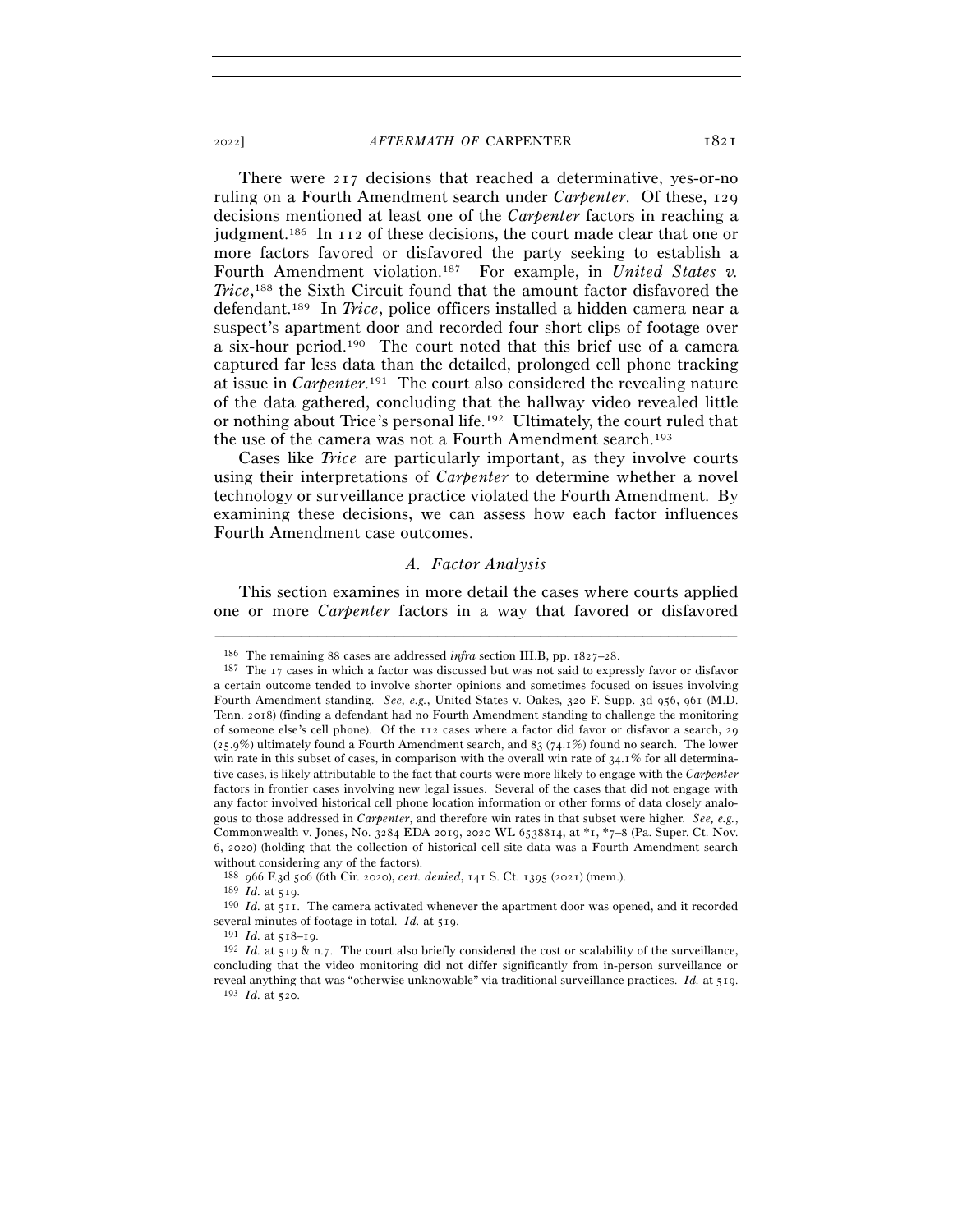finding a search. Courts cited a variety of factors in cases resolving *Carpenter* questions but rarely discussed all or most of the factors together.194 Instead, courts often discussed the factors that influenced their reasoning and ignored the other factors, even when those factors might have pointed in the same direction. For example, in *State v.*  Sylvestre,<sup>195</sup> the Florida District Court of Appeal held that the government violated the Fourth Amendment when it warrantlessly pinged a suspect's cell phone with a cell site simulator to discover his location.<sup>196</sup> The court's opinion discussed the revealing nature of the data captured but did not address the inescapable or automatic nature of the collection, even though those factors would have further supported the court's ruling.197 This reflects the absence of a clear doctrinal command regarding the specific standard that courts should apply.198 The ambiguity of *Carpenter* gives courts license to consider all, some, or none of the factors as they see fit.199

Courts' intermittent discussion of the factors makes the process of calculating the relative impact of each factor more complex.<sup>200</sup> But similar patterns emerge from a variety of analyses of the data, which range from a simple count of the factors and their outcomes to a correlation analysis relating each factor to case outcomes, to a more complex statistical examination of the interaction of the factors. In each analysis, the revealing nature of the data, amount of data collected, and automatic nature of data disclosure emerge as the most prevalent and influential factors in the *Carpenter* analysis. The number of persons affected has little to no influence on case outcomes. The remaining factors of inescapability and cost exert influence when they appear, but are only occasionally discussed by courts in the dataset.

1*. Factor Prevalence. —* Due to courts' noncomprehensive discussion of the factors, it is important to consider how frequently each factor

<sup>194</sup> It was also surprisingly rare for courts to cite the sentence summarizing the Supreme Court's reasoning and mentioning most of the *Carpenter* factors: "In light of the deeply revealing nature of [cell site location information], its depth, breadth, and comprehensive reach, and the inescapable and automatic nature of its collection, the fact that such information is gathered by a third party does not make it any less deserving of Fourth Amendment protection." Carpenter v. United States, 138 S. Ct. 2206, 2223 (2018). Only a handful of cases actually quoted this passage. *See, e.g.*, State v. Sylvestre, 254 So. 3d 986, 991 (Fla. Dist. Ct. App. 2018) (quoting the passage in part).  $^{195}\,$  254 So. 3d 986.

<sup>195</sup> <sup>254</sup> So. 3d <sup>986</sup>. 196 *Id.* at <sup>987</sup>. 197 *Id.* at 990–<sup>91</sup>. 198 Contrary to some expectations, courts have not yet interpreted *Carpenter* to establish a clear test. *See* Ohm, *supra* note 2, at 369 (predicting that "judges will . . . [use] a new, multi-factor test" promulgated in *Carpenter*); Tokson, *supra* note 14, at 6 (positing that the *Carpenter* opinion provided a coherent legal standard that would likely govern future Fourth Amendment cases). However, a test is beginning to emerge from the accumulation of lower court interpretations, as discussed in this Part and *infra* section IV.A.1*,* pp. 1831–<sup>33</sup>. 199 *See supra* section I.D, pp. 1804–<sup>06</sup>. 200 *See infra* p. 1827.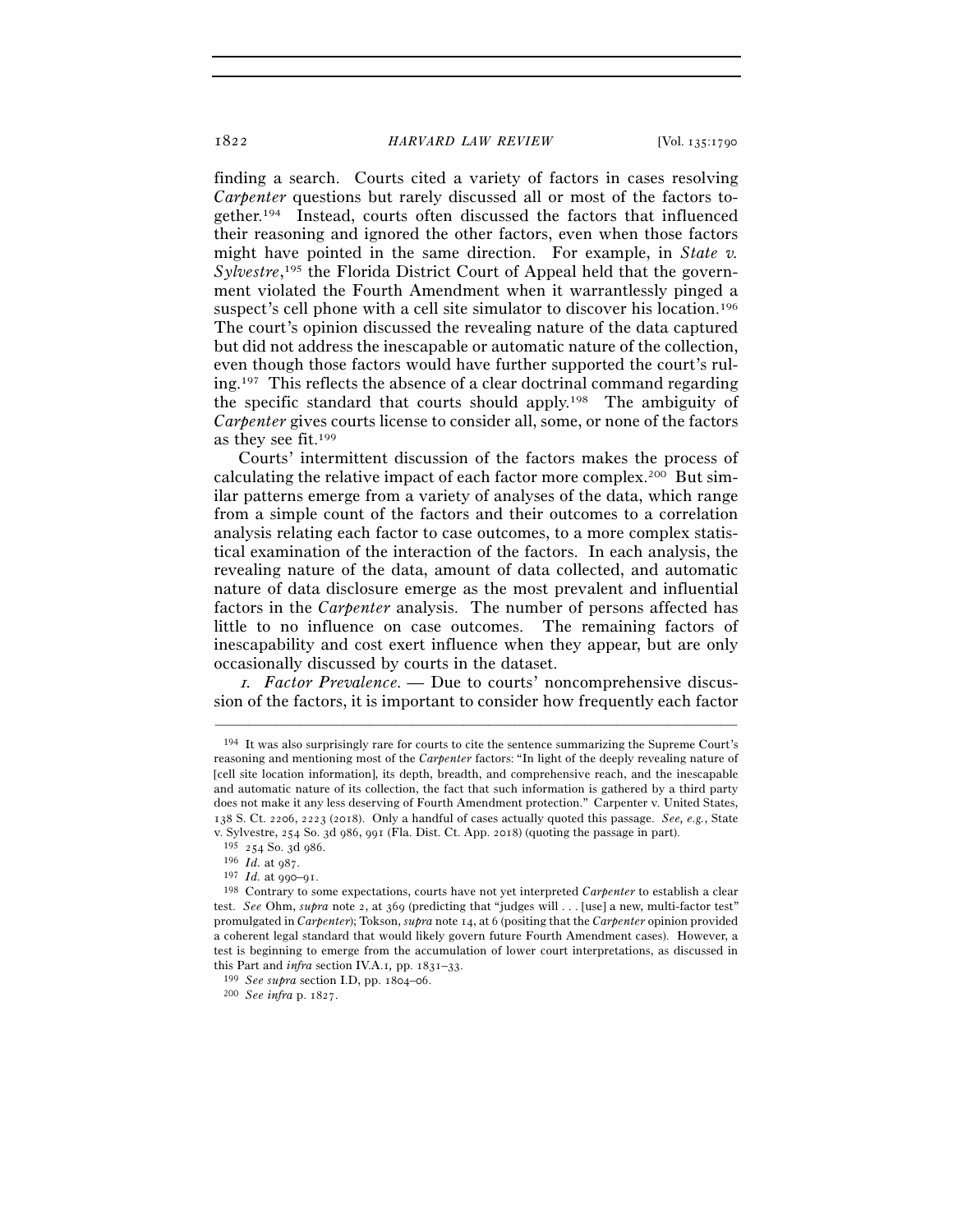is addressed in the dataset. The factors that are most influential are likely to be the most frequently discussed, and the least influential factors the least frequently discussed. Of course, it is also important to assess how persuasive a factor is when it is discussed. This section describes the overall frequency and apparent impact of the various factors in the dataset. Subsequent sections analyze the influence of the factors using statistical techniques. The factors are italicized below for clarity.

The *revealing nature of the data collected* was mentioned in 93 total decisions. In cases reaching a determinative decision, revealing nature was found to favor a search ruling in 23 cases and disfavor a search ruling in 47 cases.<sup>201</sup> In 69 of these 70 cases, the court reached the decision indicated by the revealing nature factor, a rate of 98.6%.202 Courts almost always found a search after determining that surveilled data was revealing, and they never found a search after determining that surveilled data was unrevealing.

The *amount of data collected* was even more prevalent and was mentioned in 116 total decisions. In cases reaching a determinative decision, amount was found to favor a search ruling in 18 cases and disfavor a search ruling in 59 cases. In 71 of these 77 cases, the court reached the decision indicated by the amount factor, a rate of  $92.2\%$ <sup>203</sup>

The *automatic nature of data disclosure* was mentioned in 61 total decisions. In cases reaching a determinative decision, automatic disclosure was found to favor a search ruling in 8 cases and disfavor a search ruling in 38 cases. In 44 of these 46 cases, the court reached the decision indicated by the automatic factor, a rate of  $95.7\%$ <sup>204</sup> Of the three most prominent factors, the automatic factor had the greatest tendency to disfavor a search ruling. When courts assessed the automaticity of data disclosures, they usually concluded that the disclosure at issue was not automatic, and therefore the data was unlikely to be protected by the Fourth Amendment.

The *inescapable nature of the technology or surveillance at issue* was mentioned in 36 total decisions. In cases reaching a determinative decision, inescapability was found to favor a search ruling in 2 cases and disfavor a search ruling in 14 cases. In 15 of these 16 cases, the court

<sup>201</sup> Factors were coded as favoring or disfavoring a search when courts applying the factor overtly concluded that the factor supported or cut against the defendant in the instant case. *See, e.g.*, *supra* notes 187–193 and accompanying text.<br><sup>202</sup> *See, e.g.*, United States v. Gratkowski, 964 F.3d 307, 311–13 (5th Cir. 2020); State v. Eads, 154

N.E.3d 538, 547–49 (Ohio Ct. App. 2020). The one case where the revealing nature factor favored a search but the court ultimately found no search was *United States v. Howard*, No. 19cr54, 2019

WL 7561543, at \*6 (M.D. Ala. Aug. 26, <sup>2019</sup>). 203 *See, e.g.*, United States v. Trice, 966 F.3d 506, 519–20 (6th Cir. 2020); United States v. Diggs, <sup>385</sup> F. Supp. 3d 648, 652, 655 (N.D. Ill. <sup>2019</sup>). 204 *See, e.g.*, United States v. Popa, No. 19-3807, 2020 BL 202050, at \*5 (6th Cir. May 29, 2020);

United States v. Schaefer, No. 17-CR-00400, 2019 WL 267711, at \*1, \*5 (D. Or. Jan. 17, 2019).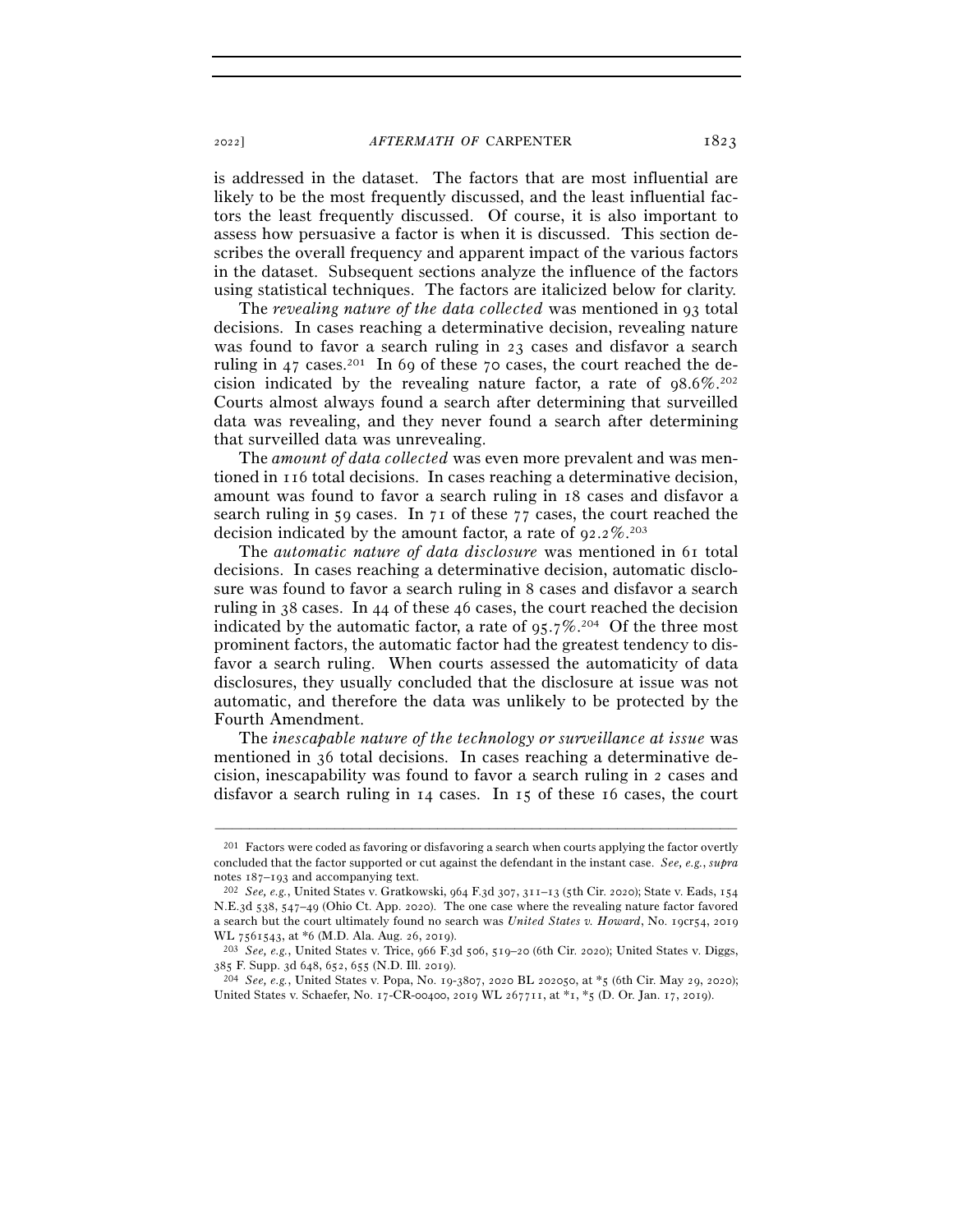reached the decision indicated by the inescapability factor, a rate of 93.8%.205 The inescapability factor was the factor most likely to favor the government when addressed by courts, with an even higher rate of indicating no search than the automatic factor.206

The *cost of surveillance* was mentioned in 34 total decisions. In cases reaching a determinative decision, cost was found to favor a search ruling in 9 cases and disfavor a search ruling in 6 cases. In 13 of these 15 cases, the court reached the decision indicated by the cost factor, a rate of 86.7%.207

Finally, the *number of persons surveilled* was mentioned in only 15 total decisions. In cases reaching a determinative decision, the number factor was found to favor a search ruling in 5 cases and disfavor a search ruling in 1 case. In 3 of these 6 cases, the court reached the decision indicated by the number factor, a rate of 50.0%. Further, 3 of the 6 cases discussing the number factor *expressly rejected* the idea that the number of persons affected should matter for determining a Fourth Amendment search. For example, in *United States v. Patterson*, 208 a federal district court found that a court order for "tower dump" data revealing every cell phone near a cell tower at a certain time was not a Fourth Amendment search under *Carpenter*. 209 The court overtly rejected the claim that the number of people affected by the tower dump was of constitutional concern, stating that the defendants cannot invoke "the rights of non-parties [who] are also impacted by tower dumps" and "cannot suppress evidence based on alleged violations of someone else's privacy interest."210 Given the lower courts' almost complete eschewal of the number factor, this is likely an accurate description of post-*Carpenter* law.

<sup>2</sup>*. Correlation Analysis. —* Correlation analysis can shed light on the influence that the *Carpenter* factors have on case outcomes as well as interactions among the factors themselves. This section examines the entire dataset of 217 determinative decisions, 88 of which do not address any of the factors. Even including these 88 cases, many of the factors have statistically significant correlations with case outcomes.

Table 4 reports the correlation coefficients for each factor and the overall case outcome, and the correlation coefficients for each factor

<sup>–––––––––––––––––––––––––––––––––––––––––––––––––––––––––––––</sup> <sup>205</sup> *See, e.g.*, United States v. Trader, 981 F.3d 961, 967, 969 (11th Cir. 2020); State v. Mixton, 478

P.3d 1227, 1233–34 (Ariz. 2021). <sup>206</sup> Automatic nature favored the government in 82.6% of cases, while inescapability favored the government in 87.5% of cases.

<sup>&</sup>lt;sup>207</sup> *See, e.g.*, Sanchez v. L.A. Dep't of Transp., No. CV 20-5044, 2021 WL 1220690, at \*3 & n.6 (C.D. Cal. Feb. 23, 2021); State v. Muhammad, 451 P.3d 1060, 1071–72 (Wash. 2019).<br><sup>208</sup> No. 19CR3011, 2020 WL 6334399 (D. Neb. Aug. 5, 2020).<br><sup>209</sup> *Id.* at \*1, \*3 (holding also, in the alternative, that the good faith e

if defendants were correct, *id.* at \*3.<br><sup>210</sup> *Id.* at \*3.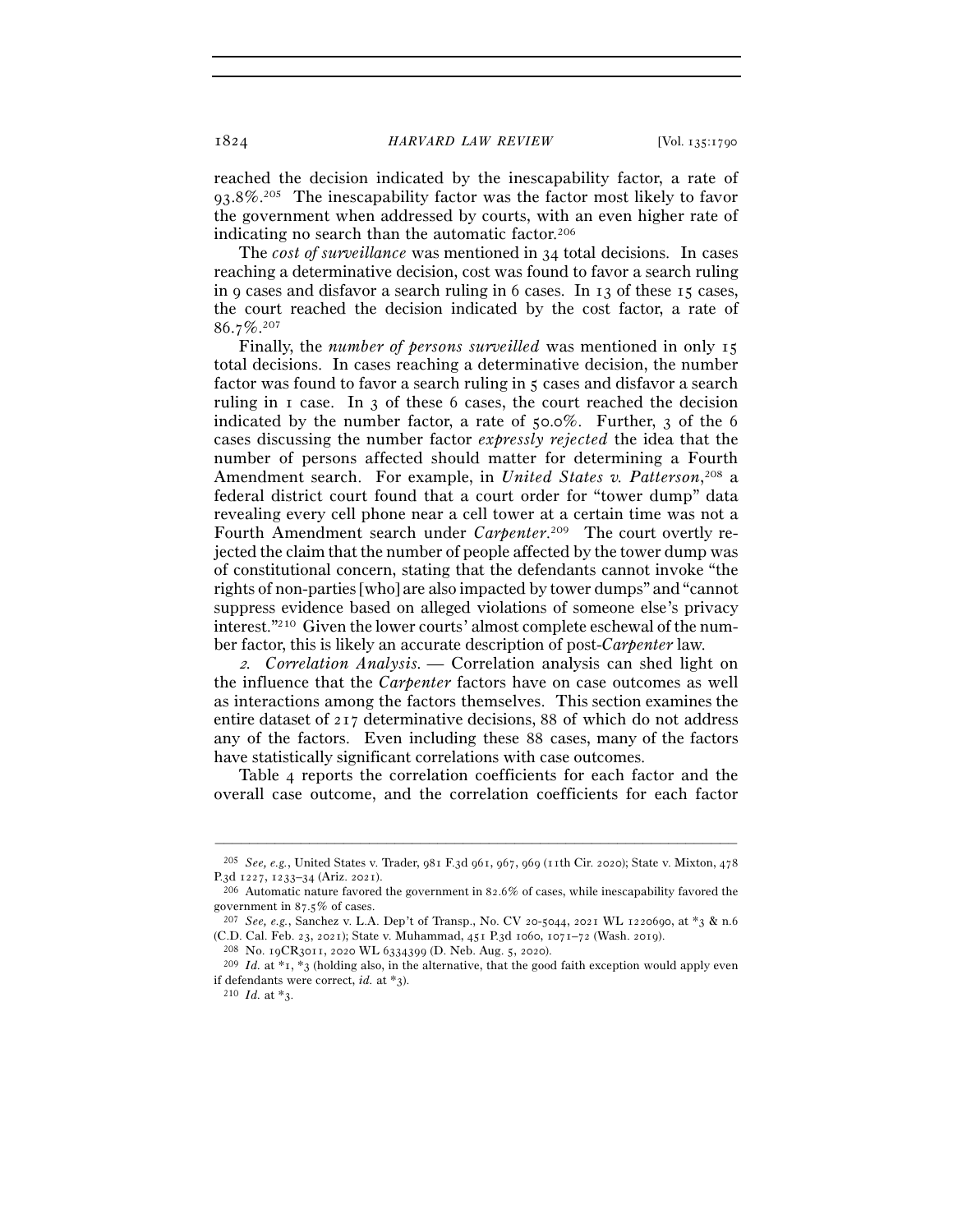with every other factor.<sup>211</sup> These results indicate that the revealing nature and amount factors were most strongly correlated with case outcomes, followed by automatic disclosure, cost, and inescapability. The number of persons affected was not meaningfully correlated with case outcomes. These results are generally consistent with the counts reported above — both suggest major roles for the revealing nature and amount factors, a substantial role for automatic disclosure, and notable but lesser roles for cost and inescapability.

|                     | CASE<br><b>OUTCOME</b> | <b>REVEALING</b> | <b>AMOUNT</b> | <b>NUMBER</b> | INESCAPA-<br><b>BILITY</b> | AUTO-<br>MATIC | COST |
|---------------------|------------------------|------------------|---------------|---------------|----------------------------|----------------|------|
| Case<br>Outcome     |                        |                  |               |               |                            |                |      |
| Revealing           | $.527***$              |                  |               |               |                            |                |      |
| Amount              | .449***                | $.563***$        |               |               |                            |                |      |
| Number              | .036                   | .122             | .087          | Ξ.            |                            |                |      |
| Inescapa-<br>bility | $.188**$               | $.270***$        | $.207**$      | .023          |                            |                |      |
| Auto-<br>matic      | $.361***$              | $.314***$        | $.248***$     | .035          | .408***                    |                |      |
| Cost                | $.220**$               | .294***          | .328***       | .100          | .011                       | .097           |      |

# Table 4: Correlations Between the *Carpenter* Factors and Outcome, and Between the Factors Themselves

\*significant at the .05 level \*\*significant at the .01 level \*\*\*significant at the .001 level

There were significant correlations among most of the factors, though there were no correlations between number and any other factor. Cost was not correlated with the inescapability or automatic factors. There were particularly strong correlations between revealing nature and amount, and between those factors and cost. Likewise, there was a strong correlation between the inescapability and automatic factors.

<sup>211</sup> The factors were specified as trinary explanatory variables, coded as favors a search (1), disfavors a search (-1), or is neutral (0). The case outcome is a binary response variable coded as search (1) or no search (0). *See* Barton Beebe, *An Empirical Study of U.S. Copyright Fair Use Opinions,*  <sup>1978</sup>*–*2005, 156 U. PA. L. REV. 549, 584–85 (2008) (performing a similar correlation analysis).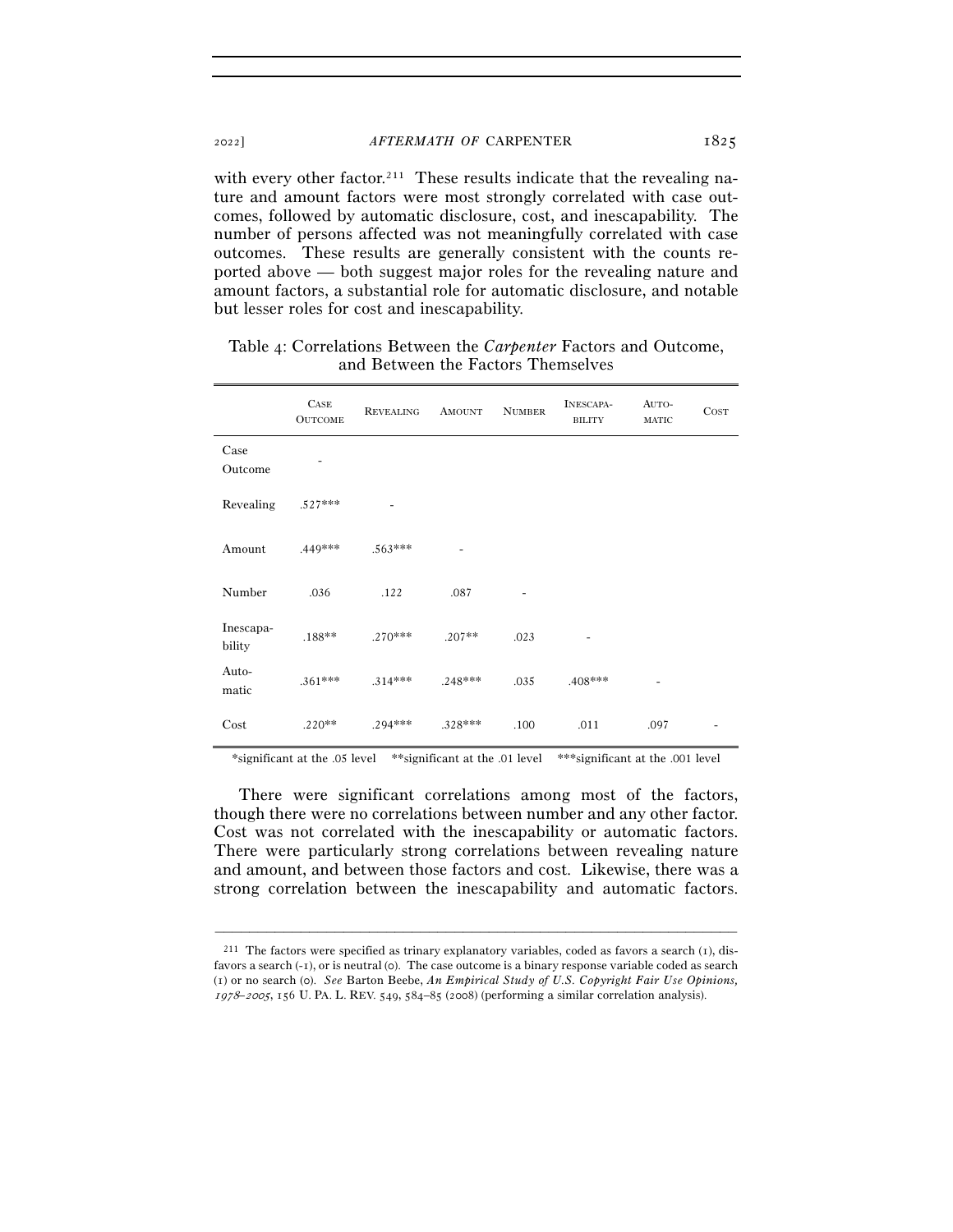These factors are conceptually related, as they both concern the voluntary nature of a person's disclosure of data to a third party.212

<sup>3</sup>*. Logistic Regression Analysis. —* Table 5 reports the results of a logistic regression analysis of case outcomes as a function of the various factors discussed above.<sup>213</sup> Controlling for the effects of the other factors, revealing nature has the most powerful influence on case outcomes, followed by automatic nature, and then amount. The remaining factors have no statistically significant effect on case outcomes when controlling for the other factors.

|           | <b>ODDS</b><br><b>RATIO</b> | <b>COEFFICIENT</b> | <b>STANDARD</b><br><b>ERROR</b> | $\dot{p}$ |          | $95\%$ C.I.<br><b>LOWER</b><br><b>UPPER</b> |  |
|-----------|-----------------------------|--------------------|---------------------------------|-----------|----------|---------------------------------------------|--|
|           |                             |                    |                                 |           |          |                                             |  |
| Revealing | 38.041***                   | $3.639***$         | 1.089                           | < .001    | 1.505    | 5.773                                       |  |
| Amount    | 7.338**                     | 1.993**            | .671                            | .003      | .678     | 3.308                                       |  |
| Number    | .560                        | $-.581$            | 3.056                           | .849      | $-6.571$ | 5.409                                       |  |
| Inescap.  | 5.059                       | 1.621              | 4.712                           | .731      | $-7.615$ | 10.857                                      |  |
| Automatic | 22.102**                    | $3.096**$          | 1.069                           | .004      | 1.001    | 5.191                                       |  |
| Cost      | 7.201                       | 1.974              | 5.145                           | .701      | $-8.110$ | 12.058                                      |  |

## Table 5: Logistic Regression of Case Outcomes as a Function of the *Carpenter* Factors

\*significant at the .05 level \*\*significant at the .01 level \*\*\*significant at the .001 level

<sup>&</sup>lt;sup>212</sup> Tokson, *supra* note 2, at  $421-22$ .<br><sup>213</sup> The cases used for this regression were the 217 determinative, yes-or-no cases in the dataset. As with the correlation analysis, the factors were specified as trinary explanatory variables, coded as favors a search  $(1)$ , disfavors a search  $(-1)$ , or is neutral  $(0)$ . The case outcome is a binary response variable coded as search (1) or no search (0). *See* Beebe, *supra* note 211, at 585–86 (performing a similar analysis).

Similar regression results were obtained when using the smaller set of 112 cases that evaluate a factor or factors as favoring or disfavoring an outcome. Likewise, similar results on both sets were obtained using a Firth's bias-reduced logistic regression, which is sometimes used on datasets involving variables that are very strongly associated with observed outcomes. *See, e.g.*, *Separation and Convergence Issues in Logistic Regression*, STATNEWS (Cornell Stat. Consulting Unit, Ithaca, N.Y.), Sept. 2020, https://cscu.cornell.edu/wp-content/uploads/82\_lgsbias.pdf [https://perma.cc/VDR9-E636].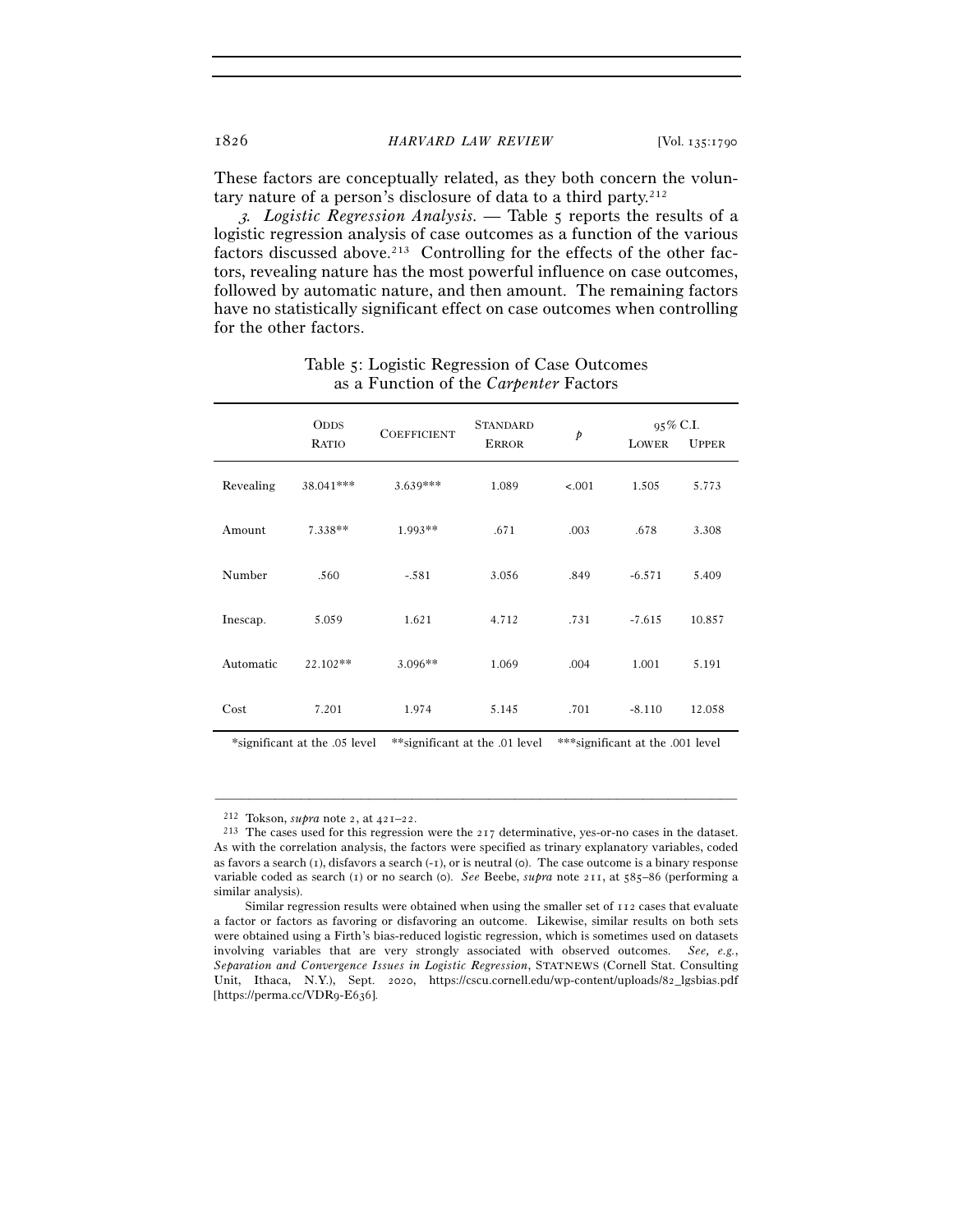These regression results should be interpreted with some caution, as judicial discussion of the factors is intermittent and the factors only occasionally conflict with each other in the dataset.<sup>214</sup> There is also some risk of collinearity between the factors, especially revealing nature and amount.215 Still, the model fits the observed data well, particularly with respect to the subset of cases that applied at least one factor.216 Further, the outcome of the regression analysis is consistent with those of the other analyses — revealing nature, amount, and automatic disclosure are the most influential factors, with the rest trailing behind.217

#### *B. Cases Applying No Factors*

There were eighty-eight cases where courts issued a determinative ruling on a Fourth Amendment search but did not mention any of the *Carpenter* factors. There are several reasons why courts might resolve a case under *Carpenter* without analyzing these factors. Many of these eighty-eight cases involved fairly obvious decisions, addressing digital location data closely analogous to the cell phone data in *Carpenter* or issues resolved in previous Fourth Amendment cases that were expressly affirmed in *Carpenter*. 218 In some other cases, courts interpreted *Carpenter* narrowly or minimized its impact on Fourth Amendment law, generally in the course of finding no search.<sup>219</sup>

Finally, some cases in the dataset were largely resolved under the classic *Katz* approach rather than the newer *Carpenter* paradigm.220 More broadly, even in cases that considered the *Carpenter* factors in depth, courts typically referenced the *Katz* framework and discussed

<sup>–––––––––––––––––––––––––––––––––––––––––––––––––––––––––––––</sup> <sup>214</sup> *Cf. supra* note 213 (discussing alternative methods of regression that ultimately reach similar results as the above regression).

<sup>215</sup> Collinearity refers to variables that move in tandem, providing the same or similar information. Revealing nature and amount are highly correlated although not perfectly collinear. Due to collinearity, it may be difficult to precisely disaggregate their respective influences on case outcomes in a regression analysis. Dropping revealing nature from the model would increase the coefficient of the amount variable to 2.385, but reduce the effectiveness of the model. Variance inflation factors for the full model were all under 2, indicating that collinearity was not a major problem with the model. Nonetheless, correlations between several of the independent factors were substantial. *See supra* section III.A.2, pp. 1824–26.<br><sup>216</sup> The Pseudo-*R*<sup>2</sup> of the model was .809 for the set of all cases that applied at least one factor,

and was .400 for all determinative cases, including the eighty-eight cases that did not mention any factor.<br>  $^{217}$  See supra section III.A.1, pp. 1822–24.

<sup>&</sup>lt;sup>218</sup> *See*, *e.g.*, United States v. Fisher, No. 19-cr-320, 2020 WL 4727429, at \*1, \*6-7 (D. Minn. Aug. 14, 2020) (noting that the collection of historical cell site data was a Fourth Amendment search); United States v. Moiseev, 364 F. Supp. 3d 23, 25 (D. Mass. 2019) (relying on a prior Supreme Court

case to hold that there is no reasonable expectation of privacy in financial records held by banks). 219 *See, e.g.*, United States v. Holt, No. 15-CR-0245, 2018 WL 7238196, at \*1, \*8 (D. Colo. July

<sup>9</sup>, <sup>2018</sup>). 220 *See, e.g.*, United States v. Fanning, No. 18-CR-362, 2019 WL 6462830, at \*1, \*4 (N.D. Ga. May 28, 2019).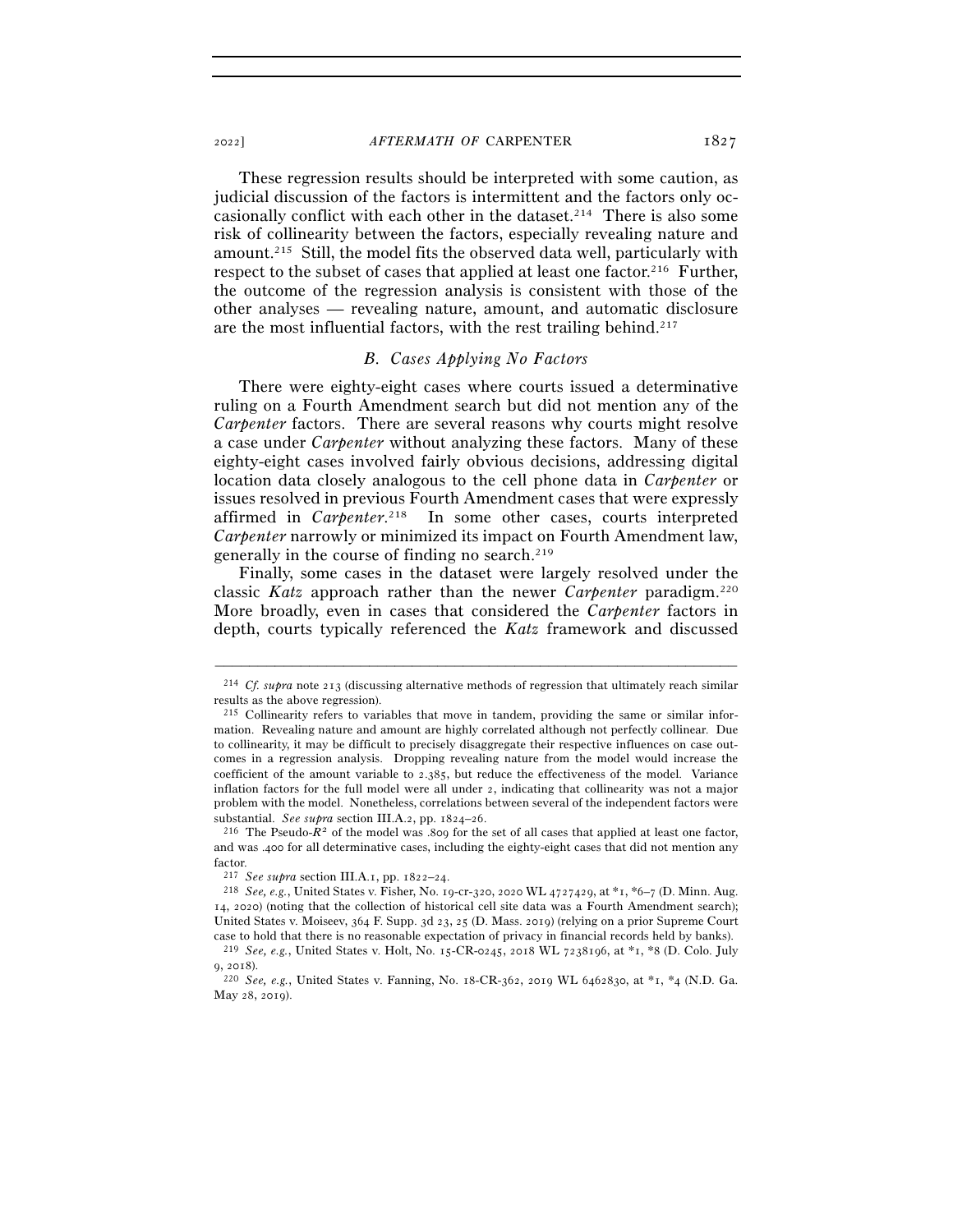whether the target of surveillance had a reasonable expectation of privacy.221 There is no indication that *Carpenter* has usurped *Katz* as the primary framework of Fourth Amendment search law, as some commentators predicted.222 Rather, *Carpenter* has augmented or modified the *Katz* inquiry while leaving its general framework in place.<sup>223</sup> However, the emerging *Carpenter* test has the potential to largely displace the *Katz* test in the future. It is a more specific test, embodying concrete factors instead of *Katz*'s vague reasonableness concept.224 And courts have applied it to a wide variety of Fourth Amendment questions, including those that have nothing to do with digital data or third-party disclosure.225 Over time, the more concrete *Carpenter* test may come to determine whether a given surveillance practice is a search under the Fourth Amendment.

## *C. Digital-Age Technology as a Factor*

Professor Orin Kerr has argued that *Carpenter* is best interpreted as applying only to types of data that are unique to the digital age.  $226$ Under this approach, surveillance involving predigital records or their digital equivalents would not be a search under *Carpenter*. 227 Kerr notes that the Supreme Court considered cell phone location information "an entirely different species" of data, emblematic of the "new concerns wrought by digital technology" and therefore not covered by existing precedents.228 The Court also made clear that it did not intend to over-

<sup>221</sup> *See, e.g.*, United States v. Gayden, 977 F.3d 1146, 1151–52 (11th Cir. 2020); United States v. Gbenedio, No. 17-CR-430, 2019 WL 2177943, at \*1–3 (N.D. Ga. Mar. 29, 2019). *See generally* Katz

v. United States, 389 U.S. 347, 360–61 (<sup>1967</sup>) (Harlan, J., concurring). 222 *See, e.g.*, Ohm, *supra* note 2, at 386 (contending that the *Katz* test "has been replaced by *Carpenter*'s multi-factor test"). 223 The cases where courts reach determinative conclusions about Fourth Amendment searches

but do not mention any of the *Carpenter* factors are in part a reflection of the continuing viability of the general *Katz* framework. 224 Several of these factors can themselves be found in *Katz*-test cases, although the Court had

not previously discussed them as potential factors in a Fourth Amendment test. *See* Tokson, *supra* note 42, at <sup>4</sup>. 225 *E.g.*, Leaders of a Beautiful Struggle v. Balt. Police Dep't, 979 F.3d 219, 228–29 (4th Cir.

<sup>2020</sup>), *reh'g en banc granted*, 831 F. App'x 662 (4th Cir. 2020), *on reh'g en banc*, 2 F.4th 330 (4th Cir. 2021) (applying *Carpenter* to aerial monitoring by surveillance airplanes); United States v. Tirado, No. 16-CR-168, 2018 WL 3995901, at \*2 (E.D. Wis. Aug. 21, 2018) (applying *Carpenter* in a case involving pole-camera surveillance of a home); State v. Bunce, No. 119,048, 2020 WL 122642, at \*4 (Kan. Ct. App. Jan. 10, 2020) (applying *Carpenter* to the warrantless search of a purse); Commonwealth v. Johnson, 119 N.E.3d 669, 683 (Mass. 2019) (applying *Carpenter* to the use of an ankle bracelet tracking device).

<sup>226</sup> Kerr, *supra* note 14 (manuscript at 16). 227 *See id.*<sup>228</sup> *Id.* (quoting Carpenter v. United States, 138 S. Ct. 2206, 2222 (2018)).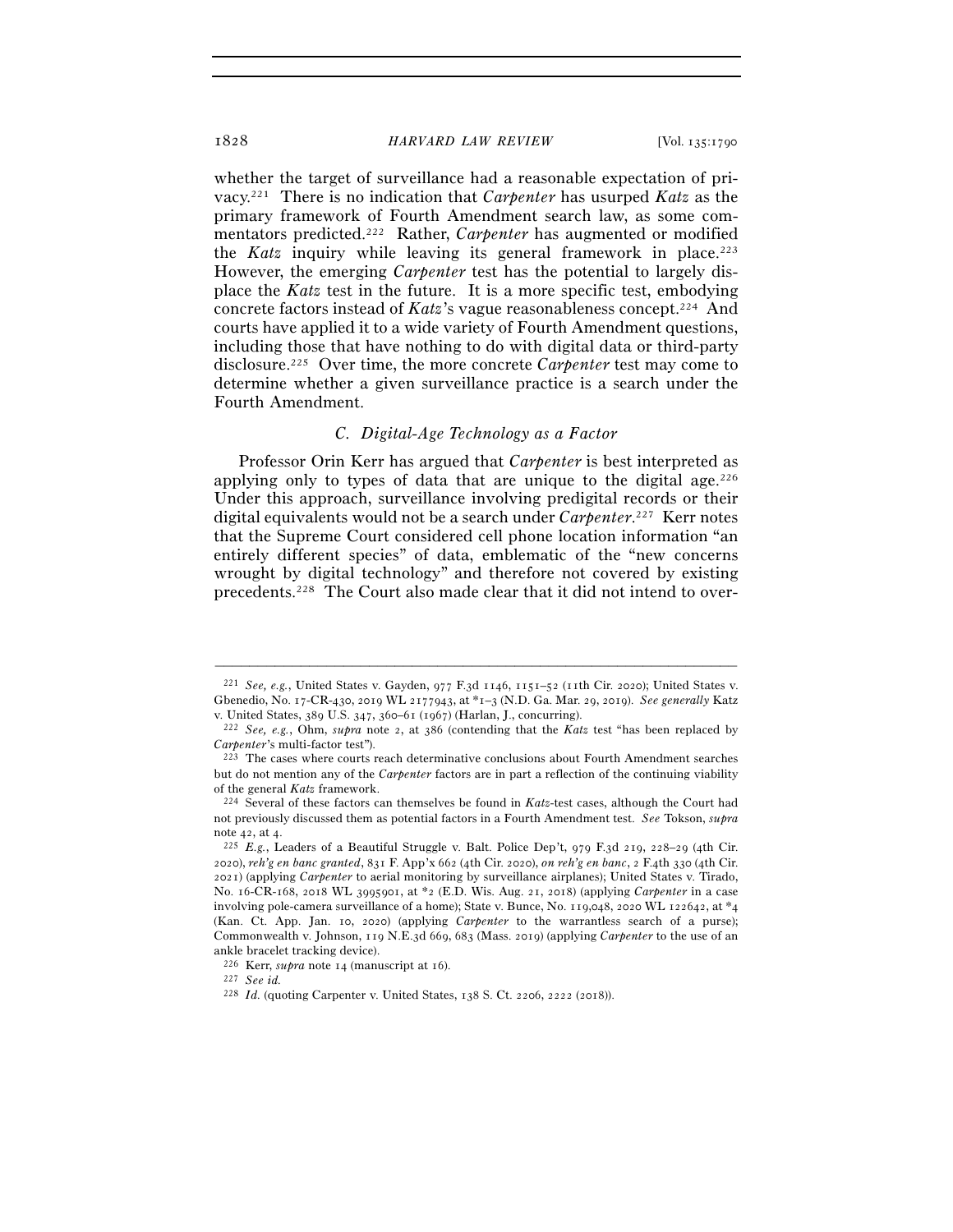turn its predigital precedents or "call into question conventional surveillance techniques and tools, such as security cameras."<sup>229</sup> Although the principles that shaped *Carpenter* would seem to apply to any form of surveillance, the Court's caution at least suggests the possibility that it intended to limit the reach of its new approach to digital-age forms of technology.230

However, there is little evidence in the dataset that courts consider digital-age technology a requirement for Fourth Amendment protection under *Carpenter*. Courts extended protection to nondigital data in several cases.<sup>231</sup> For instance, in *People v. Tafoya*,<sup>232</sup> the Colorado Court of Appeals held that warrantlessly using a telephone pole camera to observe the outside of a defendant's home for three months violated the Fourth Amendment.233 Only one case in the entire dataset mentioned the digital nature of data as a consideration.234 There is, however, evidence for a more subtle relationship between digital technology and case outcomes.

Of the 217 cases that reached a determinative ruling on a Fourth Amendment search, 159 involved digital-age data such as IP addresses, cell site location data, or web-surfing data.235 Courts found a search in 57 of these cases, a rate of 35.8%. There were 58 cases that involved predigital data or its digital equivalents, such as video recordings or financial information. Courts found a search in 9 of these cases, a rate of 15.5%. The difference in win rates suggests that courts are more inclined to find a search in cases involving digital technologies than in cases involving nondigital technologies. However, these results also suggest that courts do apply *Carpenter* to nondigital data, and sometimes find that government collection of this data is a search under Carpenter.<sup>236</sup> In addition, the lower defendant win rate in non-digitaltechnology cases may reflect the fact that these cases frequently involve types of surveillance that have already been clearly established as nonsearches, such as government subpoenas for financial records.237

<sup>229</sup> *Carpenter*, 138 S. Ct. at <sup>2220</sup>. 230 Kerr, *supra* note 14 (manuscript at 16). 231 *E.g.*, State v. Eads, 154 N.E.3d 538, 541 (Ohio Ct. App. 2020) (extending Fourth Amendment protection to blood and urine samples taken for medical purposes); State v. Bunce, No. 119,048, 2020 WL 122642, at \*4 (Kan. Ct. App. Jan. 10, 2020) (extending Fourth Amendment protection to the warrantless search of a purse).

<sup>&</sup>lt;sup>232</sup> 490 P.3d 532 (Colo. App. 2019), *aff<sup>7</sup>d*, 494 P.3d 613 (Colo. 2021).<br>
<sup>233</sup> *Id.* at 542.<br>
<sup>234</sup> United States v. Tuggle, No. 16-cr-20070, 2019 WL 3915998, at \*1–2 (C.D. Ill. Aug. 19, 2019).<br>
<sup>235</sup> *See, e.g.*, Peo

lacked a privacy interest in "the IP data and photograph metadata" she uploaded to a photo and video social-networking service).

<sup>236</sup> *See* cases cited *supra* note <sup>231</sup>. 237 *See, e.g.*, Darcy v. United States, No. 17-cr-00036-WCM, 2021 WL 92968, at \*5 (W.D.N.C. Jan. 11, 2021).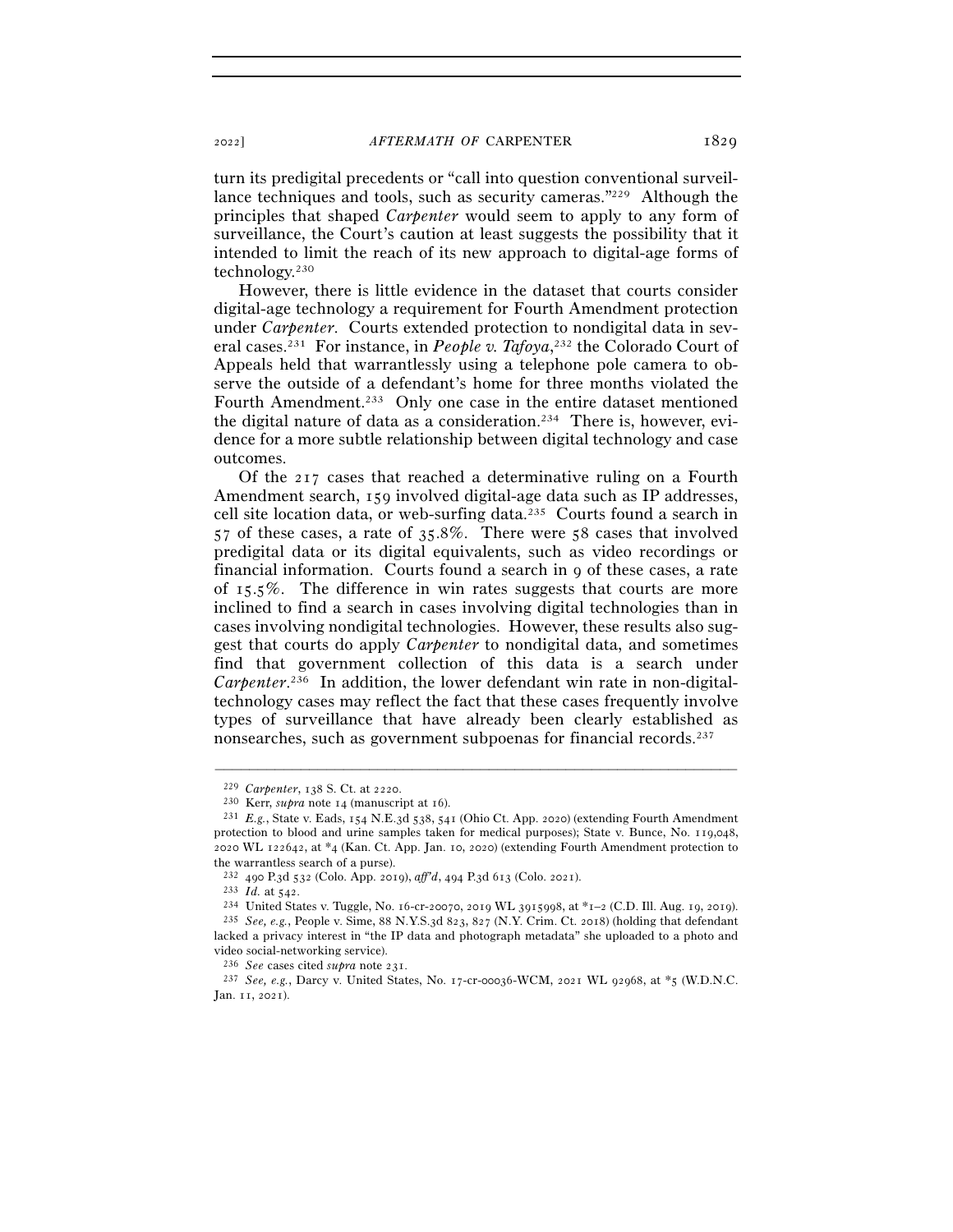Statistical analysis of the relationship between digital technologies and findings of a search indicates a significant relationship between the digital nature of the data at issue and courts' rulings on Fourth Amendment protection. The correlation coefficient for digital technology and case outcomes is .242, which is statistically significant at the .001 level.238 Running a logistic regression analysis with the digital variable indicates a statistically significant relationship with case outcomes, even when controlling for the other *Carpenter* factors.<sup>239</sup> Lower courts have not adopted an interpretation of *Carpenter* that would limit its protection exclusively to digital data.240 But digital data is more likely to be protected than nondigital data in cases applying *Carpenter*. 241

#### IV. THE FUTURE OF FOURTH AMENDMENT LAW

The analysis above examines the present state of Fourth Amendment law. This Part traces current trends into the future, examining the myriad implications of the analysis for the next generation of Fourth Amendment issues. A multifactor *Carpenter* test has begun to emerge from the lower court cases, and this Part identifies it and discusses the ambiguities that still remain. It also examines how the changing Supreme Court is likely to address *Carpenter* in the future and in light of various Justices' prior Fourth Amendment rulings. It then examines evidence of indirect noncompliance with *Carpenter* and describes the cognitive and practical influences that may cause judicial inertia in the face of legal change.

Further, the good faith exception accounts for a remarkably high proportion of cases applying *Carpenter*, and this study's findings should cause courts to rethink the exception, especially in situations involving new technologies. There were also over 120 state court rulings applying federal constitutional law in the dataset, and this Part examines the institutional advantages, disadvantages, and unique approaches of the state courts in adjudicating federal rights. Finally, this Part offers a variety of prescriptive suggestions for courts and lawmakers to more effectively apply the Fourth Amendment to new surveillance practices.

<sup>–––––––––––––––––––––––––––––––––––––––––––––––––––––––––––––</sup> <sup>238</sup> Like the correlation coefficients reported *supra* Table 4, p. 1825, this is the correlation between digital technology and a holding of search or no search in the dataset.

<sup>239</sup> The coefficient for digital technology was 2.502 (lower confidence bound 1.096, upper confidence bound 3.908) and the *p*-value was <.001. Coefficients and *p*-values for the other factors in this regression model are similar to those reported *supra* Table 5, p. 1826, with revealing nature, amount, and automaticity all exerting a statistically significant effect on case outcomes.

<sup>240</sup> *See supra* note <sup>2361</sup> and accompanying text. 241 The odds ratio for digital data was 12.203, indicating that the presence of digital data makes it roughly 12 times as likely that a court will find a search. These regression results should be interpreted cautiously, however, and not taken as exact estimates. *See supra* notes 214–215 and accompanying text.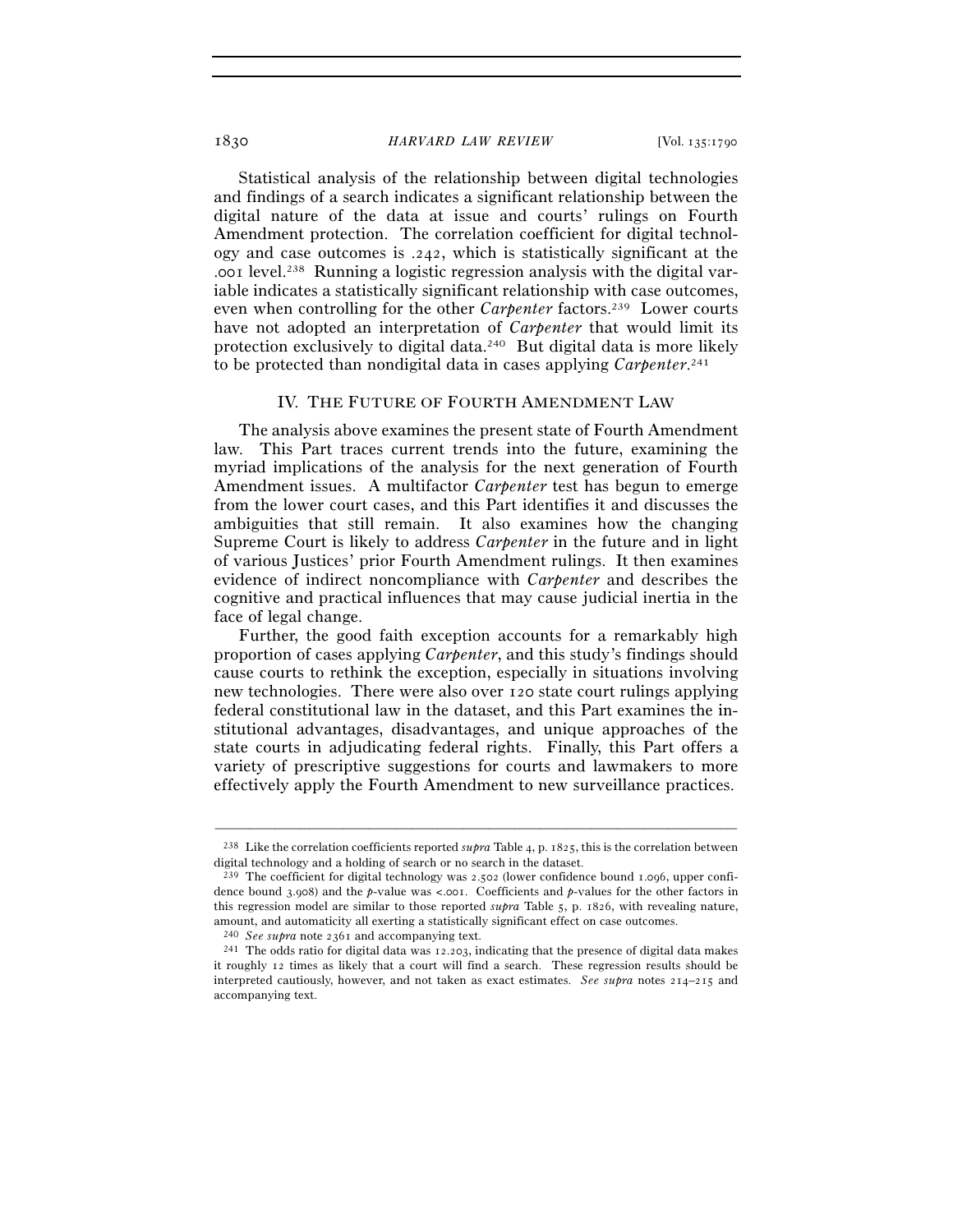## *A. The Emerging* Carpenter *Test and the Changing Court*

<sup>1</sup>*. The* Carpenter *Test. —* To the extent that the *Carpenter* opinion set out a test for Fourth Amendment searches involving third parties, it was ambiguous and vague.242 Yet a relatively clear *Carpenter* test has begun to emerge, as lower courts have applied the case hundreds of times to resolve new Fourth Amendment issues. The test involves at least three factors: the revealing nature of the data captured, the amount of data captured, and whether the data was disclosed to a third party automatically.243 In cases where the government obtains a substantial amount of revealing data that was collected automatically from a user, courts will very likely find a search.244 For example, in *State v. Eads*, 245 the Ohio Court of Appeals held that the Fourth Amendment applied to the results of an individual's blood and urine tests for alcohol and drugs performed at a hospital.246 The court reasoned that the medical record data revealed a substantial quantity of data regarding his personal life, such data was deeply revealing, and the data was not voluntarily disclosed because Eads was unconscious when the tests were performed.<sup>247</sup> By contrast, when the government obtains relatively little data, with little capability of revealing the intimate details of a person's life, and does so from a third party to whom a user has voluntarily turned over their data, courts will very likely find no search.<sup>248</sup>

What about when the factors point in different directions? That remains uncertain, and will be left to future courts to determine in individual cases. This Article's analysis would predict, however, that the revealing nature factor would likely prevail over the amount or automatic factors in cases where they conflict, because revealing nature was more influential in analyses of the dataset.<sup>249</sup> It would tentatively predict that the amount factor would prevail over the automatic nature of disclosure, because amount was more prevalent in the dataset and more directly correlated with case outcomes, although automaticity was more influential in a regression analysis.<sup>250</sup> There is some support for these

<sup>242</sup> *See supra* section I.D, pp. 1804–<sup>06</sup>. 243 *See supra* section I.C, pp. 1800–<sup>04</sup>. 244 *See, e.g.*, United States v. Diggs, 385 F. Supp. 3d 648, 652 (N.D. Ill. 2019); State v. Martinez, 570 S.W.3d 278, 288–89 (Tex. Crim. App. 2019).<br>
<sup>245</sup> 154 N.E.3d 538 (Ohio Ct. App. 2020).<br>
<sup>246</sup> Id. at 548.<br>
<sup>247</sup> Id. at 541, 547–49.<br>
<sup>248</sup> *See, e.g.*, United States v. Tolbert, 326 F. Supp. 3d 1211, 1225 (D.N.M. 201

Alexander, No. 2-18-0193, 2021 WL 912701, at \*7 (Ill. App. Ct. Mar. 10, <sup>2021</sup>). 249 The revealing nature was the most influential factor by any measure. *See supra* section

III.A.1, pp. 1822–24, and section III.A.3, pp. 1826–27.<br><sup>250</sup> The amount of data collected factor was far more prevalent in the dataset than the automatic

factor and had a similarly high rate of influencing case outcomes when applied. *See supra* section III.A, pp. 1821–27. It was also more strongly correlated with case outcomes than was automaticity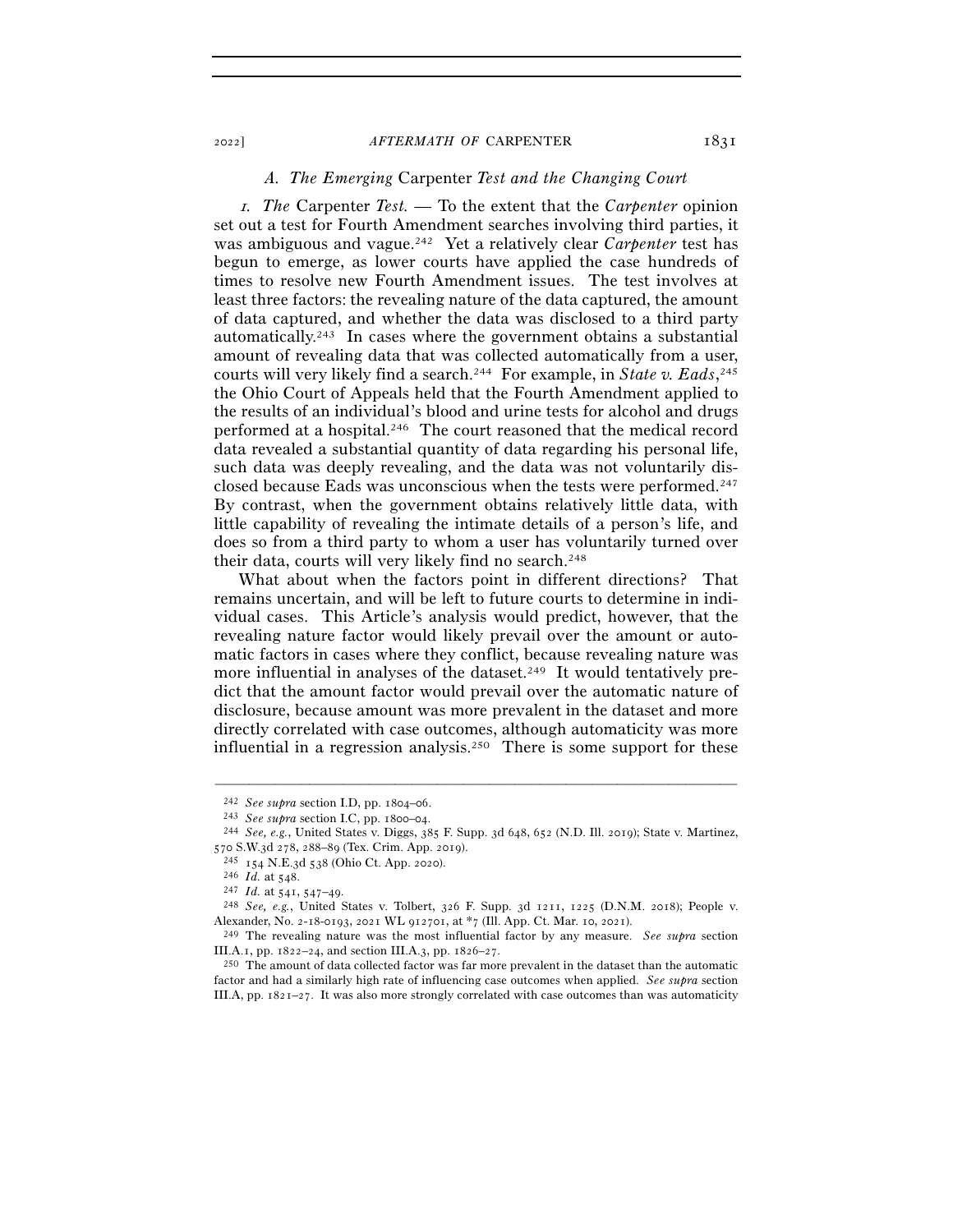predictions in the cases observed, but given the small number of cases expressly addressing conflicts between the factors, any conclusion about the relative weights of the factors is necessarily preliminary.<sup>251</sup> In any event, all three factors appear to matter substantially to case outcomes.

It is similarly clear that the number of persons affected by a surveillance act does not matter to case outcomes. Few courts mention this factor, case outcomes frequently go against it, and some courts overtly reject it.252 This apparent repudiation of the number factor is likely due to its unconventional nature as a litigation consideration. Courts habitually apply standing and other doctrines to ensure that parties are asserting only their own interests, or the interests of a well-defined class, in litigation.253 The concept of a single litigant raising the prospect of harms to numerous nonlitigants is too outlandish for most courts. As one judge stated: "[T]his is not the appropriate venue" for such an argument.254 The number of people affected by a surveillance practice may also be difficult to discern in some cases, and courts may be reluctant to engage in that inquiry.

Whether the cost and inescapability factors will ultimately be part of the *Carpenter* test remains to be determined. Lower courts have not yet adopted these factors in substantial numbers, but they have also not

in a statistical correlation analysis. *See supra* Table 4, p. 1825. Its regression coefficient was smaller, but the statistical significance of its influence as a factor was slightly greater than that of automaticity, *see supra* Table 5, p. 1826, and in any event the regression analysis should be interpreted cautiously, *see supra* notes 214–217 and accompanying text. Regression might also understate the influence of amount due to its collinearity with the revealing nature factor; the two factors were strongly correlated in the dataset, and as a result it may be difficult to disaggregate their respective influence on case outcomes in a regression analysis.

<sup>251</sup> *See, e.g.*, *In re* Google Location Hist. Litig., 514 F. Supp. 3d 1147, 1151, 1157 (N.D. Cal. 2021) (noting credible allegations of mostly user-directed disclosures of data, albeit allegedly without informed user consent, but relying on the collection of a large amount of revealing data in finding a reasonable expectation of privacy under *Carpenter*); People v. Bui, No. H044430, 2019 WL 1325260, at \*21 (Cal. Ct. App. Mar. 25, 2019) (finding that real-time data was obtained automatically from a suspect but holding that it was not protected by the Fourth Amendment in light of the small amount of data obtained). *But see* People v. Simpson, 88 N.Y.S.3d 763, 770–71 (N.Y. Sup. Ct. 2018) (finding a search where the government obtained only three days of cell phone location data and noting the automatic nature of the data disclosure).

<sup>252</sup> *E.g.*, United States v. Patterson, No. 19-CR-3011, 2020 WL 6334399, at \*1, \*3 (D. Neb. Aug. 5, 2020) (rejecting an argument that the Fourth Amendment interests of nonlitigant parties affected by surveillance should matter in the analysis); Commonwealth v. Dunkins, 229 A.3d 622, 629 (Pa. Super. Ct. 2020), *appeal granted*, 237 A.3d 415 (Pa. 2020) (concluding that the widespread nature of the surveillance made it less likely to be a Fourth Amendment search); United States v. Shipton, No. 18-CR-202, 2019 WL 5330928, at \*1, \*15 (D. Minn. Sept. 11, 2019) (rejecting the idea that a litigant could invoke the Fourth Amendment interests of nonlitigant parties affected by surveillance).

<sup>253</sup> *See* Lujan v. Defs. of Wildlife, 504 U.S. 555, 560–61 (1992) (setting out several requirements for constitutional standing); Amchem Prods., Inc. v. Windsor, 521 U.S. 591, 621 (1997) (holding that a class in a class action lawsuit must be sufficiently well defined to ensure all class-member interests are aligned).

<sup>254</sup> *Shipton*, 2019 WL 5330928, at \*15.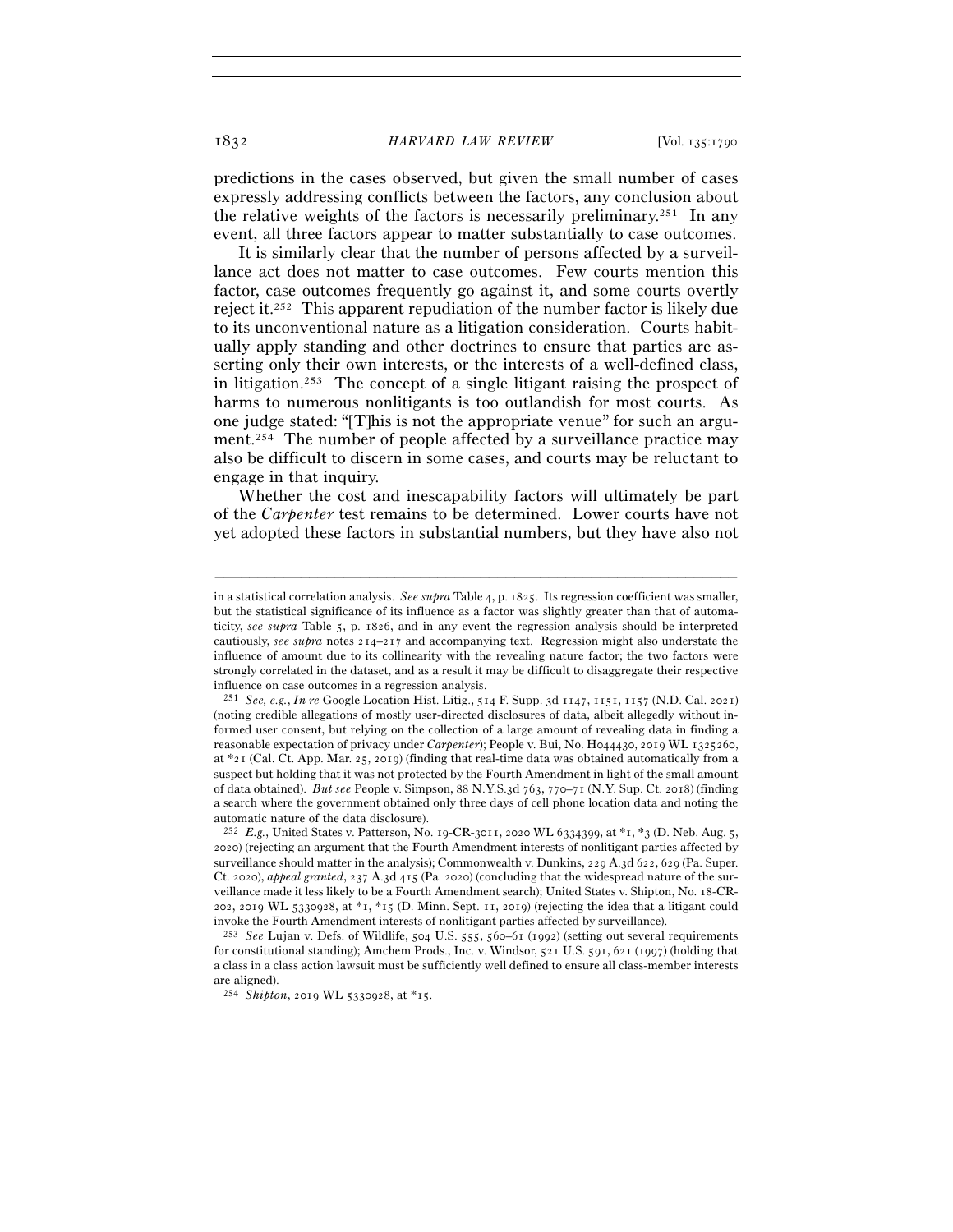overtly rejected them.255 They may ultimately be incorporated into the *Carpenter* test in some form, in part because they are conceptually related to some of the stronger factors. The inescapability of a technology or type of surveillance is related to the automatic nature of disclosure both speak to whether the disclosure of personal data to a third party is voluntary.256 And cost is conceptually related to amount because it is generally the low-cost gathering of data at scale that raises the most serious concerns about new surveillance technologies, as the Supreme Court has noted several times.257 Courts might eventually combine these factors with the factors of automaticity and amount, or may separately evaluate them as part of a comprehensive assessment of a surveillance practice. Alternatively, they may continue to largely ignore them.

<sup>2</sup>*. The Future of the Supreme Court. —* The future of *Carpenter* as a transformative precedent is uncertain in part because the composition of the Supreme Court has changed since June 2018. *Carpenter* was a 5–4 decision, with Chief Justice Roberts and Justices Ginsburg, Breyer, Sotomayor, and Kagan in the majority and Justices Kennedy, Thomas, Alito, and Gorsuch dissenting.258 Justice Kennedy's seat is now occupied by Justice Kavanaugh, and Justice Ginsburg's seat is now occupied by Justice Barrett. What does this all mean for the future of *Carpenter* and the new test emerging in the lower courts?

It is likely that *Carpenter* will remain a valid precedent and that its reasoning will be used to expand the scope of the Fourth Amendment to a variety of new technologies and surveillance practices. But the future is uncertain, and support for robust Fourth Amendment protection has likely decreased somewhat since 2018.

First, *Carpenter* is unlikely to be overruled in whole or in part. Overruling a recent decision is generally difficult to justify.259 Moreover,

<sup>255</sup> *See supra* pp. 1823–<sup>24</sup>. 256 *See* Tokson, *supra* note 2, at <sup>422</sup>. 257 United States v. Jones, 565 U.S. 400, 429–30 (2012) (Alito, J., concurring in the judgment) (discussing the "difficult and costly," *id.* at 429, structural barriers to government surveillance that have been removed by new, low-cost technologies); Carpenter v. United States, 138 S. Ct. 2206, 2217–18 (2018) (noting the threats to privacy that arise because "cell phone tracking is remarkably easy, cheap, and efficient compared to traditional investigative tools"); *see also* Tokson, *supra* note 42, at  $22-25$ .<br><sup>258</sup> Each of the dissenting Justices wrote their own opinions, suggesting a strong albeit diverse

set of views opposing *Carpenter*. Justices Thomas and Alito joined Justice Kennedy's dissent, while Justice Thomas also joined Justice Alito's dissent. *Carpenter*, 138 S. Ct. at 2223–35 (Kennedy, J., dissenting); *id.* at 2235–46 (Thomas, J., dissenting); *id.* at 2246–61 (Alito, J., dissenting); *id.* at 2261– 72 (Gorsuch, J., dissenting).

<sup>259</sup> *See, e.g.*, Janus v. AFSCME, Council 31, 138 S. Ct. 2448, 2478–79, 2482–83 (2018) (noting that substantial changes in law and facts occurring over time are important factors in determining whether to overturn a case); S. Cent. Bell Tel. Co. v. Alabama, 526 U.S. 160, 166 (1999) (declining to consider a party's challenge to a recent precedent and citing several factors in the stare decisis analysis that require the passage of time to evaluate); Fla. Dep't of Health & Rehab. Servs. v. Fla.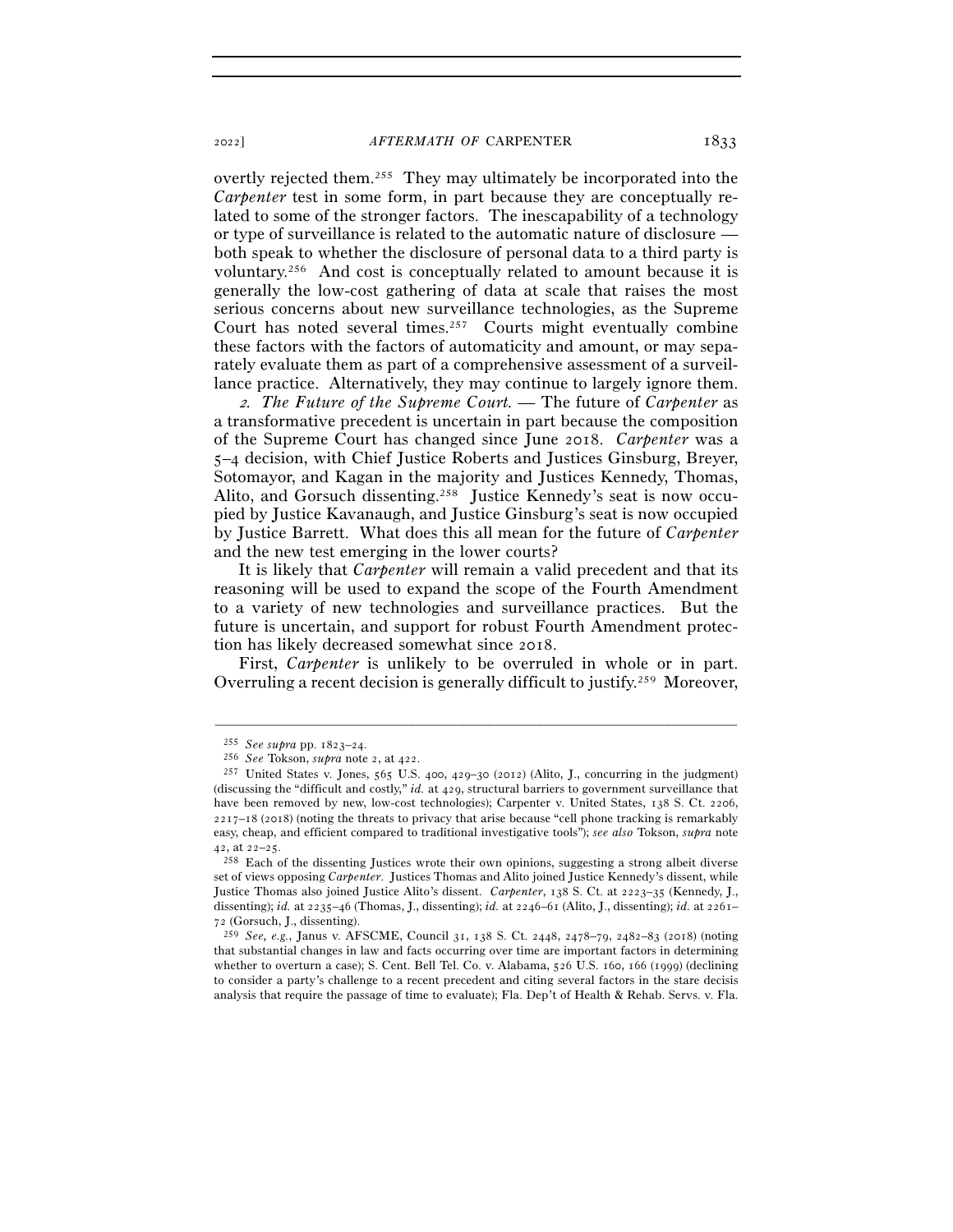as this Article has demonstrated, *Carpenter* has not proven unworkable in the lower courts.260 To the contrary, lower courts have applied it in hundreds of cases, offering little overt criticism of its unique approach<sup>261</sup> and frequently using the *Carpenter* factors to explain and support their decisions.262 To be sure, courts have not yet adopted a stable *Carpenter* test requiring a discussion of each factor in every case.<sup>263</sup> Establishing a mandatory test is likely a job for the Supreme Court itself. And some courts have tended to favor an older, more pro-government approach in dealing with data disclosed to third parties.264 But judges often move slowly when confronted by legal change, especially in the absence of a clear command from a higher court.265 Despite the ambiguity of the *Carpenter* opinion, lower courts have had little difficulty examining considerations like the revealing nature of data, the amount of data captured, the automatic and inescapable nature of data disclosure, and the cost of surveillance.266 Courts regularly address these factors in cases involving novel technologies, fruitfully comparing those technologies with the cell phone tracking addressed in *Carpenter*. 267 Whether the *Carpenter* standard is normatively desirable remains subject to debate, but there is little evidence that it lacks workability.

Second, the Court is likely to use and expand on the *Carpenter* approach in future cases. Chief Justice Roberts and Justices Sotomayor and Kagan will likely continue to apply *Carpenter* and pay close atten-

<sup>–––––––––––––––––––––––––––––––––––––––––––––––––––––––––––––</sup> Nursing Home Ass'n, 450 U.S. 147, 153–54 (1981) (Stevens, J., concurring) ("[W]e have a profound obligation to give recently decided cases the strongest presumption of validity." *Id.* at <sup>153</sup>). 260 Unworkability in the lower courts is a hallmark of a case that should be overturned despite

the interests of stare decisis. *E.g.*, *Janus*, 138 S. Ct. at 2478; Garcia v. San Antonio Metro. Transit Auth., 469 U.S. 528, 531 (<sup>1985</sup>). 261 There were only two opinions in the dataset that appeared critical of *Carpenter*. *See* United

States v. Robinson, No. 18-CR-00103, 2020 BL 126361, at \*8 (E.D.N.C. Mar. 5, 2020) (suggesting implicitly that *Carpenter* was contrary to an originalist understanding of the Fourth Amendment); United States v. Howard, 426 F. Supp. 3d 1247, 1253 (M.D. Ala. 2019) (criticizing *Carpenter* as vague and failing to give courts clear guidance going forward). Even separate opinions directly criticizing *Carpenter* were rare. *Cf.* Holder v. State, 595 S.W.3d 691, 708 (Tex. Crim. App. 2020) (Yeary, J., concurring and dissenting) (arguing that the court should not have incorporated *Carpenter* into Texas constitutional law given a prior Texas ruling endorsing the third-party doctrine). There were also a few concurrences, found in cases that did not substantively apply *Carpenter*, that criticized *Katz* and all of modern Fourth Amendment jurisprudence on originalist grounds. *See* Mobley v. State, 816 S.E.2d 769, 776 n.7 (Ga. Ct. App. 2018) (Dillard, C.J., concurring specially), *rev'd*, 834 S.E.2d 785 (Ga. 2019), *vacated*, 839 S.E.2d 199 (Ga. Ct. App. 2020); Morgan v. Fairfield County, 903 F.3d 553, 570 (6th Cir. 2018) (Thapar, J., concurring in part and dissenting in part).<br>
<sup>262</sup> See supra section III.A, pp. 1821–27.<br>
<sup>263</sup> See supra section III.A, pp. 1821–27.<br>
<sup>264</sup> See infra secti

<sup>2018</sup>); People v. Tafoya, 490 P.3d 532, 534, 540 (Colo. App. 2019).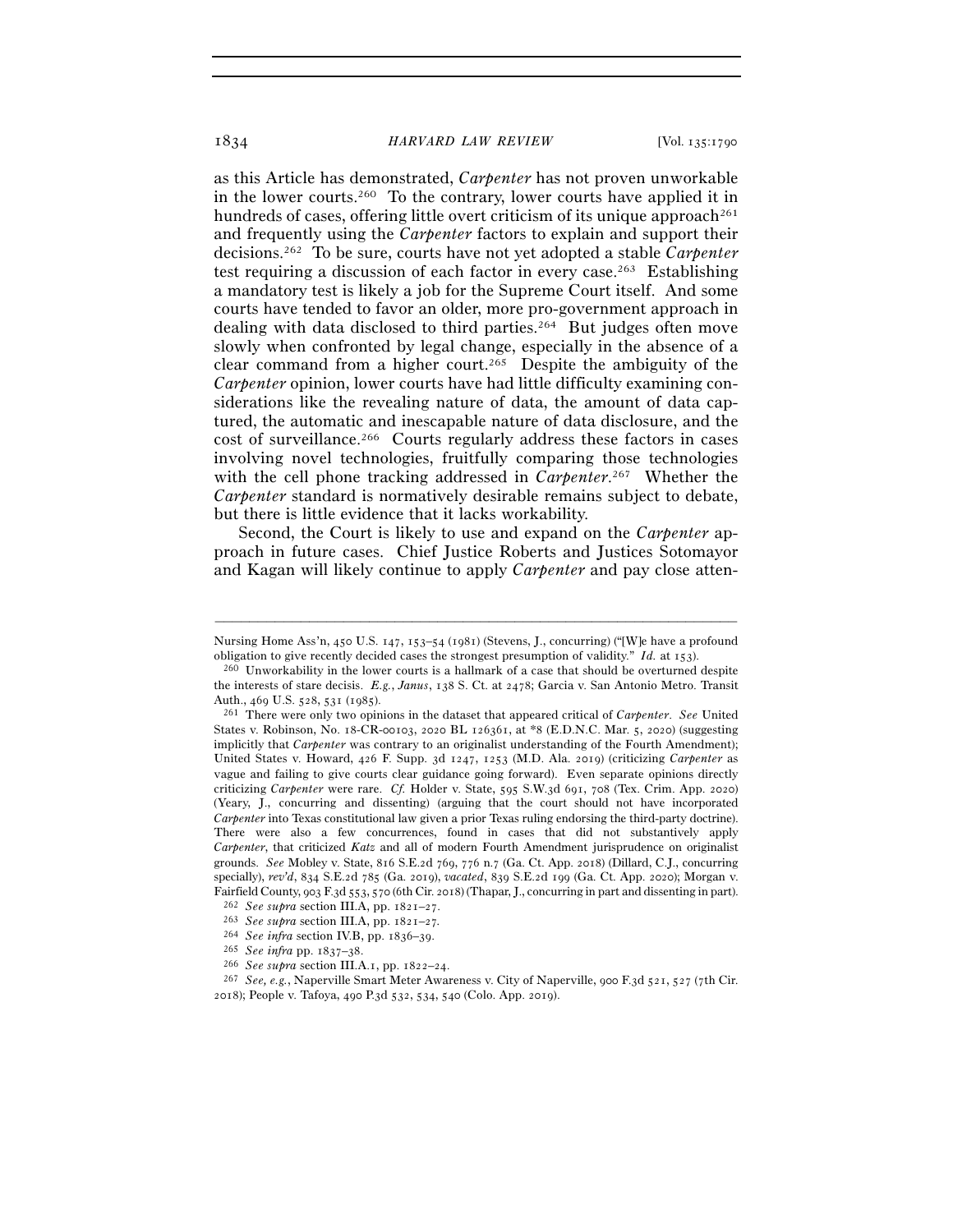tion to the doctrinal developments in the lower courts over the past several years.268 They will probably support regulating surveillance practices that involve collecting large amounts of revealing data, especially if the data was automatically gathered by third parties. Justice Gorsuch would prefer to discard the *Katz* test altogether and resolve Fourth Amendment cases on more overtly originalist grounds.<sup>269</sup> But Justice Gorsuch nonetheless tended to support strong Fourth Amendment protections in a variety of contexts as a lower court judge.270 And his dissent — which often read more like a concurrence — in *Carpenter* expressed interest in a capacious conception of Fourth Amendment property that would encompass, for instance, any business records that a cell phone service provider generates about an individual's cell phone use.<sup>271</sup> He critiqued the pro-government nature of the third-party doctrine and suggested that bailment law principles and statutory law imposing limits on disclosures of telecommunications information might give rise to a cognizable property right in personal data held by third parties.272 His dissent concluded by imploring future litigants to raise such arguments, unlike Mr. Carpenter, whom Justice Gorsuch "reluctantly" concluded had forfeited them.273

One potential future course for Fourth Amendment law is a series of fractured opinions, where four Justices apply *Carpenter* directly while Justice Gorsuch concurs separately, applying a different approach to reach a similar outcome: the protection of sensitive personal data held by third parties.274 It is also possible that Justices Barrett or Kavanaugh will join either the *Carpenter*-applying majority or a pro-privacy Justice Gorsuch concurrence. Justice Barrett has generally ruled in favor of Fourth Amendment protection in her few rulings on the subject as a lower court judge.275 She also spoke favorably of *Carpenter* and its application of the Fourth Amendment to cell phones at her confirmation

<sup>268</sup> *See* Matthew Tokson, *Predicting the Supreme Court's Next Moves: Fourth Amendment Edition*, DORF ON L. (Jan. 29, 2021, 7:30 AM), http://www.dorfonlaw.org/2021/01/predictingsupreme-courts-next-moves.html [https://perma.cc/EQ6F-UAN4].<br><sup>269</sup> See id.; Orin S. Kerr, Katz as Originalism, 71 DUKE L.J. 1047, 1089 (2022).<br><sup>270</sup> Amy Howe, *Gorsuch and the Fourth Amendment*, SCOTUSBLOG (Mar. 17, 2017,

https://www.scotusblog.com/2017/03/gorsuch-fourth-amendment [https://perma.cc/FJG7-2PE5].<br>
<sup>271</sup> Carpenter v. United States, 138 S. Ct. 2206, 2268–72 (2018) (Gorsuch, J., dissenting).<br>
<sup>272</sup> Id. at 2268–69, 2272.<br>
<sup>273</sup> Id

REASON (Sept. 21, 2020, 4:45 PM), https://reason.com/2020/09/21/scotus-contender-amy-coneybarretts-mixed-record-in-criminal-cases [https://perma.cc/DP46-6QE6]. She might also adopt the approach of her mentor and former boss Justice Scalia, who generally favored a broad Fourth Amendment scope. *See id.*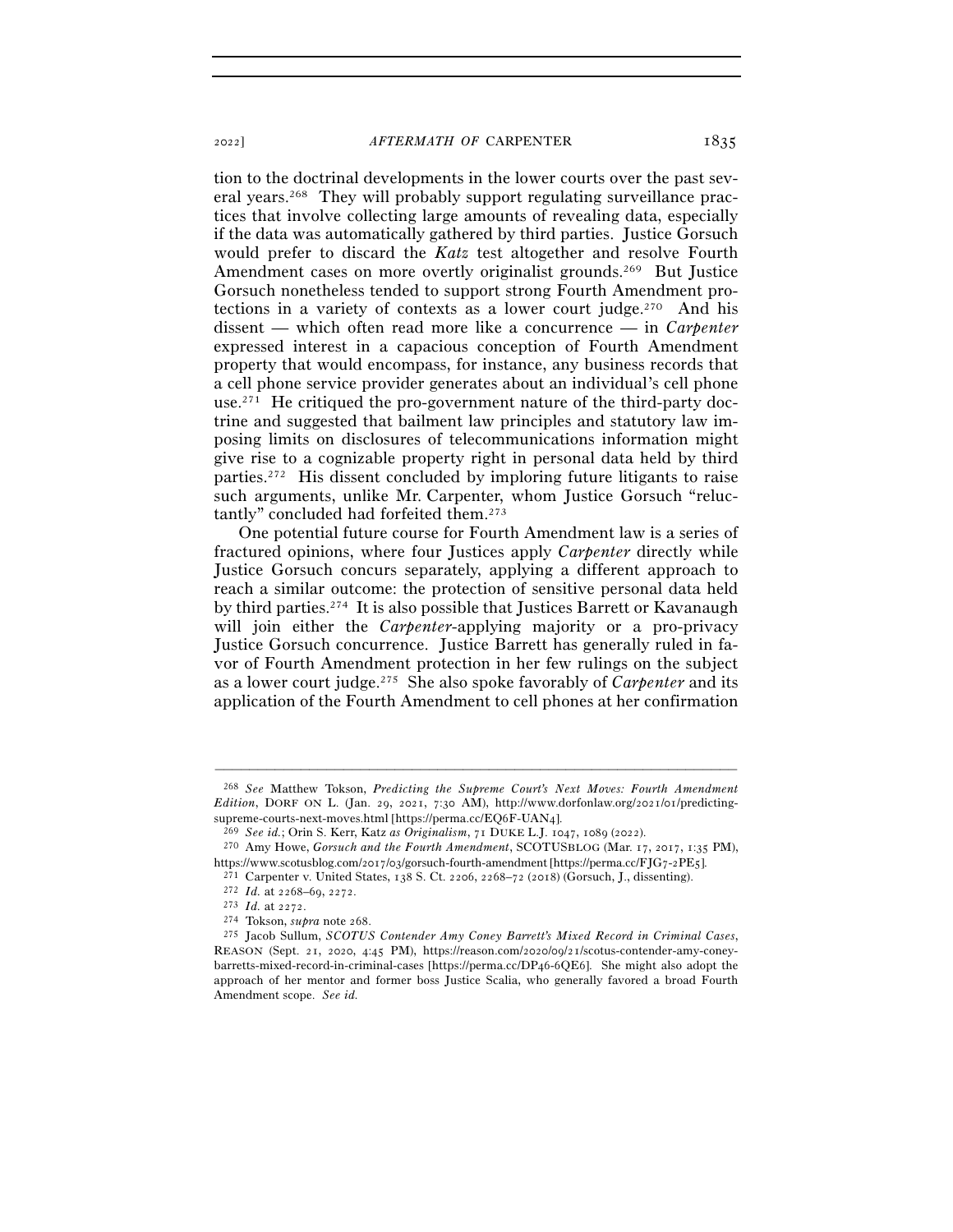hearing.276 Justice Kavanaugh might have a narrower conception of the Fourth Amendment's scope, but his recent majority vote in *Torres v. Madrid*<sup>277</sup> suggests that he may be open to broader interpretations of the Fourth Amendment when they are supported by precedent and compelling policy or equitable considerations.278

The future of the Court is always uncertain, and its composition is inherently subject to change. What is clear is that *Carpenter* will likely remain a valid precedent, and a substantial number of current Justices will apply *Carpenter* in resolving new cases. The principles discussed in *Carpenter*, and the test that has begun to emerge from the lower courts, will continue to shape Fourth Amendment law for the foreseeable future.

## *B. Judicial Noncompliance and Legal Change*

Lower courts citing *Carpenter* have generally refrained from criticizing it or overtly declining to apply it.279 Nor are there many cases substantively addressing the third-party doctrine that fail to cite *Carpenter*. 280 There were five such cases between June 2018 and March 2021, only one of which was arguably in tension with the *Carpenter* opinion.281 In

–––––––––––––––––––––––––––––––––––––––––––––––––––––––––––––

<sup>281</sup> *See* State v. Pauli, No. A19-1886, 2020 WL 7019328, at \*1–3 (Minn. Ct. App. Nov. 30, 2020) (adopting a strong form of the third-party doctrine and holding that child pornography images

<sup>276</sup> *Amy Coney Barrett Senate Confirmation Hearing Day* 2 *Transcript*, REV (Oct. 13, 2020), https://www.rev.com/blog/transcripts/amy-coney-barrett-senate-confirmation-hearing-day-2 transcript [https://perma.cc/N2J7-E8CU] ("[T]he Fourth Amendment . . . [is] written at a level of generality that's specific enough to protect rights, but general enough to be lasting so that when you're talking about the constable banging at your door in 1791 as a search or seizure, now we can apply it, as the court did in Carpenter versus the United States, to cell phones.").

<sup>&</sup>lt;sup>277</sup> 141 S. Ct. 989 (2021). <sup>278</sup> *Id.* at 1003 (holding that the shooting of a fleeing suspect that did not impede the movement of the suspect was nonetheless a seizure under the Fourth Amendment). Then–Judge Kavanaugh authored an influential dissent from a denial of rehearing en banc in a GPS tracking case where he suggested that the use of a GPS device might be a Fourth Amendment search on property and trespass grounds. United States v. Jones, 625 F.3d 766, 769–70 (D.C. Cir. 2010) (Kavanaugh, J., dissenting from the denial of rehearing en banc). This might indicate an openness to Justice Gorsuch's property-based approach, or a reluctance to adopt amount-based analyses of Fourth Amendment searches. *See id.* at 770 ("I also share Chief Judge Sentelle's concern about the panel opinion's novel aggregation approach to Fourth Amendment analysis."). Or it may just reflect his assessment that pre-*Carpenter* Supreme Court precedent did not justify the D.C. Circuit's innovative approach.

<sup>279</sup> *But see* United States v. Robinson, No. 18-CR-00103, 2020 BL 126361, at \*8 (E.D.N.C. Mar. 5, 2020) (suggesting implicitly that *Carpenter* was contrary to the original public meaning of the Fourth Amendment's text); United States v. Howard, 426 F. Supp. 3d 1247, 1253 (M.D. Ala. 2019) (criticizing *Carpenter* as vague and unclear). 280 Applying the same methods used for compiling the dataset, twenty-four total cases decided

since June 2018 were located that mention a third-party doctrine but do not cite *Carpenter*. Typically, these cases either mention the third-party doctrine only in passing or mention unrelated insurance law or standing law third-party doctrines. *See, e.g.*, Durasevic v. Grange Ins. Co. of Mich., 780 F. App'x 271, 274 (6th Cir. 2019) (mentioning the "innocent third-party doctrine" of insurance law); Berry v. FBI, No. 17-CV-143, 2018 WL 3468703, at \*5 (D.N.H. July 17, 2018) (mentioning the Fourth Amendment third-party doctrine in passing).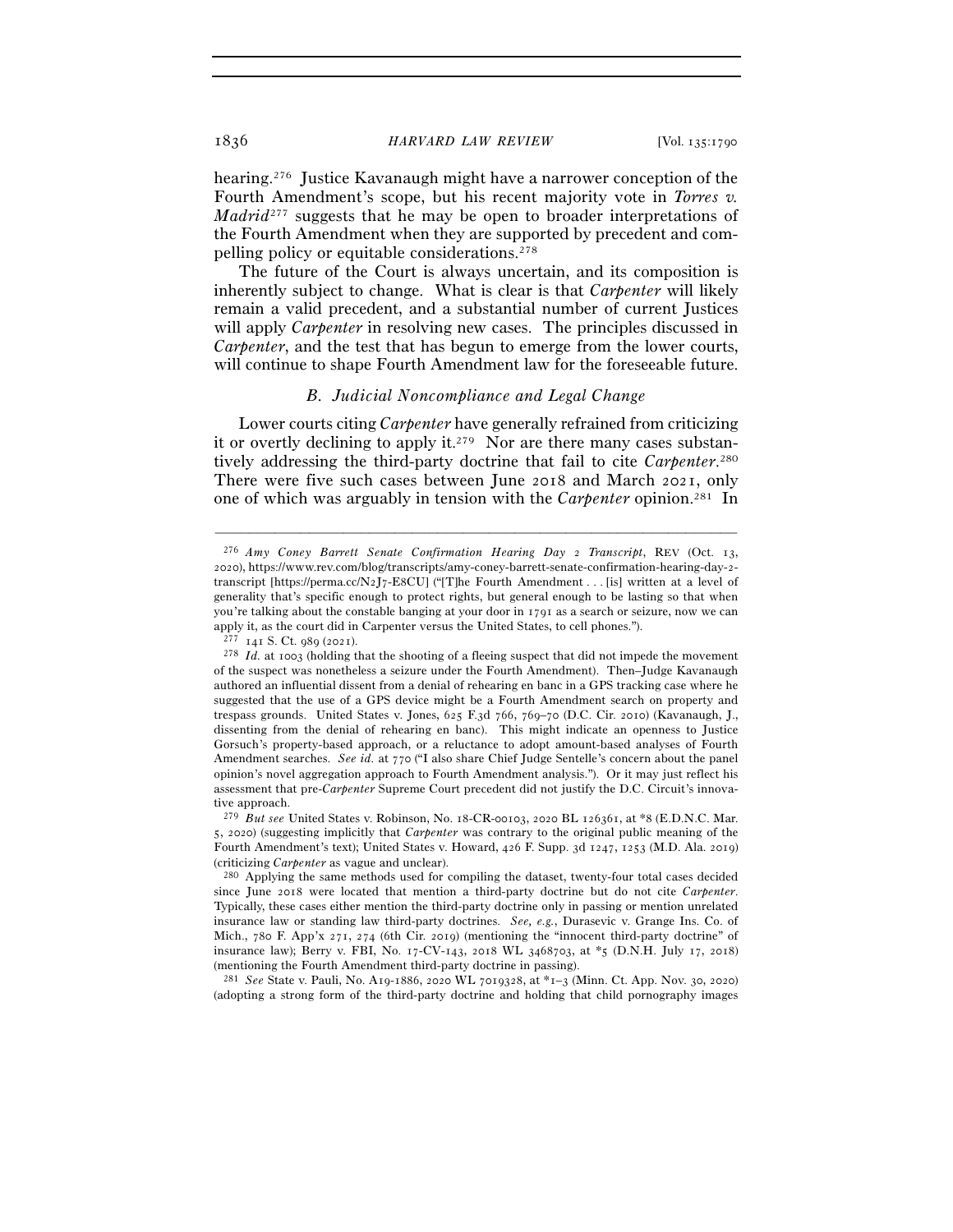short, overt lower court resistance to the groundbreaking *Carpenter* decision has been negligible.

There was, however, circumstantial evidence of some courts engaging in indirect noncompliance with *Carpenter*. 282 Indirect noncompliance refers to courts intentionally misinterpreting controlling precedent in order to reach a preferred outcome.<sup>283</sup> In the dataset of  $217$  determinative search decisions, 30 decisions (13.8%) applied a strong version of the third-party doctrine that was arguably in tension with the *Carpenter*  opinion, which imposed a meaningful limit on that doctrine.284 These opinions might represent a small pocket of resistance towards *Carpenter*, albeit a subtle, indirect resistance.<sup>285</sup>

But judicial inertia towards a prior status quo is a common phenomenon following a major legal change, and its occurrence here should not be too surprising.286 *Carpenter* changed Fourth Amendment law substantially, replacing a bright-line rule (where all data disclosed to a third party is unprotected) with an amorphous, flexible standard (where some data disclosed to a third party is protected, in light of these several factors).287 This is precisely the situation where judges are most likely to prefer the prior status quo.288 Judges confronting an unfamiliar new standard that raises decision costs and increases uncertainty are likely to favor the prior doctrine — at least until they grow more comfortable

–––––––––––––––––––––––––––––––––––––––––––––––––––––––––––––

App'x 113 (2d Cir. 2020).<br>
<sup>282</sup> *See* Tokson, *supra* note 22, at 907.<br>
<sup>283</sup> *Id.*<br>
<sup>284</sup> For a description of the coding methodology used here, see *supra* note 163. For a discussion of the limits that *Carpenter* imposed on the third-party doctrine, see, for example, Kerr, *supra* note <sup>14</sup> (manuscript at 6–7). 285 Tokson, *supra* note 22, at <sup>907</sup>. 286 *Id.* at 924–25. Note that while some instances of judicial inertia may partially be the result

of litigants ignoring a new law and courts remaining unaware of it, that is not at issue in this instance. *Cf.* Diego A. Zambrano, *Judicial Mistakes in Discovery*, 112 NW. U. L. REV. ONLINE 217, 222–23 (2018) (noting the role that litigant mistakes play in judicial noncompliance with new discovery procedures in Federal Rule of Civil Procedure 26). Each of the cases considered here that may exhibit indirect noncompliance with *Carpenter* cites that case and thus demonstrates judicial awareness of the relevant case.

<sup>287</sup> *See* Caminker, *supra* note 16, at 439–40 (discussing the numerous, substantial ambiguities of the *Carpenter* standard). 288 Tokson, *supra* note 22, at 924–25. This is especially true where, as here, judges can favor the

prior doctrine without overtly defying the new one. *Carpenter* leaves enough ambiguity about the continued role of the third-party doctrine that courts endorsing a strong third-party doctrine are not overtly resisting *Carpenter*. At worst they are contradicting its spirit, not its letter. *See* Carpenter v. United States, 138 S. Ct. 2206, 2220 (2018) (emphasizing the factually narrow nature of the decision and declining to overrule previous third-party doctrine cases).

stored on Dropbox in violation of Dropbox's terms of service were not protected by the Fourth Amendment). The other four cases were *United States v. Taylor*, 935 F.3d 1279, 1284 n.4 (11th Cir. 2019), *as corrected* (Sept. 4, 2019); *United States v. McCabe*, No. 20-CR-00106, 2021 WL 1086106, at \*1, \*3 (D. Minn. Mar. 22, 2021); *United States v. Bohannon*, 506 F. Supp. 3d 907, 916 n.5 (N.D. Cal. 2020); and *United States v. Wilbert*, 343 F. Supp. 3d 117, 121 (W.D.N.Y. 2018), *aff'd*, 818 F.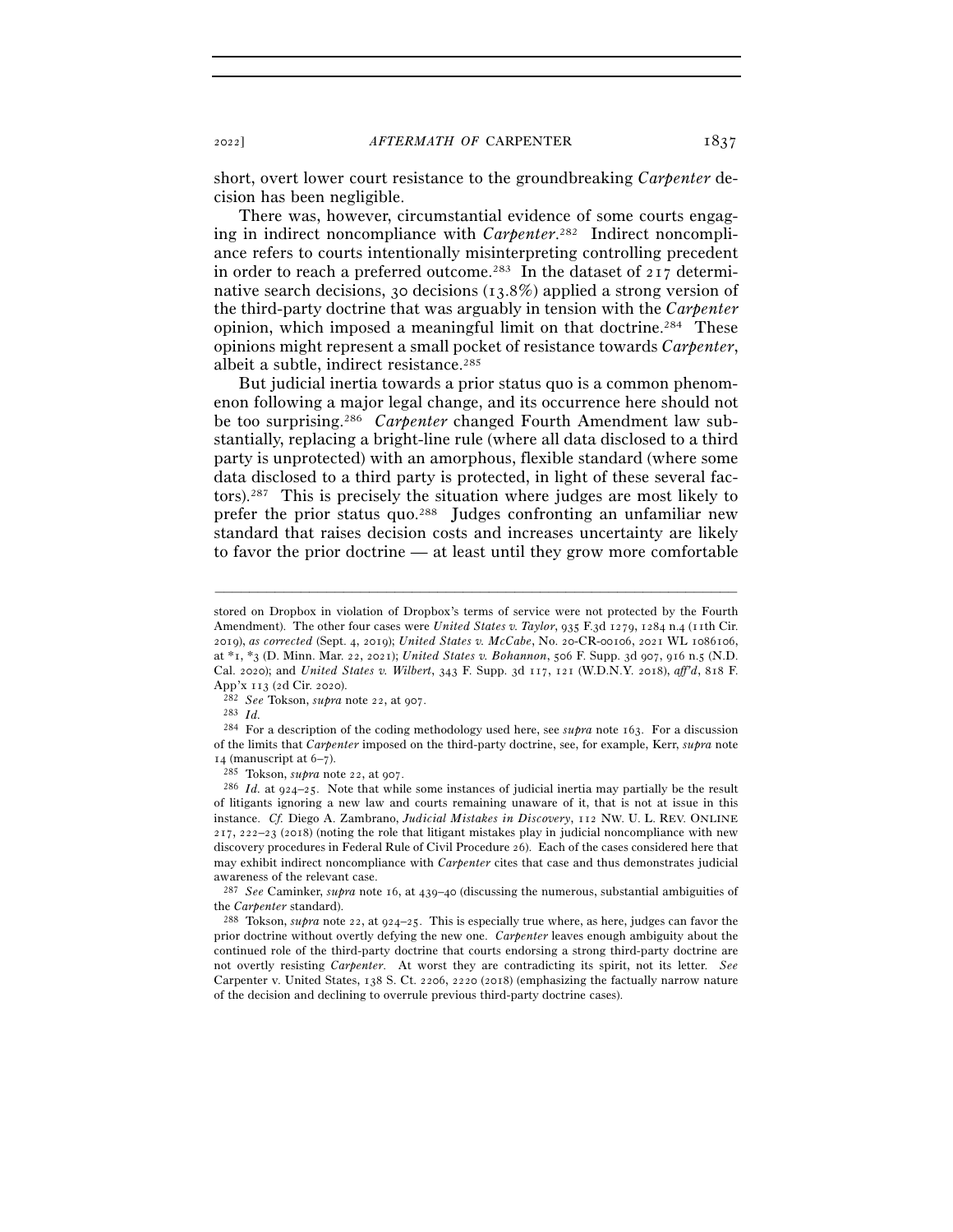with the new one.<sup>289</sup> This effect has been observed in areas including criminal sentencing,<sup>290</sup> patent remedies,<sup>291</sup> copyright fair use,<sup>292</sup> qualified immunity law,293 and many more.294

Moreover, as the theory would predict, indirect noncompliance with *Carpenter* appears to be decreasing over time.<sup>295</sup> The proportion of determinative cases that invoke a strong third-party doctrine has gone down in recent years, as judges become more familiar with *Carpenter*. 296 Figure 2 reports the proportion of determinative cases citing *Carpenter* that apply a strong version of the third-party doctrine, over time.297

<sup>&</sup>lt;sup>289</sup> Tokson, *supra* note 22, at 926–27.<br><sup>290</sup> In the first several years after the Supreme Court deemed the federal sentencing guidelines nonmandatory, most judges did not depart from the familiar guidelines, and the guidelines continued to exert a powerful influence on sentences. *See supra* note 17. This effect diminished over time, and judges eventually began to depart from the sentencing guidelines at higher rates. Paul J. Hofer, *Federal Sentencing After* Booker, 48 CRIME & JUST. 137, 139–40 (<sup>2019</sup>). 291 *See, e.g.*, Andrew Beckerman-Rodau, *The Aftermath of* eBay v. MercExchange*,* 126 *S. Ct.* 

<sup>1837</sup> *(*2006*): A Review of Subsequent Judicial Decisions*, 89 J. PAT. & TRADEMARK OFF. SOC'Y 631, 656 (2007) (finding that a majority of courts continued to apply an old, bright-line rule approach in most patent cases rather than the new standard adopted by the Supreme Court in a then-recent patent case).

<sup>292</sup> *See* Beebe, *supra* note 211, at 602 (reporting that 7.4% of all federal fair use opinions continued to apply a presumption that a Supreme Court case had explicitly struck down).

<sup>293</sup> *See, e.g.*, Nancy Leong, *The* Saucier *Qualified Immunity Experiment: An Empirical Analysis*, 36 PEPP. L. REV. 667, 711 (2009) (finding that 5.1% of federal district court qualified immunity cases decided in 2006 and 2007 overtly violated a Supreme Court case addressing qualified immunity law); Tokson, *supra* note 22, at 957–59 (reporting that courts favored the prior status quo following another major change in the standard governing qualified immunity cases in <sup>2009</sup>). 294 *See, e.g.*, Edward K. Cheng & Albert H. Yoon, *Does* Frye *or* Daubert *Matter? A Study of* 

*Scientific Admissibility Standards*, 91 VA. L. REV. 471, 478 (2005) (reporting that many courts continue to apply a simpler, prior–status quo doctrine in indirect noncompliance with a major Supreme Court case); Zambrano, *supra* note 286, at 222 (reporting that roughly 7% of decisions overtly failed to comply with a change in the Federal Rules of Civil Procedure).

<sup>295</sup> *See* Tokson, *supra* note 22, at 950 (discussing how status quo–preference effects decrease over time).

<sup>296</sup> The absolute number of these cases has diminished even more clearly, but because the total number of *Carpenter* cases has decreased as well, possibly because of the COVID-19 pandemic, proportionality is a more accurate representation of the incidence of these cases. *See supra* Figure 1, p. 1815 (displaying the number of cases finding outcomes of search, no search, and good faith exception over time).

<sup>&</sup>lt;sup>297</sup> A three-quarter rolling average is used to smooth out the lines and increase visual comprehensibility.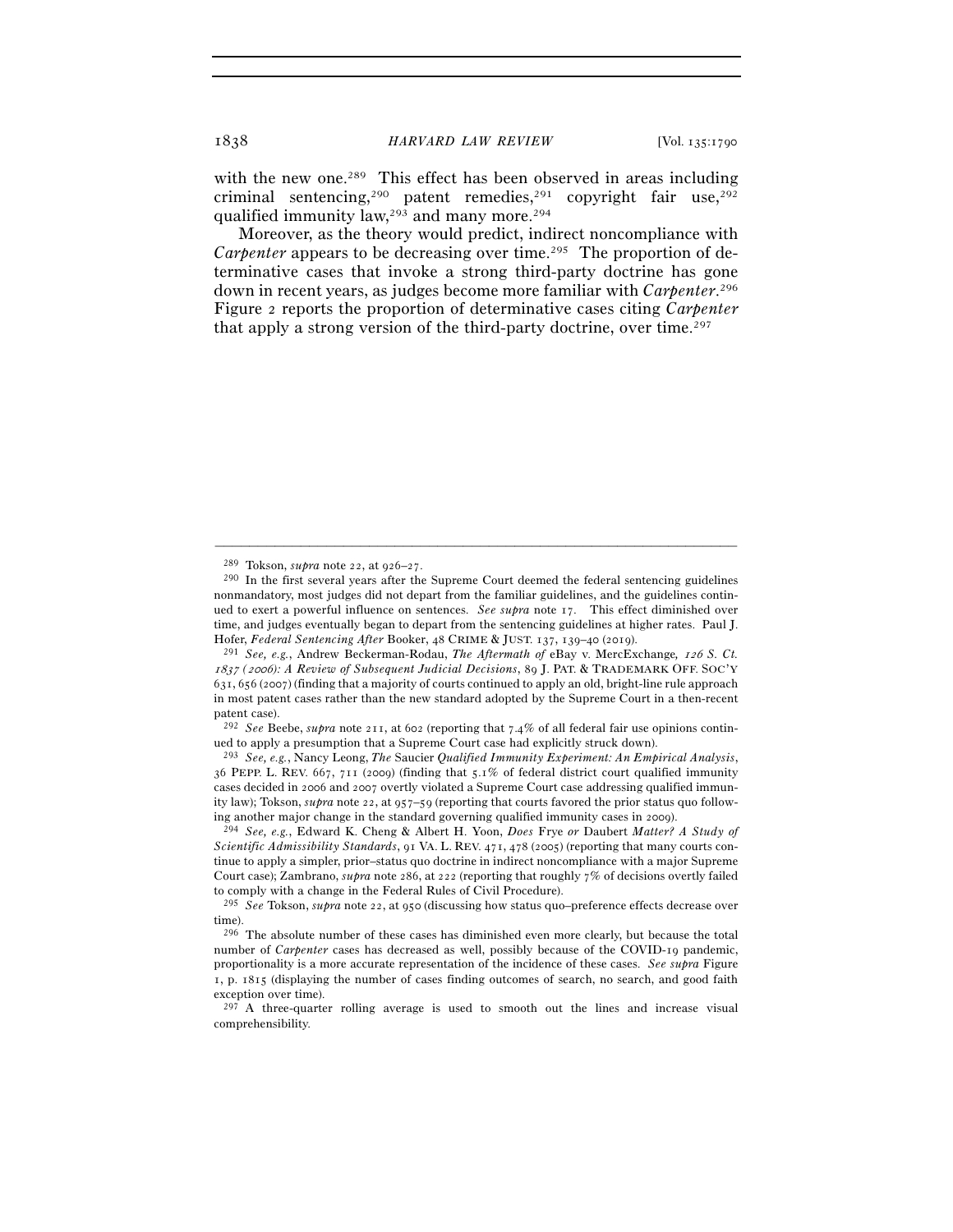

Figure 2: Proportion of Determinative Cases Applying Strong, Pre-*Carpenter* Version of the Third-Party Doctrine, Three-Quarter Rolling Average

This proportion hovered around  $15\%$  to  $16\%$  initially but has lately dropped to around  $10\%$  to  $11\%$ . It remains to be seen whether these cases continue to diminish as courts gain familiarity with the *Carpenter* standard. In any event, the vast majority of cases show no explicit or even implicit resistance towards *Carpenter*'s reformation of the third-party doctrine. Nonetheless, some indirect noncompliance with *Carpenter* appears to be present in lower court cases.

#### *C. Rethinking the Good Faith Exception*

The good faith exception provides that evidence obtained in good faith reliance on a statute, warrant, or other authority will not be excluded, even if the authority was incorrect and the search for evidence was unconstitutional.<sup>298</sup> For example, evidence obtained by the police in reliance on an unconstitutional statute permitting the inspection of automobile wrecking yards was not excluded under the Fourth Amendment due to the good faith exception.<sup>299</sup> The idea is that police

<sup>298</sup> *See, e.g.*, Davis v. United States, 564 U.S. 229, 238–39 (<sup>2011</sup>). 299 Illinois v. Krull, 480 U.S. 340, 343, 360 (1987).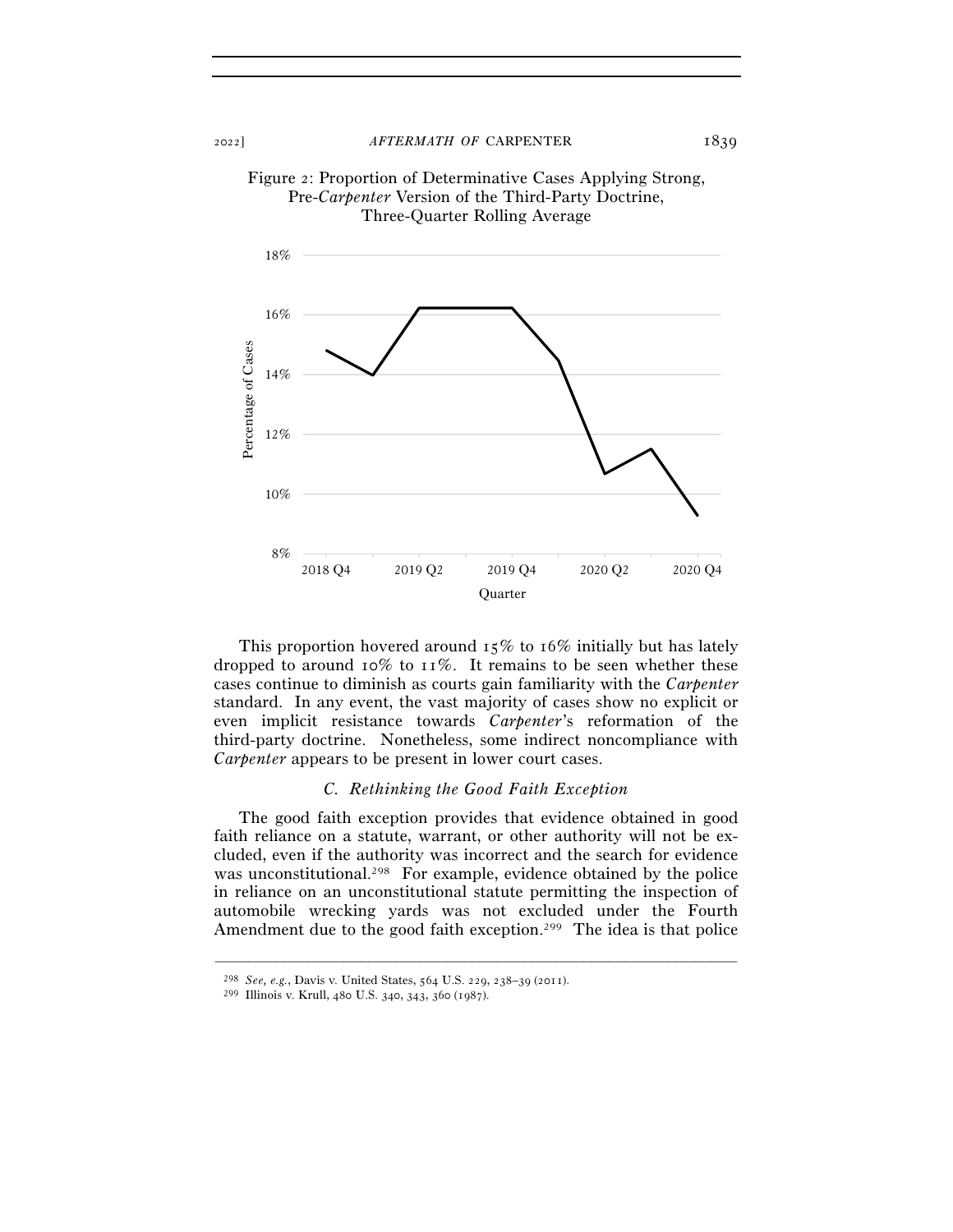officers relying on existing legal authority are acting in good faith and therefore cannot be effectively deterred by the exclusion of evidence.300 This doctrine has had a remarkably powerful impact on case outcomes in post-*Carpenter* law.

Of the 399 decisions in the dataset that applied *Carpenter* substantively, 144 were resolved based on the good faith exception without addressing the search issue, a rate of  $36.1\%$ <sup>301</sup> The vast majority of these good faith cases involved government officials obtaining historical cell phone location data without warrants, the practice declared unconstitutional in *Carpenter*. 302 Thus a surprisingly large percentage of post-*Carpenter* cases involve unconstitutional government searches for which the persons affected have no meaningful remedy.<sup>303</sup>

To be sure, the proportion of cases resolved via the good faith exception will decrease over time, as fewer cases are tried involving pre-*Carpenter* searches of cell phone data. Figure 3 reports the proportion of good faith cases decided over time and shows this expected decrease. But roughly 30% of cases applying *Carpenter* were still being resolved on good faith grounds in 2020 and 2021, years after *Carpenter* was decided.304 Ultimately, it is likely that hundreds of criminal defendants will be convicted on the basis of searches that *Carpenter* deemed unconstitutional.

<sup>300</sup> *Id.* at 346, 349; Arizona v. Evans, 514 U.S. 1, 14 (1995). The Court has stated that the sole purpose of the Fourth Amendment's exclusionary rule is to deter Fourth Amendment violations. *Davis*, 564 U.S. at 236–37; Herring v. United States, 555 U.S. 135, 141 & n.2 (2009). Many observers have criticized this narrow, incentive-based concept of exclusion, noting that values of retributivism, judicial integrity, and due process, among others, may also compel the exclusion of illegally obtained evidence. *See, e.g.*, Richard M. Re, *The Due Process Exclusionary Rule*, 127 HARV. L. REV. 1885, 1890–92 (2014) (arguing that the Due Process Clauses compel exclusion of unlawfully seized evidence); David Gray, *A Spectacular Non Sequitur: The Supreme Court's Contemporary Fourth Amendment Exclusionary Rule Jurisprudence*, 50 AM. CRIM. L. REV. 1, 3 (2013) (discussing retributivism as an important foundation for the exclusionary rule); Robert M. Bloom & David H. Fentin, *"A More Majestic Conception": The Importance of Judicial Integrity in Preserving the Exclusionary Rule*, 13 U. PA. J. CONST. L. 47, 71–80 (2010) (arguing that judicial integrity provides the strongest foundation for the exclusionary rule).

<sup>301</sup> *See supra* pp. 1811–12. An additional 11 cases applied the good faith exception after resolving the search issue, for a total of  $155$  good faith exception cases, or  $38.8\%$  of the total.<br><sup>302</sup> Carpenter v. United States,  $138$  S. Ct.  $2206$ ,  $2223$  ( $2018$ ).<br><sup>303</sup> Suspects tracked via their cell phone signals migh

tutional violation, but the damages for such lawsuits would be uncertain and would likely be barred by qualified immunity, which is likely even more difficult for litigants to overcome than the good faith exception. *See, e.g.*, Joanna C. Schwartz, *After Qualified Immunity*, 120 COLUM. L. REV. 309, 338–51 (2020) (describing the various doctrinal and practical hurdles plaintiffs must overcome to defeat a defendant's qualified immunity claim).

<sup>304</sup> *See infra* Figure 3, p. 1841.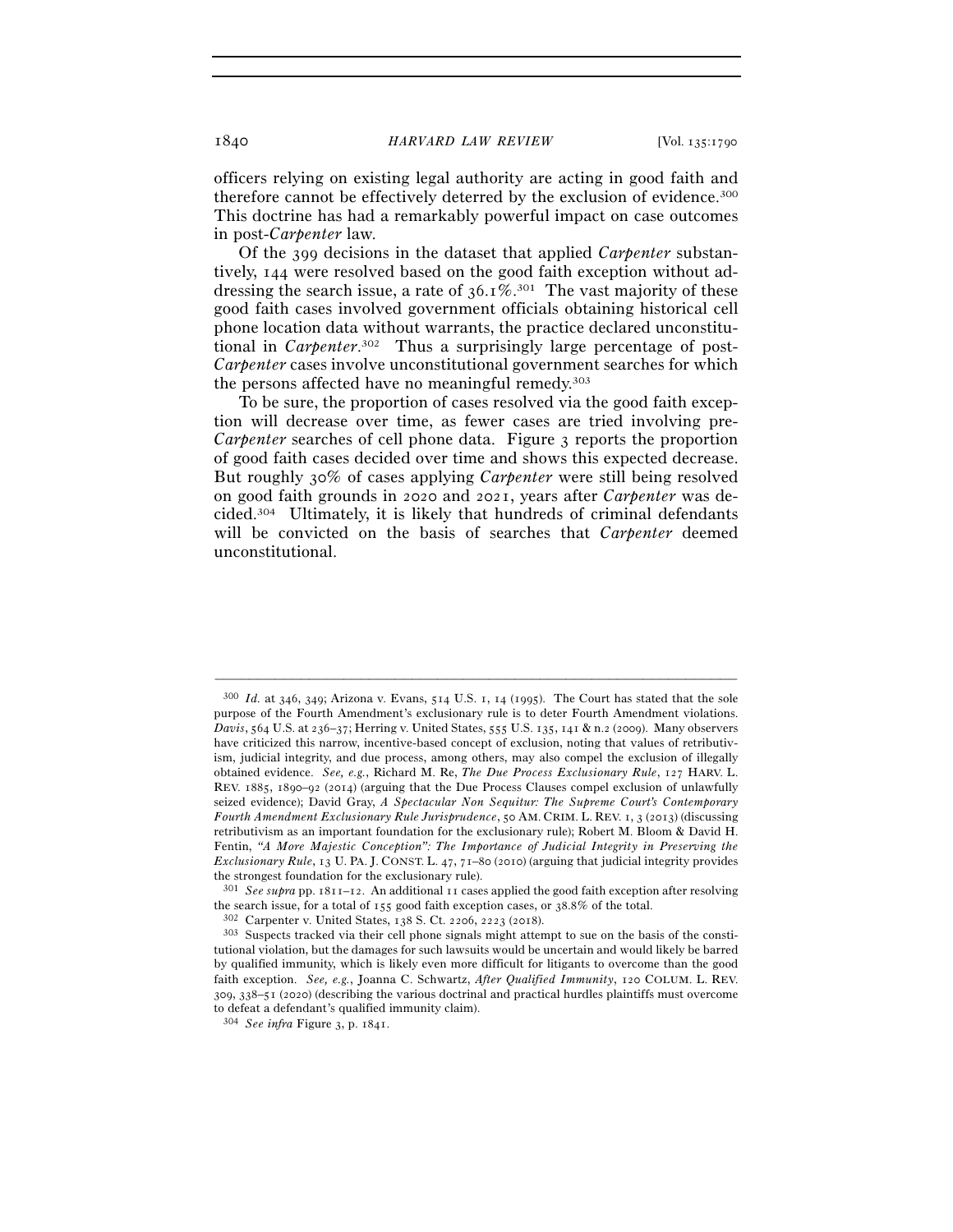

Figure 3: Proportion of Cases Applying *Carpenter* Resolved Based on the Good Faith Exception, By Quarter

The remarkably high proportion of cases resolved via the good faith exception following a major Supreme Court decision should spur a reexamination of the exception. Current law may incentivize the police to aggressively apply new surveillance practices in order to secure convictions, even when those practices are likely unconstitutional.

Consider the incentives the good faith exception gives law enforcement with respect to new surveillance technologies. The police can often rely on old statutes as a basis to obtain court orders for new forms of information.305 This is exactly what happened prior to *Carpenter*, when

<sup>305</sup> *See, e.g.*, Electronic Communications Privacy Act of 1986, Pub. L. No. 99-508, 100 Stat. 1848 (codified as amended in scattered sections of 18 U.S.C.); 18 U.S.C. § 2703(a), (b)(B)(i) (authorizing the government to access emails stored for more than 180 days with an administrative or grand jury subpoena); *id.* §  $3122(a)(1)$  (allowing the government to apply for a pen register or a trap and trace device by submitting an application to a court of competent jurisdiction); *id.* § 3486(a) (sanctioning the use of administrative subpoenas in investigations involving federal health care offenses); 19 U.S.C. § 1509(a) (authorizing the U.S. Customs Service to issue a summons during "any investigation or inquiry"); 26 U.S.C. § 7602(a) (permitting the IRS to issue a summons to "any person" to produce for examination by the IRS "any books, papers, records, or other data" listed on the summons); ARIZ. REV. STAT. ANN. § 13-3016(B), (D) (2021) (allowing law enforcement to delay notice to a party of a subpoena issued to a "communication service provider" for up to ninety days); OHIO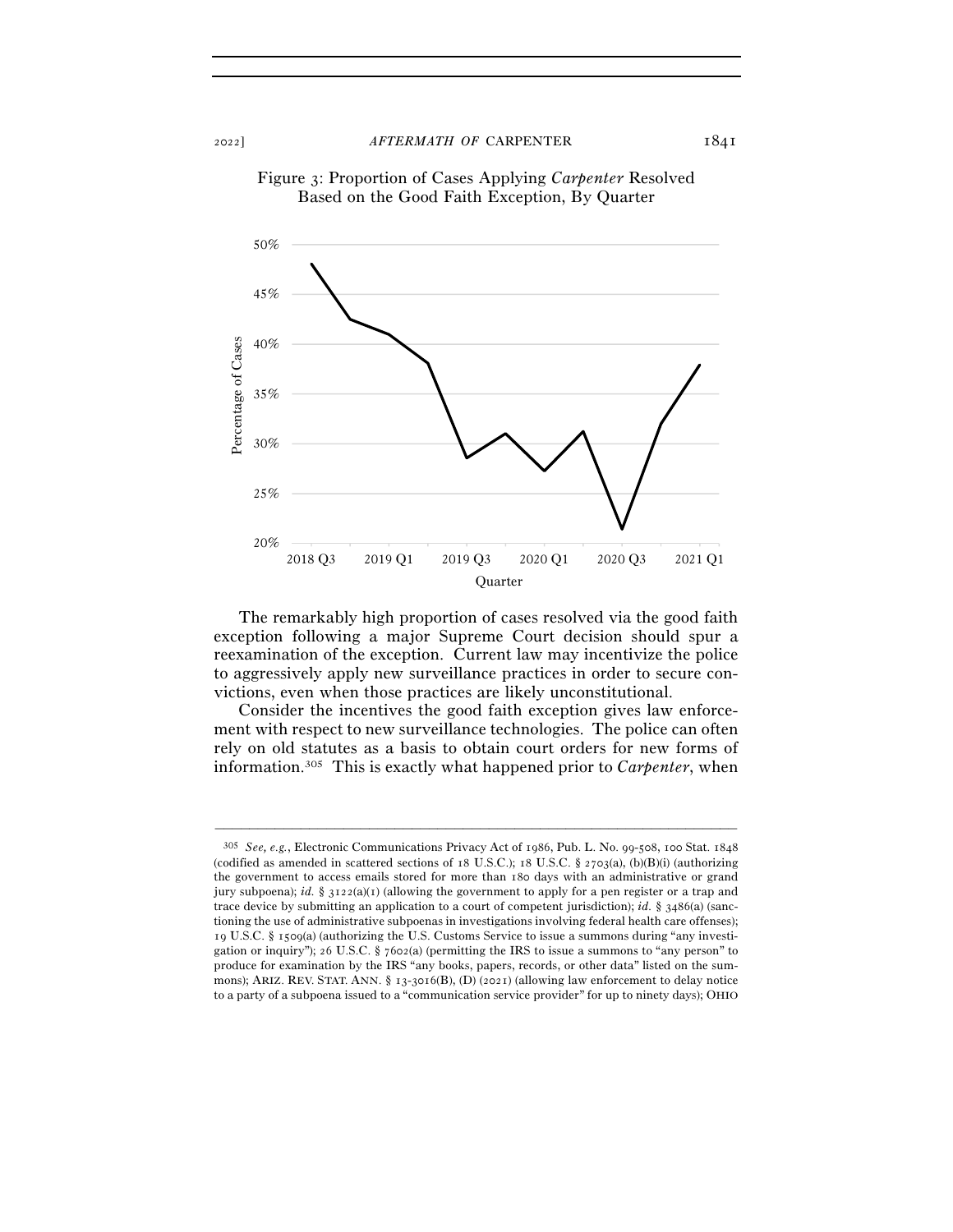the Stored Communications Act of 1986306 (SCA) allowed police to obtain court orders for cell phone location data with less than probable cause, because such data was a "record or other information pertaining to a . . . customer" under the Act.307 Officers relied on this general purpose provision to obtain cell phone data in numerous cases, and the data was not excluded from trial even after its collection was deemed unconstitutional in *Carpenter*. 308

Police reliance on the SCA is reflected in the dataset analyzed above. Although many of the good faith cases in the dataset were decided on the basis of controlling circuit court precedent, the majority of the cases were decided in jurisdictions without appeals court opinions, solely on the basis of police reliance on the SCA.309 The SCA, and the broader Electronic Communications Privacy Act310 that encompasses it, are rife with provisions that offer sub–Fourth Amendment protections to wide varieties of data.311 When officers use these statutes to obtain new forms of digital information, the data will virtually always be admissible at trial under the good faith exception, even if courts later declare it off limits without a warrant.<sup>312</sup>

This creates incentives that the Supreme Court has failed to recognize. When the police encounter a new surveillance technology or practice that is arguably permitted by an old statute, they have an incentive to aggressively use that surveillance to secure as many convictions as possible before courts prohibit it. Law enforcement agencies can maximize convictions and case clearance rates by (a) pushing the envelope with intrusive surveillance technologies and practices and (b) accelerating the use of such surveillance as quickly as possible, before courts

REV. CODE ANN. § 2317.02(B)(2)(a) (West 2020) (directing a "health care provider" to supply patient drug-test results to law enforcement when the requesting officer indicates that the individual is the subject of an "official criminal investigation . . . or proceeding").<br><sup>306</sup> 18 U.S.C. §§ 2701–2712.<br><sup>307</sup> *In re* Application of U.S. for an Ord. Directing a Provider of Elec. Commc'n Serv. to Disclose

Recs. to the Gov't, 620 F.3d 304, 308 (3d Cir. 2010) (quoting 18 U.S.C. § 2703(c)(1)); *see also In re* Applications of U.S. for Ords. Pursuant to Title 18, U.S. Code Section 2703(d), 509 F. Supp. 2d 76, 80 (D. Mass. 2007) ("[H]istorical cell site information clearly satisfies each of the three definitional requirements of section <sup>2703</sup>(c)."). 308 *See, e.g.*, United States v. Herron, 762 F. App'x 25, 31 (2d Cir. 2019) (upholding a search of

historical cell site location data on good faith grounds because 18 U.S.C. § 2703 had not been declared unconstitutional at the time of the search); United States v. Korte, 918 F.3d 750, 759 (9th Cir. <sup>2019</sup>) (finding good faith reliance on the "then-lawful statute" of § <sup>2703</sup>). 309 *See* <sup>18</sup> U.S.C. § <sup>2703</sup>. 310 Electronic Communication Privacy Act of 1986, Pub. L. No. 99-508, 100 Stat. 1848 (codified

as amended in scattered sections of <sup>18</sup> U.S.C.). 311 *See generally* Tokson, *supra* note 49, at 592–95 (providing an overview of the Electronic

Communications Privacy Act's application to digital communications data). Even email content stored for more than 180 days can be obtained with less than probable cause under the email provisions of the 1986 Act. *See* <sup>18</sup> U.S.C. § 2703(a), (b)(B)(i). 312 *See* cases cited *supra* note 308.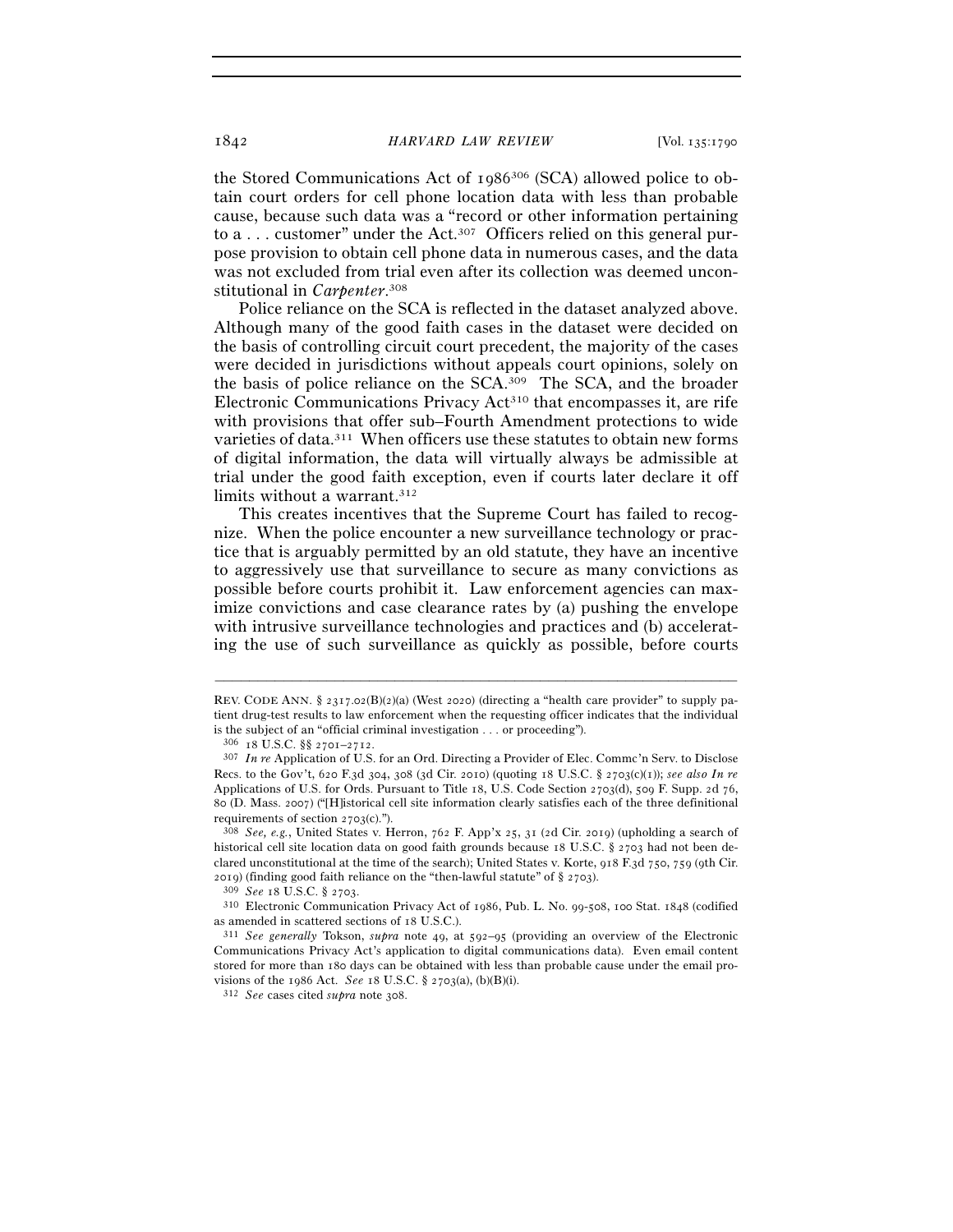impose warrant requirements.<sup>313</sup> By failing to exclude evidence in cases involving reliance on broad statutes, courts have incentivized constitutional violations and undermined the privacy that the Fourth Amendment is meant to protect.

The Supreme Court could more effectively deter Fourth Amendment violations by rethinking, and narrowing, the good faith exception. For example, *Illinois v. Krull*<sup>314</sup> held that an officer who relied on a statute specifically authorizing the inspection of automobile wrecking yards was entitled to the good faith exception when he inspected a wrecking yard.315 But *Krull* has been quietly extended by lower courts to officers who rely on statutes that do not specifically address the surveillance practice at issue.316 The Supreme Court could make clear that the good faith exception for statutes is limited to laws that address the particular practice used. Alternatively, or in addition, the Court could limit the reach of *Davis v. United States*, 317 which extended the good faith exception to police reliance on controlling appeals court precedent.<sup>318</sup> The Court might consider limiting the *Davis* rule to Supreme Court precedent only, or to issues on which there is no split among the circuits. The current *Davis* rule risks incentivizing police officers in jurisdictions with favorable circuit precedent to quickly and aggressively apply new surveillance practices before the Supreme Court has a chance to weigh in.319

The extraordinary prevalence of the good faith exception in the years following a major, pro-privacy Fourth Amendment case suggests that the Supreme Court has failed to strike the proper balance of deterrence

<sup>313</sup> Police departments and officers generally have strong incentives to maximize clearance rates and arrests, while prosecutors are highly motivated to obtain convictions. *See, e.g.*, Richard H. McAdams, *The Political Economy of Entrapment*, 96 J. CRIM. L. & CRIMINOLOGY 107, 132 (2005); Daniel S. Medwed, *The Zeal Deal: Prosecutorial Resistance to Post-conviction Claims of Innocence*, 84 B.U. L. REV. 125, 134–36 (2004).<br>
<sup>314</sup> 480 U.S. 340 (1987).<br>
<sup>315</sup> *Id.* at 343, 360.<br>
<sup>315</sup> *Id.* at 343, 360.<br>
<sup>316</sup> *See* cases cited *supra* note 308.<br>
<sup>317</sup> 564 U.S. 229 (2011).<br>
<sup>318</sup> *Id.* at 249–50.<br>
<sup>318</sup> It

Northern District of Georgia following the Eleventh Circuit's decision in *United States v. Davis*, 785 F.3d 498 (11th Cir. 2015) (en banc). *See supra* section II.B.3, pp. 1815–20, and Table 2, pp. 1817–18. To be sure, curtailing the *Davis* rule might slightly disincentivize the vigorous use of legitimate surveillance practices in certain situations. Officers may be less incentivized to use a new surveillance practice if the evidence collected might be excluded should the Supreme Court ultimately find the practice unconstitutional. But police are not made substantially worse off in most such situations — if the practice is ultimately found constitutional, the evidence will be admitted, and if it is ultimately found unconstitutional, the police can often still make their case with other evidence collected via constitutional means. *See, e.g.*, People v. Taylor, 98 N.Y.S.3d 456, 457 (App. Div. 2019) (holding that other evidence of defendant's guilt was overwhelming, even in the absence of the cell phone location evidence).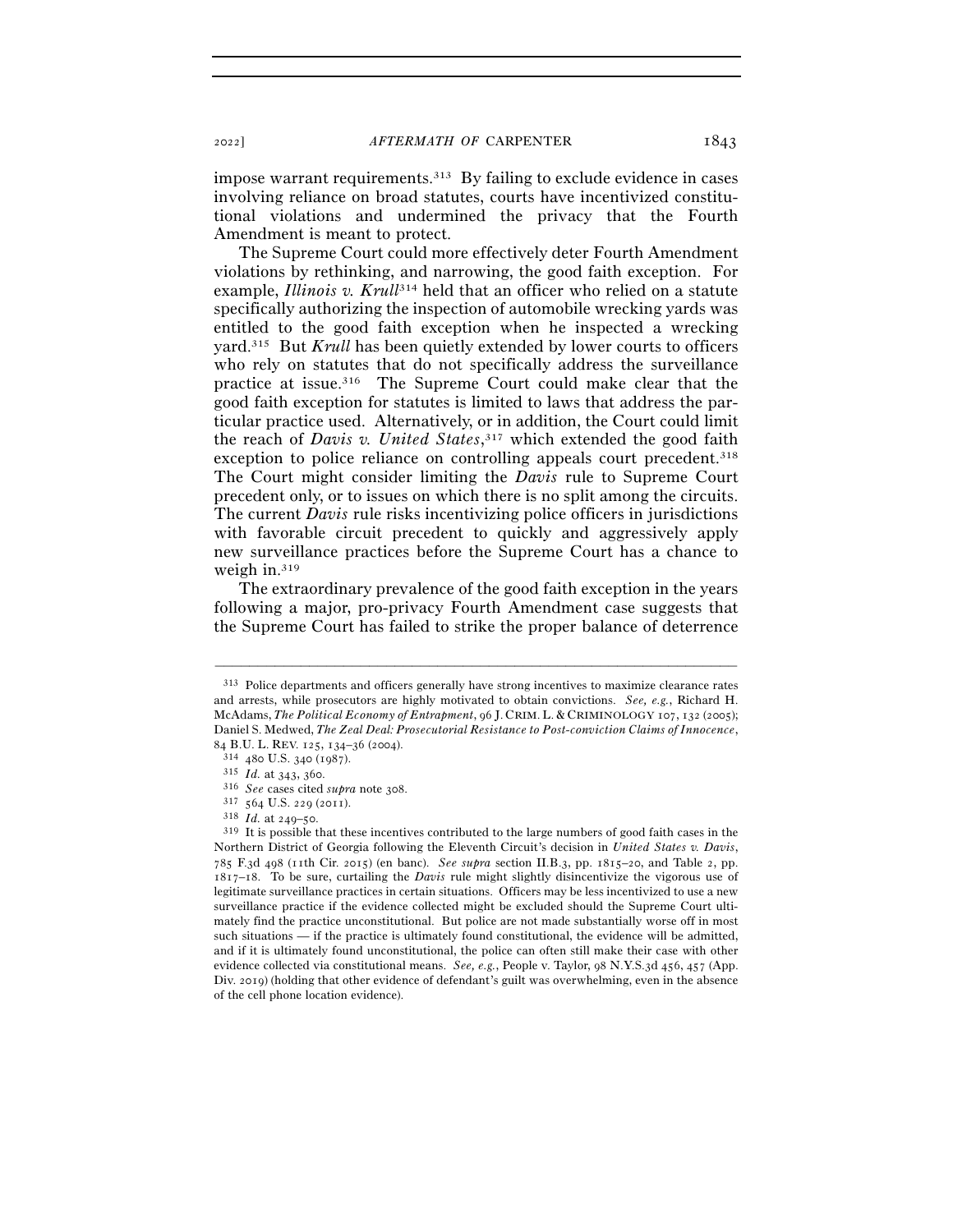in its good faith jurisprudence.<sup>320</sup> By examining the incentives that the good faith exception creates for police officers to aggressively employ new surveillance technologies, the Court could eventually develop a more effective standard for deterring constitutional violations.

## *D. U.S. Constitutional Law in the State Courts*

This section examines two important phenomena illustrated by the set of state court cases applying *Carpenter*. The first involves state courts applying federal constitutional rights and implicates the familiar question whether state courts can effectively do so. The second involves state courts expressly incorporating *Carpenter* into their state constitutional law, even as that law continues to evolve independently of Fourth Amendment law going forward.

<sup>1</sup>*. State Courts Applying Federal Constitutional Rights. —* This Article's analysis has comprehensively surveyed both federal and state court cases applying *Carpenter*. As such, it offers a window into the phenomenon of state courts applying the United States Constitution. Debates over the capacity of state judges to effectively apply federal constitutional rights have persisted for decades.<sup>321</sup> Some commentators have raised valid concerns that state judges, who typically lack salary and tenure protections like those guaranteed to federal judges by Article III, may be more subject to political pressure and therefore less likely to strike down state action as unconstitutional.322 State judges may also be less experienced than their federal counterparts at applying federal constitutional rights, as such issues necessarily make up smaller portions of their dockets.323 Yet recent studies have suggested that state courts often protect individual constitutional rights as vigorously as federal courts — or even more so in some areas.324

<sup>320</sup> *See supra* pp. 1839–40; Re, *supra* note 300, at 1894–98 (discussing the difficulty of striking the proper balance on deterrence in exclusionary rule cases); Kit Kinports, *Culpability, Deterrence, and the Exclusionary Rule*, 21 WM. & MARY BILL RTS. J. 821, 835–43 (2013) (discussing inconsistencies in the logic of deterrence in the Supreme Court's good faith exception cases).

<sup>321</sup> *E.g.*, Solimine, *supra* note 35, at 1458–59; Neuborne, *supra* note 161, at 1120–21; Erwin Chemerinsky, *Parity Reconsidered: Defining a Role for the Federal Judiciary*, 36 UCLA L. REV. <sup>233</sup>, 233–34 (<sup>1988</sup>). 322 *E.g.*, Martin H. Redish, *Judicial Parity, Litigant Choice, and Democratic Theory: A Comment* 

*on Federal Jurisdiction and Constitutional Rights*, 36 UCLA L. REV. 329, 333 (1988); Neuborne,

*supra* note 161, at 1120–<sup>21</sup>. 323 Redish, *supra* note 322, at <sup>333</sup>. 324 Goodwin Liu, *State Constitutions and the Protection of Individual Rights: A Reappraisal*, <sup>92</sup> N.Y.U. L. REV. 1307, 1330 & n.123 (2017); Solimine, *supra* note 35, at 1465–68. *But cf.* Michael S. Kang & Joanna M. Shepherd, *Judging Judicial Elections*, 114 MICH. L. REV. 929, 942, 945 (2016) (book review) (finding a significant relationship between electoral attack advertising and judicial hostility to appeals by criminal defendants). To be sure, win rates alone speak only indirectly to the competence of state judges in applying federal constitutional law, and there may be other differences between federal and state cases that also contribute to win rates. *See* Chemerinsky, *supra* note 321,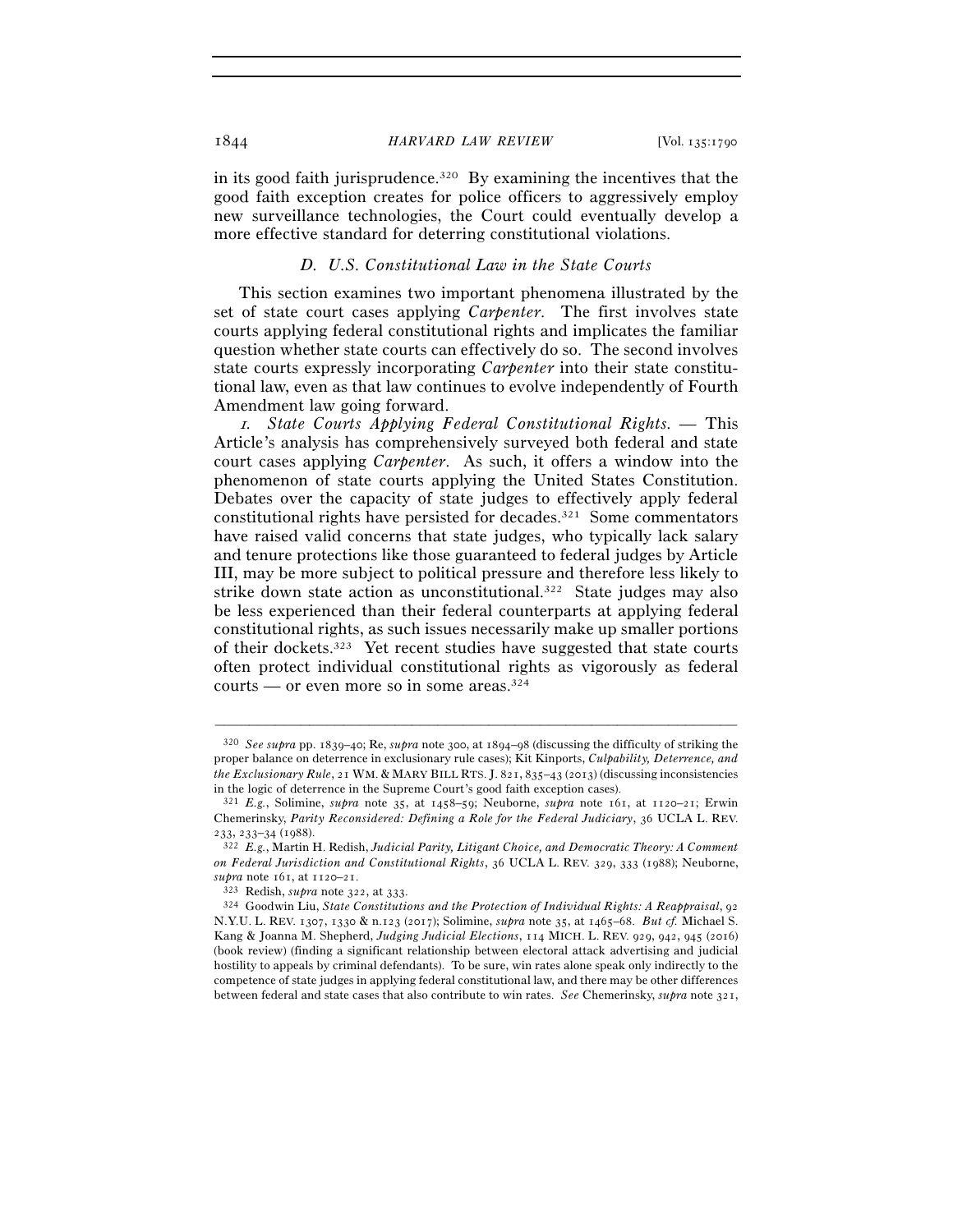In post-*Carpenter* law, state courts reaching determinative decisions found Fourth Amendment searches at far higher rates (60.6%) than federal courts  $(21.2\%)$ <sup>325</sup> While exact comparisons between state and federal cases are difficult.<sup>326</sup> state judges appear to be substantially more amenable to claims of Fourth Amendment violations by government officials. As discussed above, this counterintuitive result cannot be explained by political disparities between state and federal judges.327 It is more likely that the disparity results from state courts having less experience with the strong third-party doctrine that prevailed prior to *Carpenter*. State courts may apply new constitutional doctrines more vigorously than federal courts because they are less attached to prior doctrines and more likely to approach novel legal questions with fresh eyes.328 This comports with a previous study demonstrating that state courts were more likely than federal courts to favorably resolve gay rights claims in the early decades of LGBTQ+ rights litigation.329 This "fresh eyes" effect may be another benefit of a dual-track, federalized regime of constitutional adjudication.330 State judges approach federal constitutional cases from a unique institutional perspective, and the "creative ferment of experimentation which federalism encourages" can be as beneficial in the realm of constitutional interpretation as in any other legal area.331

It is also notable that politically accountable state judges rule in favor of Fourth Amendment rights at such high rates. They may perceive that a robust Fourth Amendment search doctrine, which can limit government surveillance and monitoring, is politically popular in ways that

<sup>–––––––––––––––––––––––––––––––––––––––––––––––––––––––––––––</sup> at 275–77. But these results can at least suggest that state courts are not substantially more reluctant than federal courts to uphold federal constitutional rights.

<sup>325</sup> *See supra* section II.B.1, pp. 1811–<sup>14</sup>. 326 *See* Chemerinsky, *supra* note 321, at 275–80 (discussing the difficulties of precisely comparing state and federal adjudication of federal constitutional rights).

<sup>327</sup> State judges were more Republican-affiliated than federal judges yet still ruled in favor of criminal defendants at higher rates, and in any event there was no statistically significant correlation between the partisan alignment of judges and the case outcomes at the .05 level. *See supra*

section II.B.1, pp. 1811–14.<br>
<sup>328</sup> See supra section IV.B, pp. 1836–39.<br>
<sup>329</sup> See DANIEL R. PINELLO, GAY RIGHTS AND AMERICAN LAW 105–17 (2003).<br>
<sup>329</sup> See DANIEL R. PINELLO, GAY RIGHTS AND AMERICAN LAW 105–17 (2003).<br>
<sup></sup> and other sources of law compelling respect for state adjudications of federal constitutional questions. *See, e.g.*, Antiterrorism and Effective Death Penalty Act of 1996, Pub. L. No. 104-132, 110 Stat. 1214 (codified as amended in scattered sections of the U.S.C.) (limiting the ability of petitioners to challenge state court decisions via habeas corpus); Allen v. McCurry, 449 U.S. 90, 104–05 (1980) (holding that collateral estoppel prohibits challenging state court Fourth Amendment decisions under section 1983); Paul M. Bator, *The State Courts and Federal Constitutional Litigation*, 22 WM. & MARY L. REV. 605, 626–35 (1981) (discussing the benefits of federalism in the adjudication of federal constitutional law and the doctrinal choices made by the Supreme Court that support this dual-track system).

<sup>331</sup> Bator, *supra* note 330, at 634.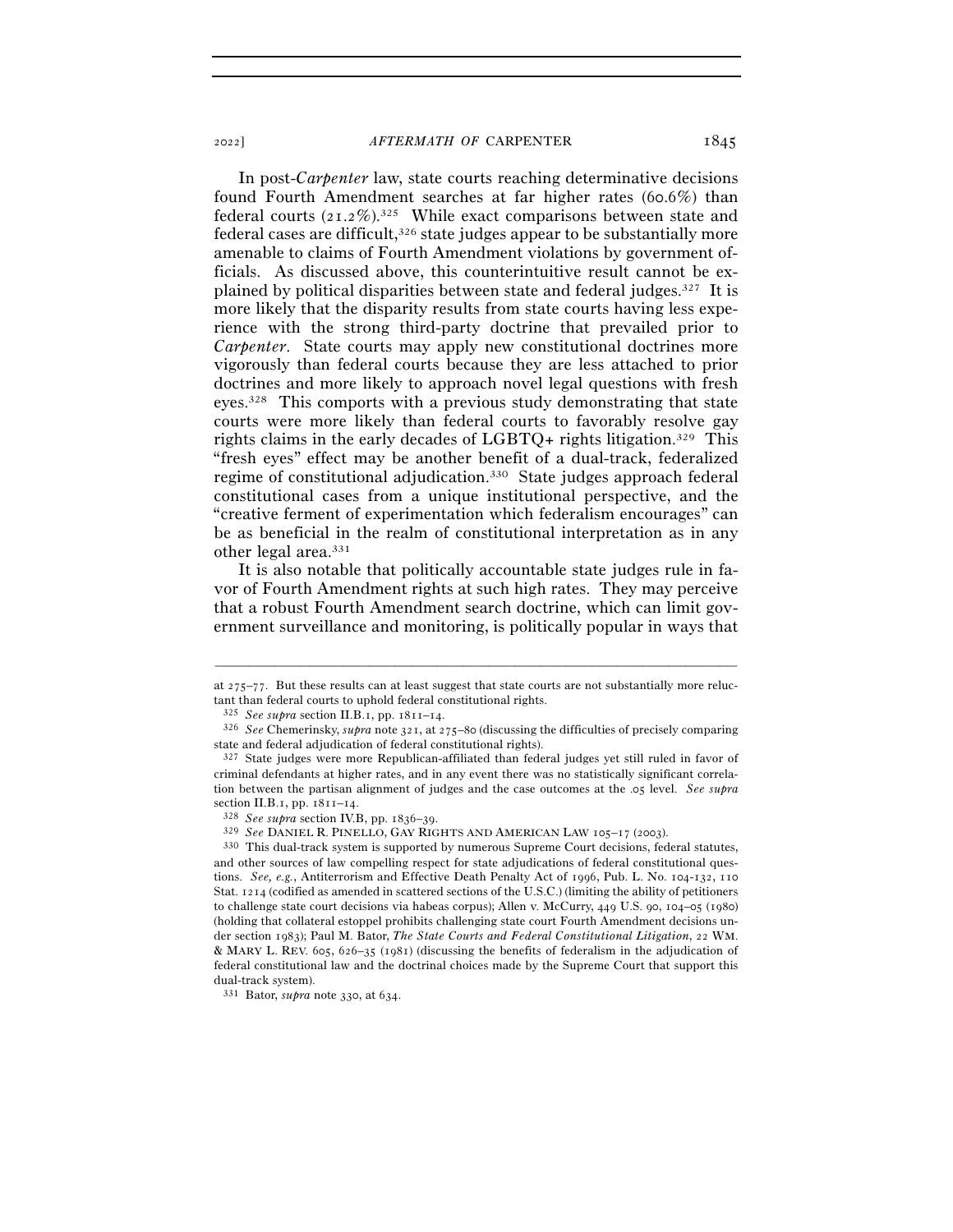other pro-defendant constitutional rights are not.332 Consistent with this theory, elected and appointed judges found Fourth Amendment searches at similar rates in state cases.333

<sup>2</sup>*. Express Incorporation of a Supreme Court Ruling into State Law. —* A handful of cases in Massachusetts and Texas displayed another interesting phenomenon in state court adjudication, that of state courts overtly incorporating a federal Supreme Court decision into their state constitutional law.334 For example, in *Holder v. State*, 335 the Texas Court of Criminal Appeals expressly incorporated the reasoning of *Carpenter* into the law of article I, section 9 of the Texas Constitution.<sup>336</sup> The court noted that it did so on a case-by-case basis, with adoption dependent on its own assessment of "whether the Supreme Court's reasoning makes more sense than the alternatives."<sup>337</sup> After a detailed analysis, the court determined that it "share[d] the [Supreme] Court's grave concerns about . . . continuous, surreptitious, precise, and permeating" surveillance.338 Accordingly, it "adopt[ed] the Supreme Court's reasoning in *Carpenter*" into article I, section 9,<sup>339</sup> even as it made clear that it would continue to interpret Texas law by its "own lights."340

In *Commonwealth v. McCarthy*, 341 the Massachusetts Supreme Judicial Court assessed an automated license plate reader camera system under the Fourth Amendment and article 14 of the Massachusetts Constitution simultaneously, ultimately incorporating the reasoning of *Carpenter* into Massachusetts law.342 *McCarthy* discussed *Carpenter* factors including the revealing nature, amount, and cost of surveillance in great detail, while deftly interweaving analyses of Supreme Court

<sup>332</sup> *See* William J. Stuntz, *The Political Constitution of Criminal Justice*, 119 HARV. L. REV. 780, 795 (2006); *cf.* Kang & Shepherd, *supra* note 324, at 942, 945 (examining elected state judges' hostility toward criminal appeals); Paul R. Brace & Melinda Gann Hall, *The Interplay of Preferences, Case Facts, Context, and Rules in the Politics of Judicial Choice*, 59 J. POL. 1206, 1219–22 (1997) (examining state court adjudications of death penalty cases).<br> $333$  In state cases where the judicial-selection method could be ascertained, 24 of 39 (61.5%) de-

terminative decisions by elected judges found a search, and  $\tau$  of 28 (60.7%) determinative decisions by appointed judges found a search.

<sup>334</sup> *See generally* Robert F. Williams, *State Courts Adopting Federal Constitutional Doctrine: Case-by-Case Adoptionism or Prospective Lockstepping?*, 46 WM. & MARY L. REV. 1499, 1506–09 (2005) (discussing various ways state courts adopt federal constitutional doctrine as state constitutional law).

<sup>&</sup>lt;sup>335</sup> 595 S.W.3d 691 (Tex. Crim. App. 2020).<br><sup>336</sup> *Id.* at 703.<br><sup>337</sup> *Id.* at 698.<br><sup>339</sup> *Id.* at 703.<br><sup>339</sup> *Id.* at 701.<br><sup>340</sup> *Id.* at 697.<br><sup>341</sup> 142 N.E.3d 1090 (Mass. 2020).<br><sup>342</sup> *Id.* at 1095, 1098. For further a v. McCarthy*,* 142 *N.E.*3*d* 1090 *(Mass.* 2020*)*, 134 HARV. L. REV. 2887 (2021).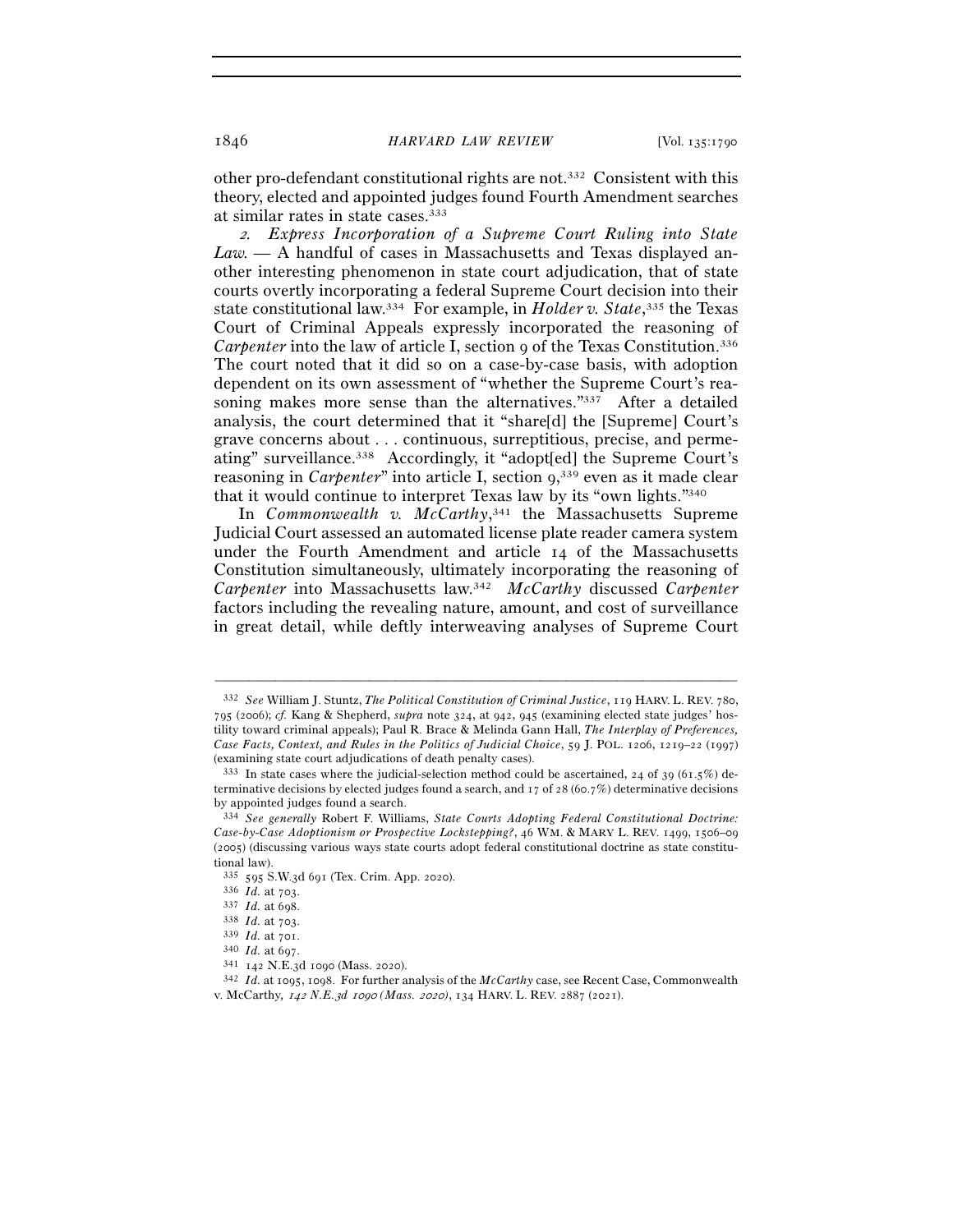cases with those of prior Massachusetts cases.343 In cases following *McCarthy*, the Supreme Judicial Court has embedded *Carpenter* into article 14 jurisprudence, even as that law continues to evolve independently of Fourth Amendment law.344

These cases involve what Professor Robert F. Williams has called "reflective adoption," where a state court addressing state constitutional law adopts the reasoning of a federal case on a one-off basis.<sup>345</sup> This contrasts with other state constitutional approaches that mirror federal constitutional law entirely, simply applying the Supreme Court's constitutional decisions in every case involving a parallel state constitutional provision.346 Likewise, it differs from state constitutional approaches that largely ignore federal law.347

Reflective adoption, with its case-by-case analysis of federal decisions, may reflect the optimal approach for state courts in interpreting state constitutional provisions that parallel federal constitutional provisions.348 It allows state courts to benefit from the expertise of the Supreme Court, while retaining the independence of state law. States can also experiment with creative approaches to constitutional questions and different balances of law enforcement interests and personal rights.349 State innovations may ultimately feed back into Supreme Court or federal statutory decisionmaking.350

Reflective adoption also reinforces state sovereignty, at least in the domain of state constitutional law. In these cases, a state high court essentially reviews the Supreme Court. It determines "whether the Supreme Court's analysis . . . is persuasive" and either adopts it or not

–––––––––––––––––––––––––––––––––––––––––––––––––––––––––––––

*Emergence of State Constitutional Law*, 63 TEX. L. REV. 1141, 1166 (1985)).<br><sup>347</sup> *See* Barry Latzer, *The New Judicial Federalism and Criminal Justice: Two Problems and a Response*, 22 RUTGERS L.J. 863, 863 (1991).

<sup>343</sup> *See, e.g.*, *McCarthy*, 142 N.E.3d at 1099–100 (discussing *Carpenter* and other Supreme Court cases and using them as a basis for holding that when the "duration of digital surveillance drastically exceeds what would have been possible with traditional law enforcement methods, that surveillance constitutes a search under art. 14," *id.* at 1099).<br><sup>344</sup> *See, e.g.*, Commonwealth v. Mora, 150 N.E.3d 297, 307, 312–13 (Mass. 2020) (using *McCarthy* 

and *Carpenter* to make a ruling in an article 14 case); Commonwealth v. Gosselin, 158 N.E.3d 8, 15 (Mass. 2020) (addressing an ineffective assistance of counsel claim based in part on article 14 by reference to *McCarthy* and *Carpenter*). 345 Williams, *supra* note 334, at <sup>1506</sup>. 346 *Id.* at 1499 (quoting Shirley S. Abrahamson, *Criminal Law and State Constitutions: The* 

<sup>&</sup>lt;sup>348</sup> *E.g.*, FLA. CONST. art. I, § 3 ("There shall be no law respecting the establishment of religion or prohibiting or penalizing the free exercise thereof."); UTAH CONST. art. I,  $\S$  12 (promising that the "accused shall not be compelled to give evidence against himself or herself").

<sup>349</sup> *E.g.*, Stephen E. Henderson, *Beyond the (Current) Fourth Amendment: Protecting Third-Party Information, Third Parties, and the Rest of Us Too*, 34 PEPP. L. REV. 975, 993–95 (2007) (discussing state law innovations in protecting data disclosed to third parties). 350 For example, *Commonwealth v. Augustine*, 4 N.E.3d 846 (Mass. 2014), found warrantless cell

phone location tracking to be unconstitutional on state constitutional grounds, *id.* at 849, 865–66, in a pre-*Carpenter* case that was cited in Carpenter's Supreme Court merits brief. Brief for Petitioner at 17, Carpenter v. United States, 138 S. Ct. 2206 (2018) (No. 16-402).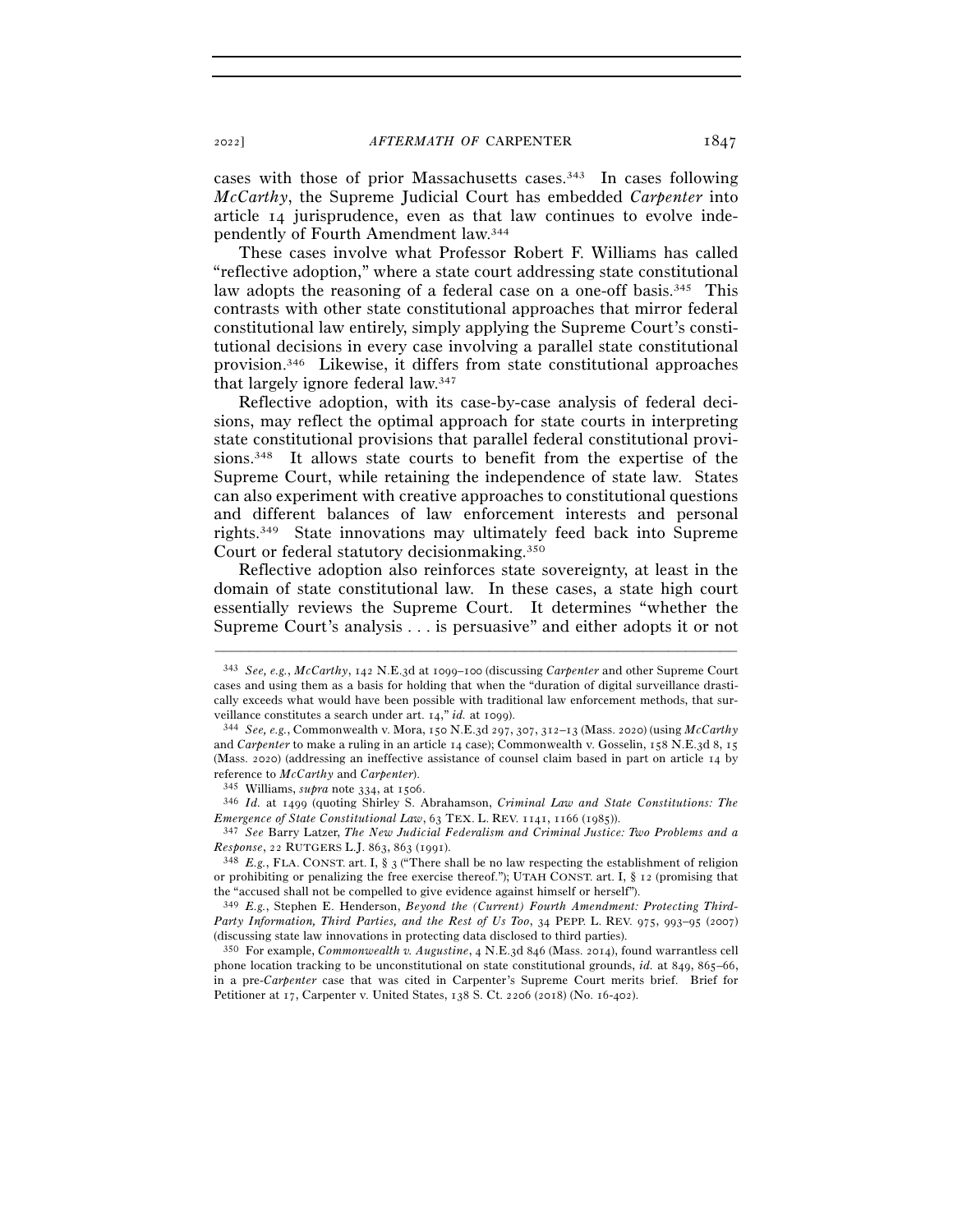according to its merits.351 This is a unique inversion of the more typical review process, where the Supreme Court reviews state high court decisions applying federal law.352 Reflective adoption cases warrant further study by federalism and constitutional law scholars, and state cases applying *Carpenter* offer some of the clearest examples of the phenomenon to date.353

#### *E. Alternative Directions and Paradigms*

This section supplements the largely descriptive analysis of this Article by offering some prescriptive suggestions for courts and legislators. Many of these suggestions stem directly from the analysis above.

For a start, whichever test courts eventually adopt, they should unambiguously select a set of factors and then consider each of those factors in every case they decide under *Carpenter*. Currently, judges typically analyze the factors that weighed most heavily in their decision and ignore the ones they find less important.354 The time has come for courts to abandon this practice. Courts could greatly enhance clarity and predictability for litigants by considering the same set of factors in every case. Even if the test varied from jurisdiction to jurisdiction, litigants would at least know which factors to address in their arguments. Enough time has passed that the courts of appeals, and eventually the Supreme Court, can draw on numerous lower court decisions in deciding which factors to adopt.

In addition, lower courts' virtual refusal to consider the number of people affected by surveillance suggests that number should not be a factor in *Carpenter* analyses going forward.<sup>355</sup> Concerns about widespread surveillance programs are certainly valid, because such programs make it more likely that the government will collect and process information about people for reasons unconnected to legitimate law enforcement purposes.<sup>356</sup> But determining the number of persons potentially affected by a surveillance practice may be too administratively or conceptually difficult for courts.357 Courts may find it hard to ascertain the scope of a surveillance practice and may be reluctant to credit defen-

<sup>351</sup> Holder v. State, 595 S.W.3d 691, 701 (Tex. Crim. App. <sup>2020</sup>). 352 *E.g.*, Michigan v. Long, 463 U.S. 1032, 1044 (1983) (holding that Supreme Court had jurisdiction to hear case because the state high court's decision appeared to rest primarily on federal law).

<sup>353</sup> *See* Williams, *supra* note 334, at 1506–09 (developing the concept of reflective adoption but offering few real-world examples); *see also* Simmons-Harris v. Goff, 711 N.E.2d 203, 211–12 (Ohio 1999) (adopting the federal establishment of religion test but reserving the right to diverge from federal law in future cases).

<sup>354</sup> *See supra* section III.A, pp. 1821–<sup>27</sup>. 355 *See supra* section III.A, pp. 1821–<sup>27</sup>. 356 *See supra* section I.C.3, pp. 1802–<sup>03</sup>. 357 *See supra* pp. 1824, 1832.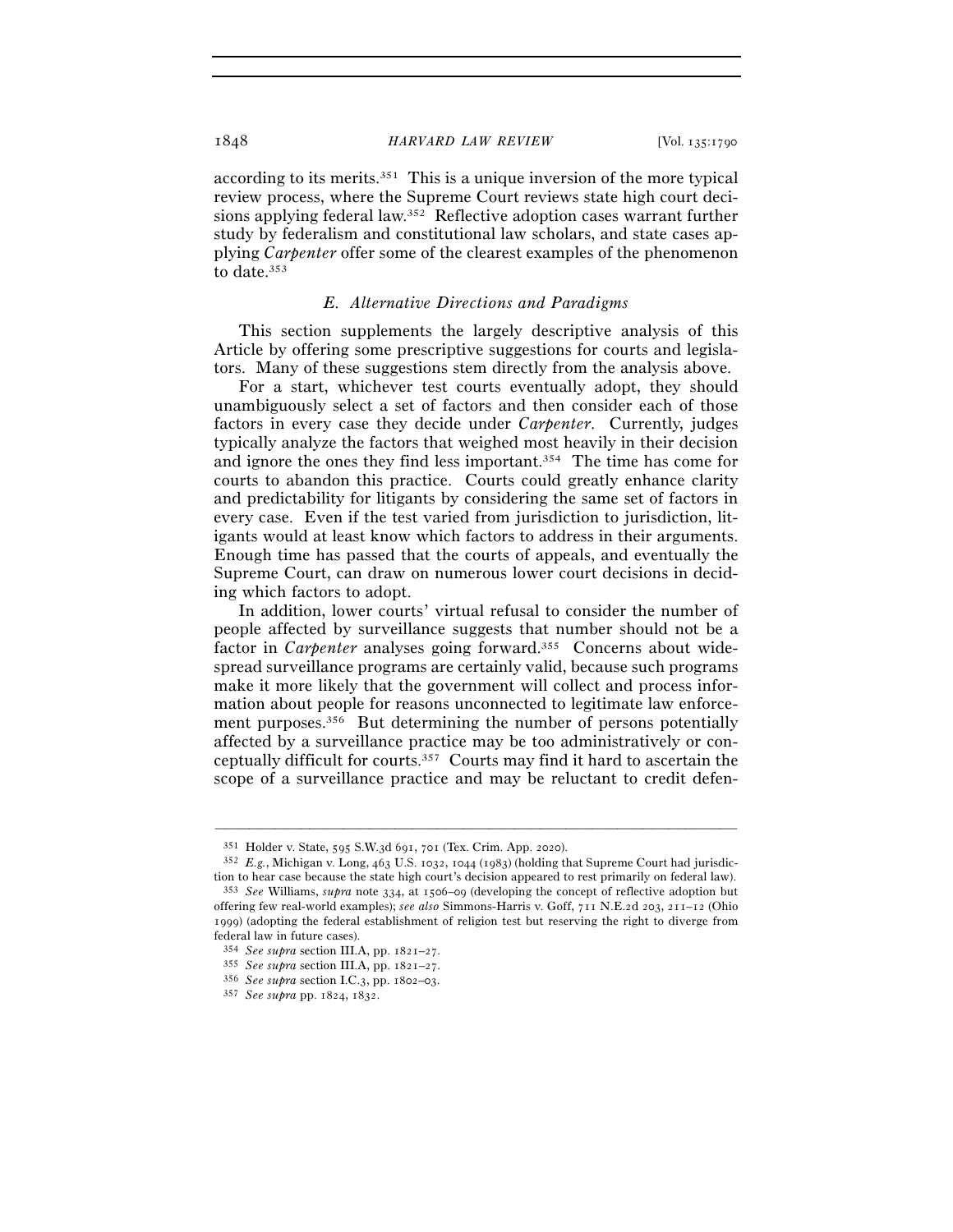dants with the potential privacy harms of nonlitigants.<sup>358</sup> Finally, in general, reducing the quantity of factors in the *Carpenter* test would likely enhance its clarity and administrability. The number factor appears to be the easiest cut to make.

As to the other factors, I have argued elsewhere that the inescapable nature of surveillance and the automatic nature of data collection should ideally not be used to determine the scope of the Fourth Amendment.<sup>359</sup> These factors speak to the voluntary nature of data disclosure to third parties, a concept grounded in widely criticized pre-*Carpenter* case law.360 To be sure, examining the voluntary nature of disclosure can help courts ascertain how much individuals value the secrecy of their data, or how likely their data is to be exposed to the public.<sup>361</sup> But basing the Fourth Amendment on whether consumers voluntarily disclosed their data may sharply limit constitutional protections for personal information.362 The disclosure of data to "services like Uber and Google Maps, dating apps, smart home devices, websites, and countless other providers is in theory voluntary and avoidable, but in practice is a beneficial and important" part of Americans' lives.363 Punishing users for disclosing their data to service providers creates perverse incentives and is incompatible with effective Fourth Amendment protection of digital data.364 Voluntariness-based tests would also frequently expose the most sensitive forms of personal information to government surveillance.<sup>365</sup> Optional technologies such as dating apps, smart home devices, and DNA-analysis services often capture especially intimate personal information.366 Moreover, voluntariness approaches can create substantial inequalities in Fourth Amendment law.367 Technologies that are avoidable for most people are often unavoidable for others, including the disabled, the poor, and other disadvantaged populations.<sup>368</sup> For all of these reasons, courts should be cautious in definitively adopting inescapable or automatic disclosure of data as factors in a mandatory *Carpenter* test.

<sup>358</sup> *See supra* pp. 1824, <sup>1832</sup>. 359 Tokson, *supra* note 2, at 454–<sup>55</sup>. 360 *See* Smith v. Maryland, 442 U.S. 735, 743–44 (1979); United States v. Miller, 425 U.S. 435, 444–45 (1976). These cases have been criticized for decades on numerous grounds. *See, e.g.*, Jed Rubenfeld, *The End of Privacy*, 61 STAN. L. REV. 101, 113–14 (2008); Susan W. Brenner & Leo L. Clarke, *Fourth Amendment Protection for Shared Privacy Rights in Stored Transactional Data*, 14 J.L. & POL'Y 211, 242-44 (2006).<br>
<sup>361</sup> See, e.g., Kerr, *supra* note 14 (manuscript at 44).<br>
<sup>362</sup> Tokson, *supra* note 2, at 436-37.<br>
<sup>363</sup> Tokson, *supra* note 2, at 413-14.<br>
<sup>364</sup> Id.; Tokson, *supra* note 2, at 413-1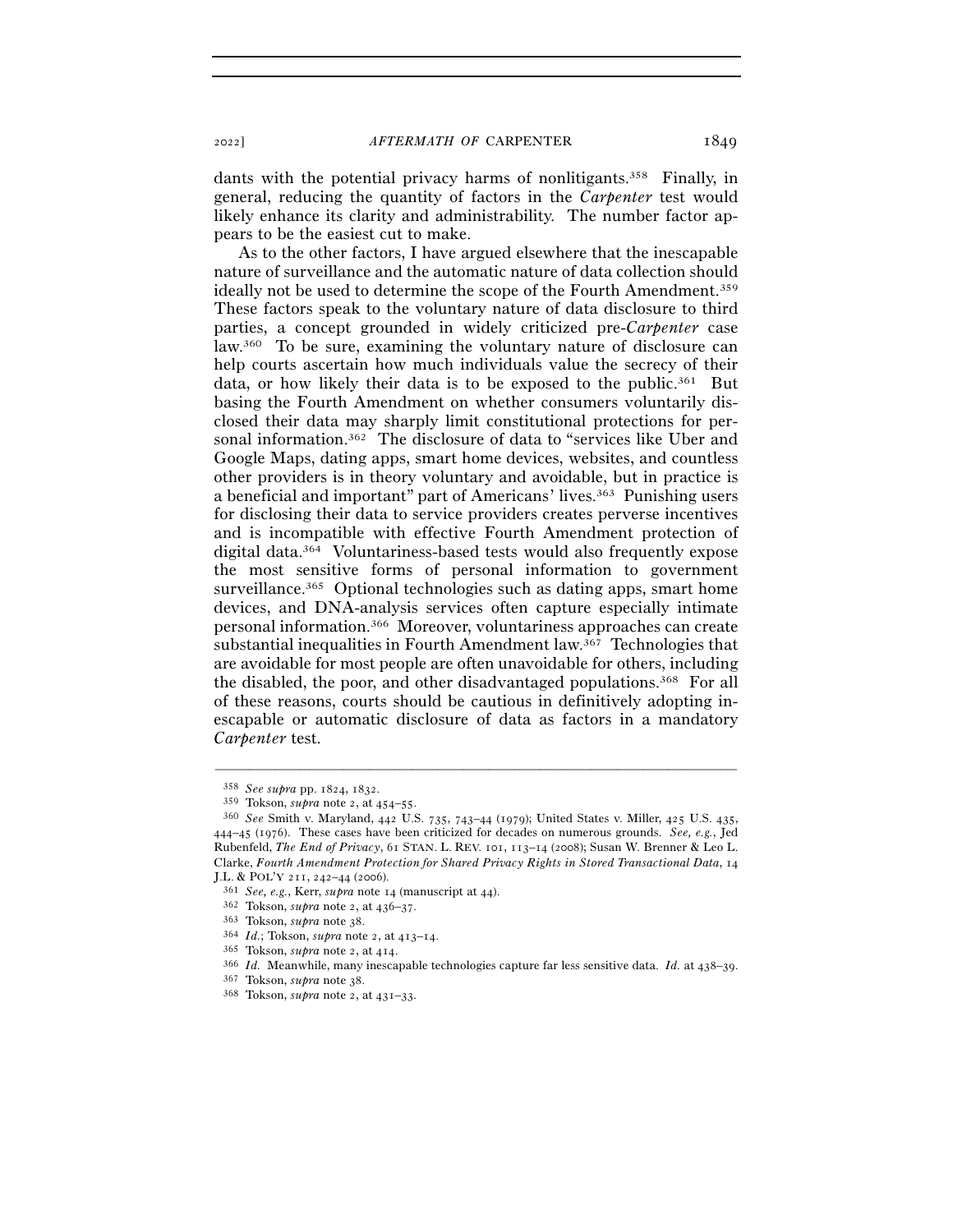On the other hand, the cost of surveillance is a potentially useful factor that more courts should consider adopting. Conceptually, cost dovetails nicely with amount.369 When the government is able to capture large amounts of data at a low cost, the potential for large-scale surveillance raises serious concerns about individual liberty and government power.<sup>370</sup> By assessing the general cost of a surveillance practice, courts may be able to address the concerns about large-scale surveillance programs embodied in the number factor, without the conceptual or doctrinal awkwardness of assessing the number of nonlitigants affected. Those courts that do assess cost in the dataset seem to have found it administrable and typically decide cases in the direction that it indicates.371

Finally, legislatures and regulators have roles to play in addressing future government surveillance practices. For example, government purchases of sensitive data from commercial entities might be regulated by the Fourth Amendment, but the issue is complex and protection is far from certain.372 Statutory limits on such purchases can provide more thorough and certain safeguards.373 Likewise, beneficial technologies such as smart utility meters may require permissive Fourth Amendment standards regarding data collection coupled with strong restrictions on unauthorized uses of the data.374 Statutes will often be the optimal means to impose use restrictions, as they can offer more detailed guidance and cover nongovernmental or quasi-governmental entities.375 In general, widespread and programmatic surveillance is particularly well suited to statutory regulation.376

In each of these areas, however, Fourth Amendment law remains likely to play a substantial role in regulating government surveillance. The slow pace of federal privacy legislation and the weak or absent nature of most state privacy statutes means that courts will continue to address complex new Fourth Amendment questions — or else fail to

<sup>369</sup> *See* Carpenter v. United States, 138 S. Ct. 2206, 2216–18 (2018) (noting that "cell phone location information is detailed, encyclopedic, and effortlessly compiled," *id.* at 2216, and expressing concern regarding the government's ability to "access each carrier's deep repository of historical location information at practically no expense," id. at 2218); Tokson, *supra* note 42, at 22–23.<br><sup>370</sup> Tokson, *supra* note 42, at 23–24.<br><sup>371</sup> *See, e.g.*, United States v. Kidd, 394 F. Supp. 3d 357, 365 (S.D.N.Y. 2019)

<sup>451</sup> P.3d 1060, 1071-72 (Wash. 2019).<br><sup>372</sup> For an overview of this issue in the Fourth Amendment context, see Tokson, *supra* note 38.<br><sup>373</sup> See, e.g., Katie Canales, Sen. Ron Wyden Is Introducing a Privacy Bill that Woul

*Government Agencies from Buying Personal Information from Data Brokers*, INSIDER (Aug. 4, 2020, 4:15 PM), https://www.businessinsider.com/ron-wyden-fourth-amendment-is-not-for-saleprivacy-2020-8 [https://perma.cc/K39M-<sup>66</sup>YV]. 374 *See* Matthew Tokson, *Smart Meters as a Catalyst for Privacy Law*, 72 FLA. L. REV. F. 104,

<sup>106–07</sup> (<sup>2022</sup>). 375 *See* Kugler & Hurley, *supra* note 9, at 503–05 (proposing statutory use restrictions for smart

utility meter data).

<sup>376</sup> *See* Daphna Renan, *The Fourth Amendment as Administrative Governance*, 68 STAN. L. REV. 1039, 1102–03 (2016).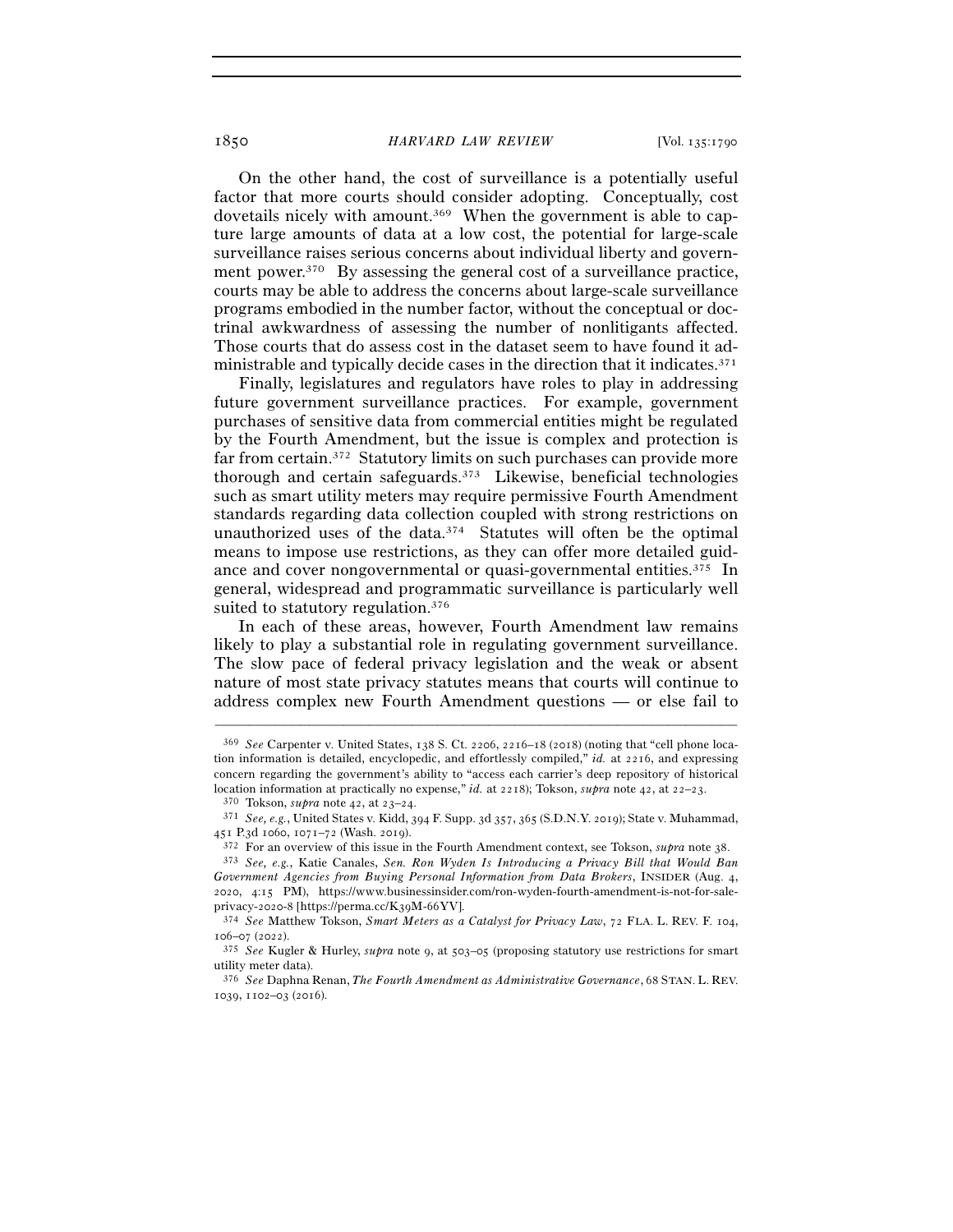restrain government surveillance at all.377 Yet the choice between regulation by courts or by legislative and executive bodies is not a binary one. Courts' Fourth Amendment decisions can set a floor for privacy protection, and legislatures (or agencies) can then create additional protections against certain forms of surveillance. For example, shortly after the Supreme Court extended Fourth Amendment protection to telephone conversations,378 Congress passed the Wiretap Act,379 which imposed additional restrictions on wiretapping.380 Or legislatures could move first, passing laws regulating surveillance that courts could then evaluate for compliance with the Fourth Amendment.<sup>381</sup> Either way, legislative and administrative regulation of surveillance would bring to bear the managerial advantages of the political branches and would certainly be a welcome addition.382

#### **CONCLUSION**

The future of Fourth Amendment law remains uncertain, especially given recent changes at the Supreme Court and the continued development of new surveillance technologies. But it is possible to better understand the present state of the law and the paths along which it will likely continue to develop. This Article's detailed empirical analysis has resolved some of the mysteries posed by the landmark *Carpenter* case and has shed light on many others. For example, the factors that drive lower court decisions clearly include the revealing nature of the data at issue, the amount of data collected, and the automatic nature of data disclosure, and clearly do not include the number of persons affected. *Carpenter* has been broadly adopted by lower courts with very little overt resistance, although some traces of indirect noncompliance remain. Courts find Fourth Amendment searches in relatively few rulings, and federal courts find searches at substantially lower rates than state courts. Further, the good faith exception accounts for a remarkably high proportion of all resolved cases citing *Carpenter*, and hundreds of defendants will likely be convicted on the basis of unconstitutionally obtained evidence in these cases.

<sup>377</sup> *See* Kugler & Hurley, *supra* note 9, at 505 (discussing the weak protections offered by the few state privacy statutes that regulate smart meter collection); Tokson, *supra* note 96, at 193–94; Matthew Tokson, *The Normative Fourth Amendment*, 104 MINN. L. REV. 741, 797 (<sup>2019</sup>). 378 Katz v. United States, 389 U.S. 347, 353 (1967); Berger v. New York, 388 U.S. 41, 58–60 (1967).

<sup>379</sup> Omnibus Crime Control and Safe Streets Act of 1968, Pub. L. No. 90-351, tit. III, 82 Stat. <sup>197</sup>, 211–25 (codified as amended at 18 U.S.C. §§ 2510–<sup>2522</sup>). 380 *See id.*

<sup>381</sup> *See, e.g.*, *Berger*, 388 U.S. at 58–60 (evaluating a New York state statute permitting courts to issue orders permitting wiretapping); John Rappaport, *Second-Order Regulation of Law Enforcement*, <sup>103</sup> CALIF. L. REV. 205, 210–11 (<sup>2015</sup>). 382 *See* Orin S. Kerr, *The Fourth Amendment and New Technologies: Constitutional Myths and* 

*the Case for Caution*, 102 MICH. L. REV. 801, 868–70, 881–82 (2004).